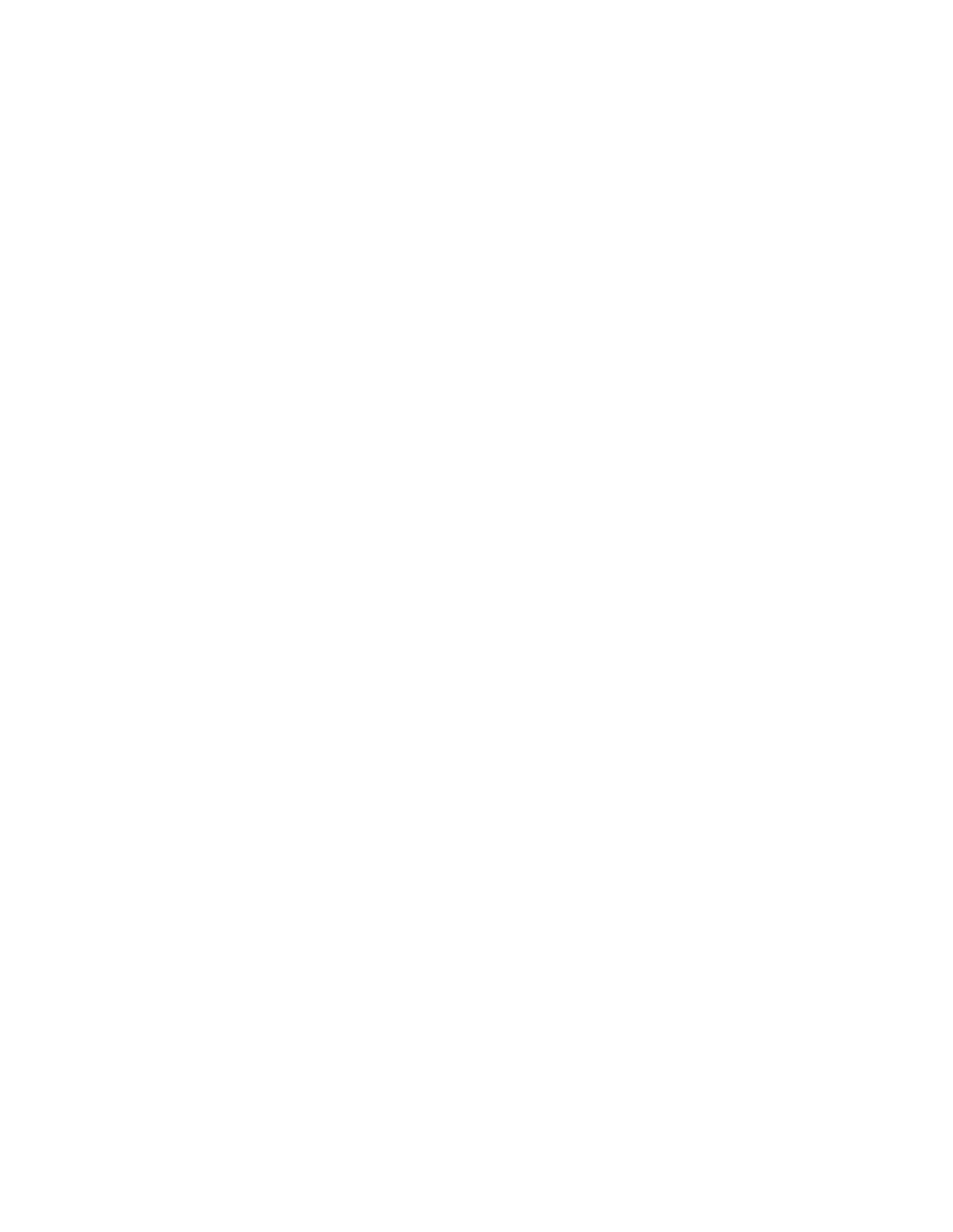#### DAVID FOWLER JOHNSON [DFJOHNSON@WINSTEAD.COM](mailto:DJOHNSON@FULBRIGHTLAW.COM) Managing Shareholder of Winstead PC's Fort Worth Office 300 Throckmorton, Suite 1700 Fort Worth, Texas 76102 (817) 420-8223

David maintains an active trial and appellate practice for the financial services industry. David is the primary author of the Texas Fiduciary Litigator blog (txfiduciarylitigator.com), which reports on legal cases and issues impacting the fiduciary field in Texas. David's financial institution experience includes (but is not limited to): account litigation, breach of contract, foreclosure litigation, lender liability, receivership and injunction remedies upon default, non-recourse and other real estate lending, class action, RICO actions, usury, various tort causes of action, breach of fiduciary duty claims, and preference and other related claims raised by receivers.

David has specialized in estate and trust disputes including: trust modification/clarification/reformation, trustee resignation/removal, breach of fiduciary duty and related claims, accountings, will contests, mental competency issues, and undue influence. David's recent trial experience includes:

Represented a trustee in federal class action suit where trust beneficiaries challenged whether it was the authorized trustee of over 220 trusts;

Represented trustees regarding claims of mismanagement of assets;

Represented a trustee who filed suit to modify three trusts to remove a charitable beneficiary that had substantially changed operations;

Represented a trustee regarding dispute over the failure to make distributions;

Represented a trustee/bank regarding a negligence claim arising from investments from an IRA account;

Represented individuals in will contests arising from claims of undue influence and mental incompetence;

Represented estate representatives against claims raised by a beneficiary for breach of fiduciary duty;

Represented beneficiaries against estate representatives for breach of fiduciary duty and other related claims; and

Represented estate representatives, trustees, and beneficiaries regarding accountings and related claims.

David is one of twenty attorneys in the state (of the 84,000 licensed) that has the triple Board Certification in Civil Trial Law, Civil Appellate, and Personal Injury Trial Law by the Texas Board of Legal Specialization. Additionally, David was a member of the Civil Trial Law Commission of the Texas Board of Legal Specialization. This commission writes and grades the exam for new applicants for civil trial law certification. David is a graduate of Baylor University School of Law*, Magna Cum Laude*, and Baylor University*,* B.B.A. in Accounting.

David has published over twenty (20) law review articles on various litigation topics. David's articles have been cited as authority by: federal courts, the Texas Supreme Court (three times), the Texas courts of appeals (El Paso, Waco, Texarkana, Tyler, Beaumont, and Houston), McDonald and Carlson in their Texas Civil Practice treatise, William V. Dorsaneo in the Texas Litigation Guide, Baylor Law Review, South Texas Law Review, and the Tennessee Law Review. David has presented and/or prepared written materials for over one hundred and fifty (150) continuing legal education courses.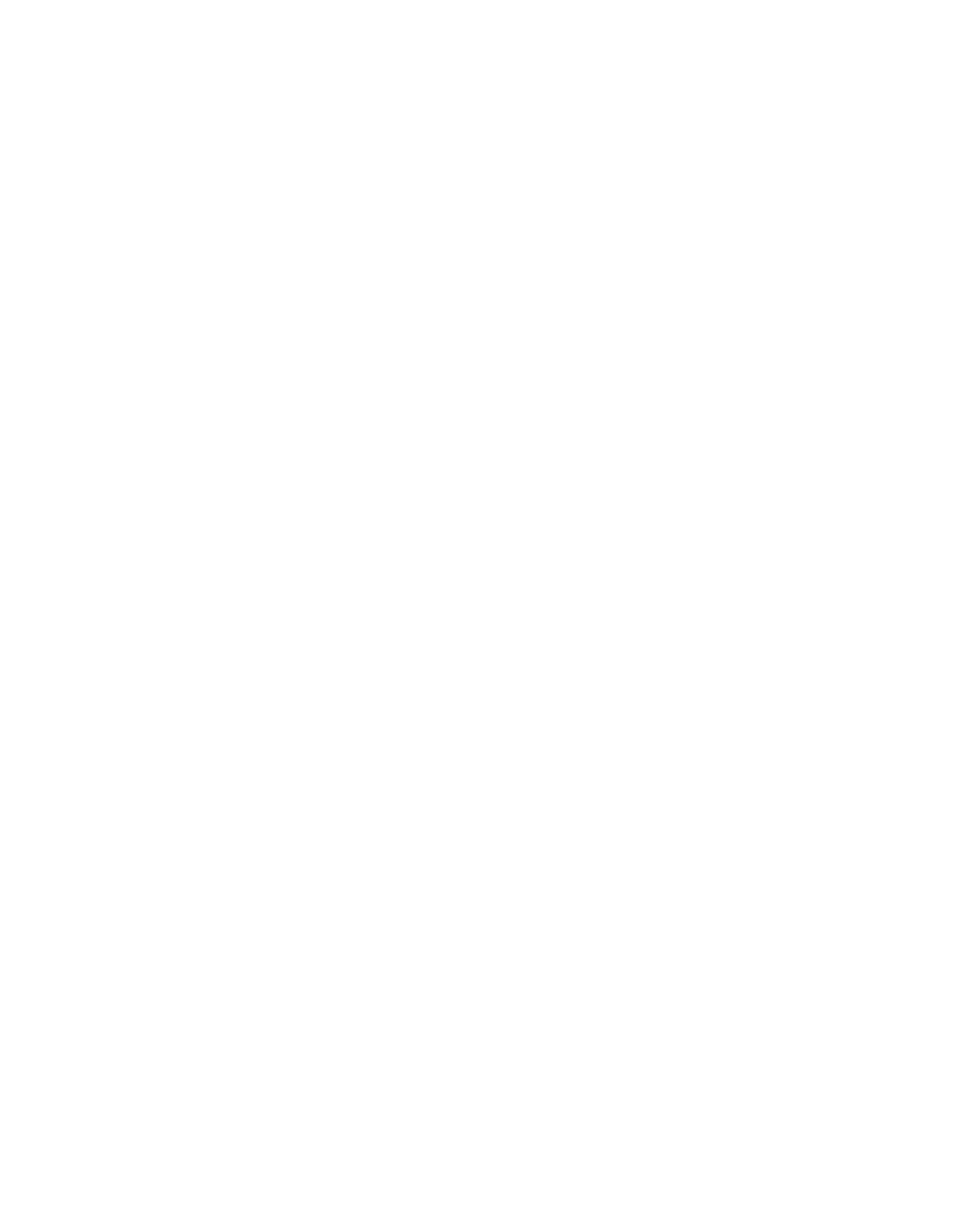# **TABLE OF CONTENTS**

| I.   |                                                                                               |  |
|------|-----------------------------------------------------------------------------------------------|--|
| II.  |                                                                                               |  |
|      | А.                                                                                            |  |
|      | <b>B.</b>                                                                                     |  |
|      | C.                                                                                            |  |
|      |                                                                                               |  |
|      | D.                                                                                            |  |
|      | E.                                                                                            |  |
|      | F.                                                                                            |  |
|      | G.                                                                                            |  |
|      | H.                                                                                            |  |
|      | I.                                                                                            |  |
|      | J.                                                                                            |  |
|      | Κ.                                                                                            |  |
|      | L.                                                                                            |  |
|      | M.                                                                                            |  |
| III. |                                                                                               |  |
|      | А.                                                                                            |  |
|      | <b>B.</b>                                                                                     |  |
|      | C.                                                                                            |  |
|      | D.                                                                                            |  |
|      | E.                                                                                            |  |
|      | F.                                                                                            |  |
|      | G.                                                                                            |  |
|      | H.                                                                                            |  |
|      | Right To Mandamus Relief If Court Refuses To Enforce Forum-Selection Clause  22<br>I.         |  |
|      | J.                                                                                            |  |
|      | Κ.                                                                                            |  |
|      | L.                                                                                            |  |
| IV.  |                                                                                               |  |
|      |                                                                                               |  |
|      | А.                                                                                            |  |
|      | <b>B.</b>                                                                                     |  |
|      | C.                                                                                            |  |
|      | Mandamus Relief Is Available To Correct Error In Failing To Enforce Jury Waiver29<br>D.       |  |
|      | Ε.                                                                                            |  |
|      | Texas Supreme Court Addresses Which Party Has Burden To Establish Knowing and Voluntary<br>F. |  |
|      | Waiver And Whether The Clause Should Be Treated Differently From Other Clauses 32             |  |
|      | G.                                                                                            |  |
| V.   | SHOULD THE ENFORCEMENT OF JURY-WAIVER CLAUSES DIFFER FROM ARBITRATION                         |  |
|      |                                                                                               |  |
| VI.  |                                                                                               |  |
| VII. | POTENTIAL DEFENSES TO ARBITRATION, FORUM-SELECTION, AND JURY-WAIVER                           |  |
|      |                                                                                               |  |
|      | А.                                                                                            |  |
|      | Β.                                                                                            |  |
|      | C.                                                                                            |  |
|      | D.                                                                                            |  |
|      | Ε.                                                                                            |  |
|      |                                                                                               |  |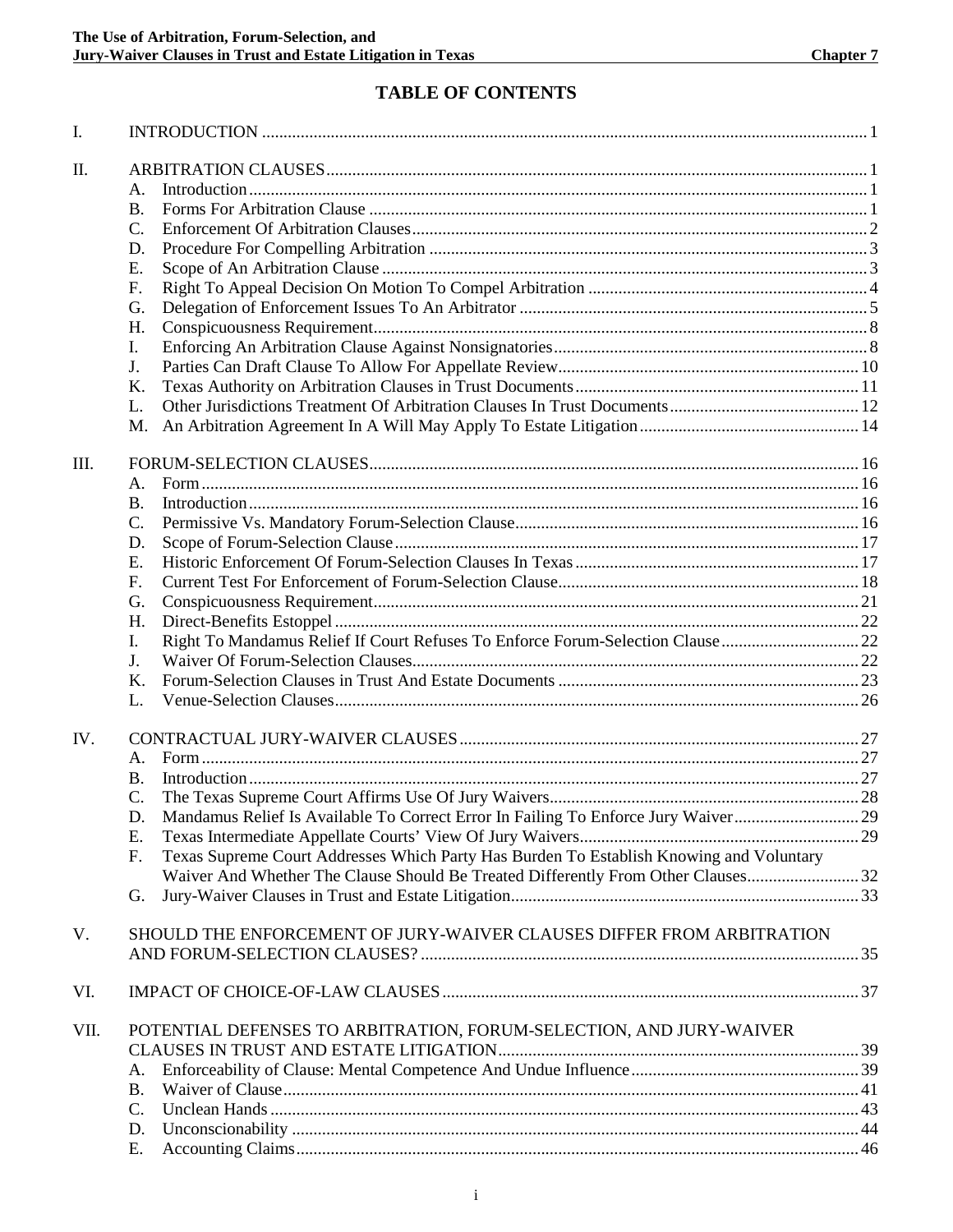|          | The Use of Arbitration, Forum-Selection, and<br><b>Jury-Waiver Clauses in Trust and Estate Litigation in Texas</b> | <b>Chapter 7</b> |
|----------|--------------------------------------------------------------------------------------------------------------------|------------------|
|          |                                                                                                                    |                  |
| $IX_{-}$ |                                                                                                                    |                  |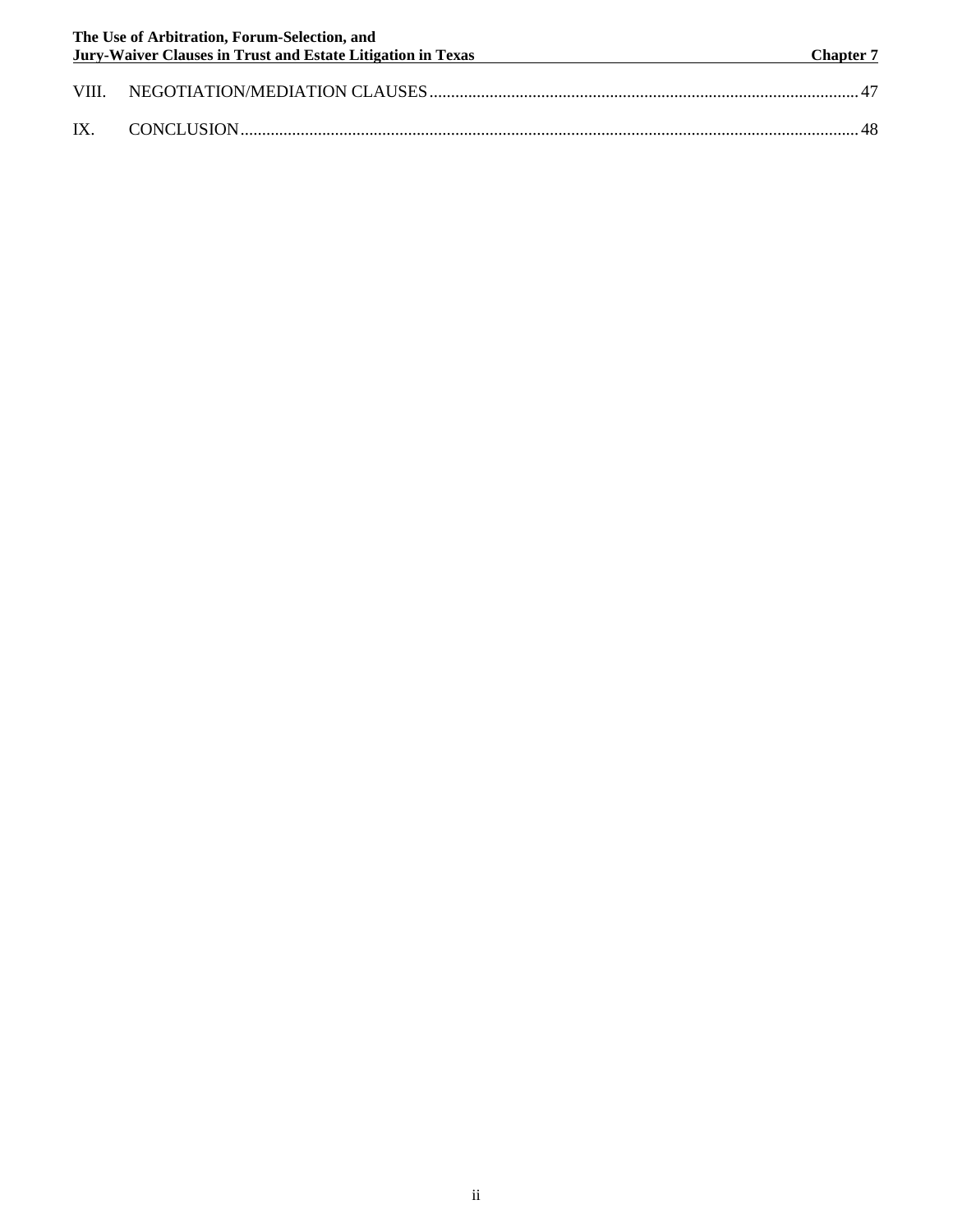# **THE USE OF ARBITRATION, FORUM-SELECTION, AND JURY-WAIVER CLAUSES IN TRUST AND ESTATE LITIGATION IN TEXAS**

# **I. INTRODUCTION**

Individuals execute trusts and wills to determine how certain assets are to be managed and distributed. Those same individuals may want to have some control over the dispute resolution process for any conflicts that arise in the future. Specifically, an individual may want to require that disputes be resolved in arbitration. Arbitration has many benefits and detriments. The largest benefit is that the process is confidential and outside the prying eyes of the public. An individual may also want dictate the forum for any dispute resolution, whether in arbitration or in the court system. A forum-selection clause can dictate the forum for dispute resolution. Finally, the individual may desire to keep disputes in the court system, but want to waive all parties' rights to a jury trial. A jury-waiver clause can potentially waive a party's right to a jury trial and require that all disputes be resolved by a judge. These clauses have all been enforced in Texas in contract-related disputes. There are issues, however, in enforcing these clauses in trust and estate litigation where all of the relevant parties rarely sign a document that contains the clause. This article addresses some of the main issues involving attempts to enforce arbitration, forum-selection, and jury-waiver clauses in trust and estate litigation in Texas.

#### **II. ARBITRATION CLAUSES**

#### **A. Introduction**

Parties have increasingly resorted to the use of arbitration clauses in a number of contexts. That is not surprising as there are federal and state statutes that support and encourage the use of arbitration for dispute resolution. Correspondingly, Federal and Texas courts have been very willing to assist parties in enforcing arbitration agreements, even against those that do not sign the contract.

A party seeking to enforce an arbitration agreement should file a motion to compel arbitration. Typically, when the motion is granted, the trial court abates all proceedings and orders that the claimant initiate arbitration proceedings. Once in arbitration, the parties have limited discovery and agree that either a single arbitrator or a panel of arbitrators decide issues of fact and law. Therefore, by agreeing to arbitrate, the parties agree to waive their right to a jury trial. Once the arbitrator renders a decision, the prevailing party files the decision with the trial court for enforcement. Unless they expressly contract to the contrary, the

parties generally have very little opportunity for appellate review over the arbitrator's decision.

An individual may want to use an arbitration clause as a dispute resolution process in his or her trust document or will to resolve future potential disputes. There are perceived cost savings associated with arbitration, and arbitration can be quicker than normal litigation. One of the main benefits is that the proceeding is confidential. A settlor or testator may genuinely not want the world to know about the estate or trust, its assets, or the executor's or trustee's actions in administering the estate or trust. Should the testator's or settlor's desire that all disputes be resolved in arbitration be enforced? Does a beneficiary that never signs a trust document automatically lose his or her constitutional right to jury trial because such a clause is in a trust document? As discussed below, the Texas Supreme Court has enforced an arbitration clause in a trust dispute where the beneficiaries were suing the trustee for trust administration issues.

#### **B. Forms For Arbitration Clause**

# []. Arbitration.

Mandatory clause that is broad:

The Parties shall resolve any of the following in arbitration in [location]: disputes (including, but not limited to, any potential contract, tort, equitable, statutory or other claims) arising from, concerning or related to (i) the interpretation of this document, (ii) the rights and obligations of any Party hereunder, or (iii) the relationship of the Parties.

Mandatory clause that is narrow:

The Parties shall resolve any dispute regarding the interpretation of this document or any breach thereof in binding arbitration.

Sending initial issues to arbitrator for determination:

The Parties agree that any issue arising from or related to the validity, enforceability, and scope of this arbitration clause shall solely be determined by the arbitrator in an arbitration<br>proceeding. All disputes under this proceeding. All disputes under this arbitration agreement shall be settled by arbitration in accordance with the rules then in effect of the American Arbitration Association.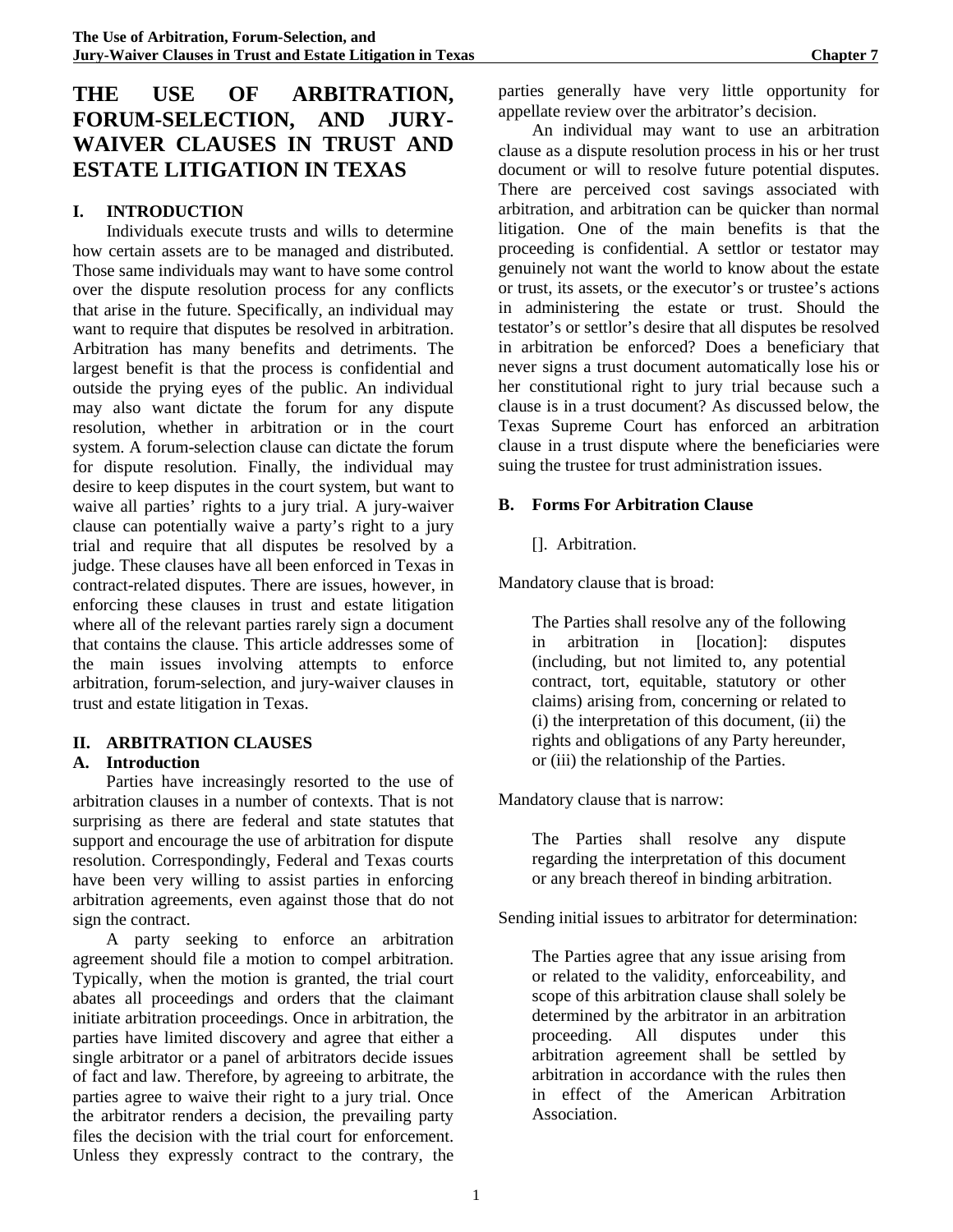Selection of arbitrators:

If arbitration is required to resolve a dispute among the Parties, the Parties shall agree on three arbitrators. If the Parties cannot agree on the three arbitrators, then they will each select one arbitrator and then those two arbitrators shall select the third arbitrator.

#### Or

Either Party will notify AAA and request AAA to select one arbitrator approved by both Parties to act as the arbitrator for resolution of the dispute.

#### Discovery/Rules of Arbitration:

The arbitrator(s) selected will establish the rules for proceeding with the arbitration of the dispute and such rules will be binding upon all parties to the arbitration proceeding. The arbitrator(s) may use the rules of the AAA for commercial arbitration but is encouraged to adopt such rules as the arbitrator(s) deems appropriate to accomplish the arbitration in the quickest and least expensive manner possible. In any event, the arbitrator(s) (1) shall permit each side no more than [\_\_\_\_\_] depositions (including the deposition of experts), which depositions may not exceed four hours each, one set of ten interrogatories (inclusive of sub parts) and one set of twenty-five document requests (inclusive of sub parts), (2) shall permit fifty requests for admissions, (3) shall limit the hearing, if any, to  $\begin{bmatrix} 1 \\ 1 \end{bmatrix}$  days, (4) set the final arbitration hearing date for a date no more than 90 days after the filing of the arbitration, and (5) shall render their/his or her decision within 120 days of the filing of the arbitration. All arbitration proceedings shall be confidential.

Costs of Arbitration:

The arbitrator(s) will have the authority to determine and award costs of arbitration and the costs incurred by any party for their attorneys, advisors and consultants, though the arbitrator shall be bound by the Agreement's attorney's fees clause.

#### Award of Arbitrator:

Any award made by the arbitrator(s) shall be binding on the Parties and shall be enforceable to the fullest extent of the law. The arbitrator(s) shall issue a written opinion discussing all material legal and factual issues necessary for resolution of the dispute.

### Governing Law and Actual Damages in Arbitration:

In reaching any determination or award, the arbitrator(s) will apply the laws of the State of [\_\_\_\_] without giving effect to any principles of conflict of laws under the laws of the State of [\_\_\_\_\_]. The arbitrator's award will be limited to actual damages and will not include punitive or exemplary damages. Nothing contained in this document will be deemed to give the arbitrator any authority, power or right to alter, change, amend, modify, add to or subtract from any of the provisions of this document. All privileges under state and federal law, including, without limitation, attorney client, work product and party communication privileges, shall be preserved and protected. All experts engaged by a party must be disclosed to the other party within thirty (30) days after the date of notice and demand for arbitration is given.

# Right to Appeal:

The Parties agree that the Arbitrator(s)'s decision may be corrected for legal or factual errors via an appeal to a state or federal court in [location], and then, if necessary, to appellate courts. The Parties will create a record of the arbitration hearing so that a court may review the arbitrator(s)'s decision. This arbitration provision is solely controlled by and construed under the Texas Arbitration Act and not the Federal Arbitration Act.

#### **C. Enforcement Of Arbitration Clauses**

Arbitration is a contractual proceeding by which the parties, in order to obtain a speedy and inexpensive final disposition of disputed matters, consent to submit the controversy to arbitrators for determination. *Porter & Clements, L.L.P. v. Stone,* 935 S.W.2d 217, 221 (Tex. App.—Houston [1st Dist.] 1996, no pet.). Federal and state law strongly favors arbitration. *Cantella & Co. v. Goodwin*, 924 S.W.2d 943, 944 (Tex. 1996).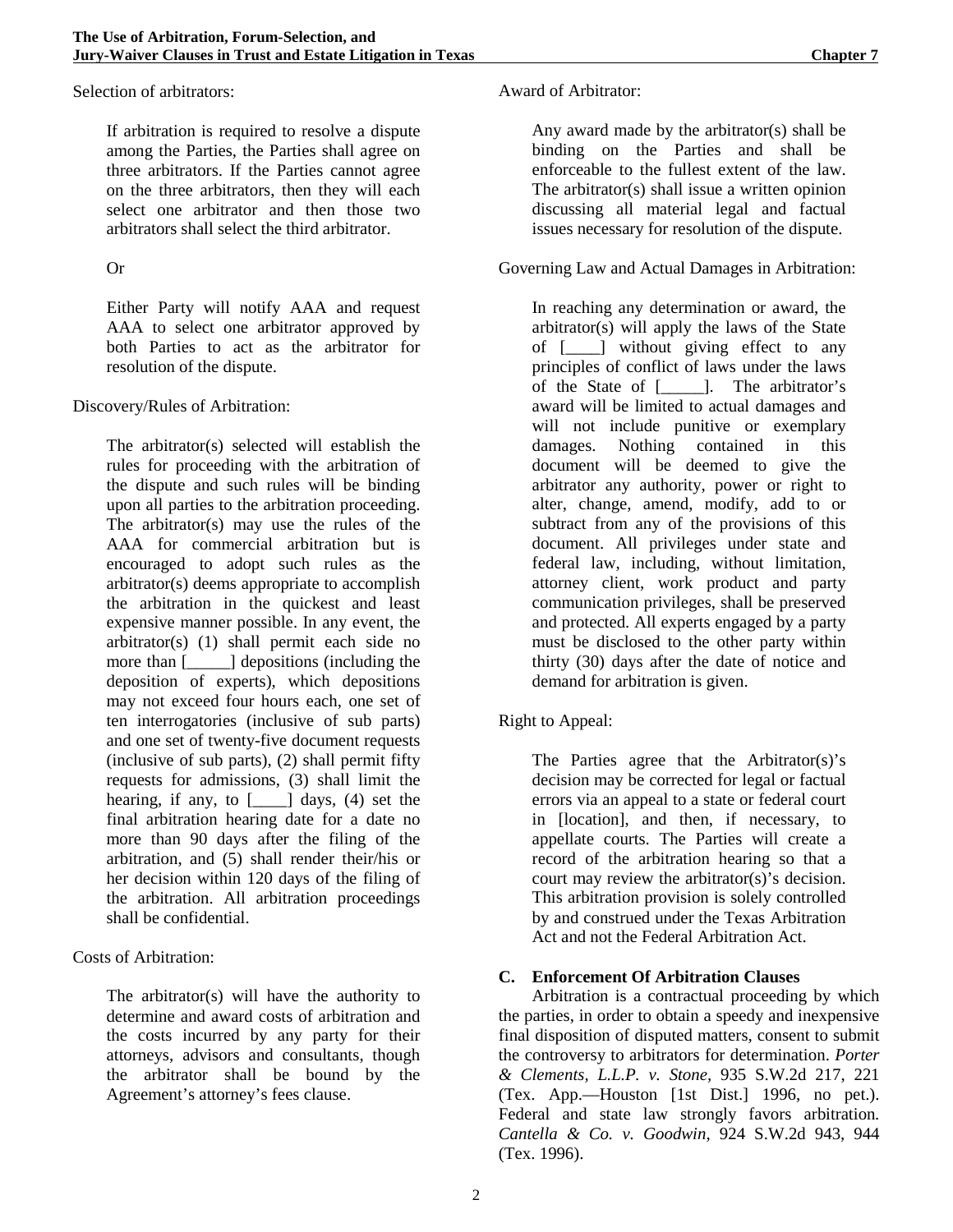Texas courts liberally enforce arbitration clauses notwithstanding the fact that a party waives its constitutional right to a jury trial and has a very limited right to appeal an arbitrator's decision. *See, e.g., Royston, Rayzor, Vickery & Williams, LLP v. Lopez*, 467 S.W.3d 494 (Tex. 2015) (enforcing arbitration clause in attorney/client agreement). In Texas, arbitration agreements are interpreted under general contract principles. *See In re Kellogg Brown & Root,*  166 S.W.3d 732, 738 (Tex. 2005); *J.M. Davidson, Inc. v. Webster*, 128 S.W.3d 223, 227 (Tex. 2003). To enforce an arbitration clause, a party must merely prove the existence of an arbitration agreement and that the claims asserted fall within the scope of the agreement. *In re Oakwood Mobile Homes, Inc.*, 987 S.W.2d 571, 573 (Tex. 1999). There are no special defenses to an arbitration agreement other than normal contract defenses such as fraud, duress, and unconscionability.

#### **D. Procedure For Compelling Arbitration**

A motion to compel arbitration is procedurally akin to a motion for summary judgment and is subject to the same evidentiary standards. *In re Jebbia*, 26 S.W.3d 753, 756-57 (Tex. App.—Houston [14th Dist.] 2000, orig. proceeding). Thus, the party alleging an arbitration agreement must present summary proof that an agreement to arbitrate requires arbitration of the dispute. *In re Jim Walter Homes, Inc.*, 207 S.W.3d 888, 897 (Tex. App.—Houston [14th Dist.] 2006, orig. proceeding); *Jebbia*, 26 S.W.3d at 757. The party resisting may then contest the opponent's proof or present evidence supporting the elements of a defense to enforcement. *Jim Walter Homes, Inc.*, 207 S.W.3d at 897; *Jebbia*, 26 S.W.3d at 757. Only where a material issue of fact is raised, is there a need for an evidentiary hearing. *Jim Walters Homes, Inc.*, 207 S.W.3d at 897.

The elements of a valid arbitration agreement are: (1) an offer; (2) acceptance in strict compliance with the terms of the offer;  $(3)$  a meeting of the minds;  $(4)$ each party's consent to the terms; and (5) execution and delivery of the contract with the intent that it be mutual and binding. *Advantage Physical Therapy, Inc. v. Cruse*, 165 S.W.3d 21, 24 (Tex. App.—Houston [14th Dist.] 2005, no pet.). The term "meeting of the minds" refers to the parties' mutual understanding and assent to the expression of their agreement. *Principal Life Ins. Co. v. Revalen Dev., LLC*, 358 S.W.3d 451, 454 (Tex. App.—Dallas 2012, pet. denied). Contracts require mutual assent to be enforceable. *Baylor Univ. v. Sonnichsen*, 221 S.W.3d 632, 635 (Tex. 2007). Evidence of mutual assent in written contracts generally consists of signatures of the parties and delivery with the intent to bind. *Id*. By signing a contract, a party is presumed to have read and

understood its contents. *In re Prudential Ins. Co. of Am.*, 148 S.W.3d 124, 134 (Tex. 2004).

# **E. Scope of An Arbitration Clause**

A plaintiff can assert that his or her claims fall outside of the scope of the dispute resolution clause. *Lost Maples Gen. Store, LLC v. Ascentium Capital, LLC,* No. 14-18-00215-CV, 2019 Tex. App. LEXIS 3549, 2019 WL 1966671 (Tex. App.—Houston [14th Dist.] May 2, 2019, no pet.) (party argued that claims fell outside of scope of contractual jury waiver). Courts may require a party to submit a dispute to arbitration only if the party has agreed to do so. *Seven Hills Commer., LLC v. Mirabal Custom Homes, Inc.*, 442 S.W.3d 706, 714 (Tex. App.—Dallas 2014, pet. denied). A party seeking to compel arbitration must establish a valid arbitration agreement exists and that the claims asserted are within the scope of the agreement. *Id*. at 715.

To determine whether claims fall within the scope of an arbitration agreement, a court must focus on the factual allegations rather than the legal claims asserted. *In re FirstMerit Bank, N.A.*, 52 S.W.3d 749, 754 (Tex. 2001); *Prudential,* 909 S.W.2d at 900. When considering an arbitration agreement, a court must give "due regard" to the federal policy favoring arbitration. *Webb v. Investacorp., Inc*., 89 F.3d 252, 258 (5th Cir. 1996). A court should construe an arbitration clause broadly, and when a contract contains an arbitration clause, there is a presumption of arbitrability. *AT&T Tech., Inc. v. Commc's Workers of Am*., 475 U.S. 643, 650 (1986).

Any doubts as to arbitrability are to be resolved in favor of coverage. *In re FirstMerit Bank N.A*, 52 S.W.3d at 754. Likewise, a court should resolve any doubts about the scope of the arbitration agreement in favor of coverage. *Id*. The court should not deny arbitration "unless it can be said with positive assurance that an arbitration clause is not susceptible of an interpretation which would cover the dispute at issue . . . ." *Commerce Park at DFW Freeport v. Mardian Constr. Co.*, 729 F.2d 334, 338 (5th Cir. 1984); *Metropolitan Property v. Bridewell*, 933 S.W.2d 358, 361 (Tex. App.—Waco 1996, no writ).

Arbitration agreements containing phrases such as "relating to" are interpreted broadly. *See Pennzoil Exploration & Prod. Co. v. Ramco Energy Ltd.*, 139 F.3d 1061, 1065 (5th Cir. 1998); *In re Bank One, N.A.*, 216 S.W.3d 825, 826-27 (Tex. 2007) (resolving doubt as to scope of arbitration agreement covering disputes "arising from or relating in any way to this Agreement" in favor of coverage); *In re Jim Walter Homes, Inc.*, 207 S.W.3d 888, 896 (Tex. App.—Houston [14th Dist.] 2006, orig. proceeding) (in context of arbitration clause, Court recognized that the use of language "any" dispute "arising out of or related to" as broad language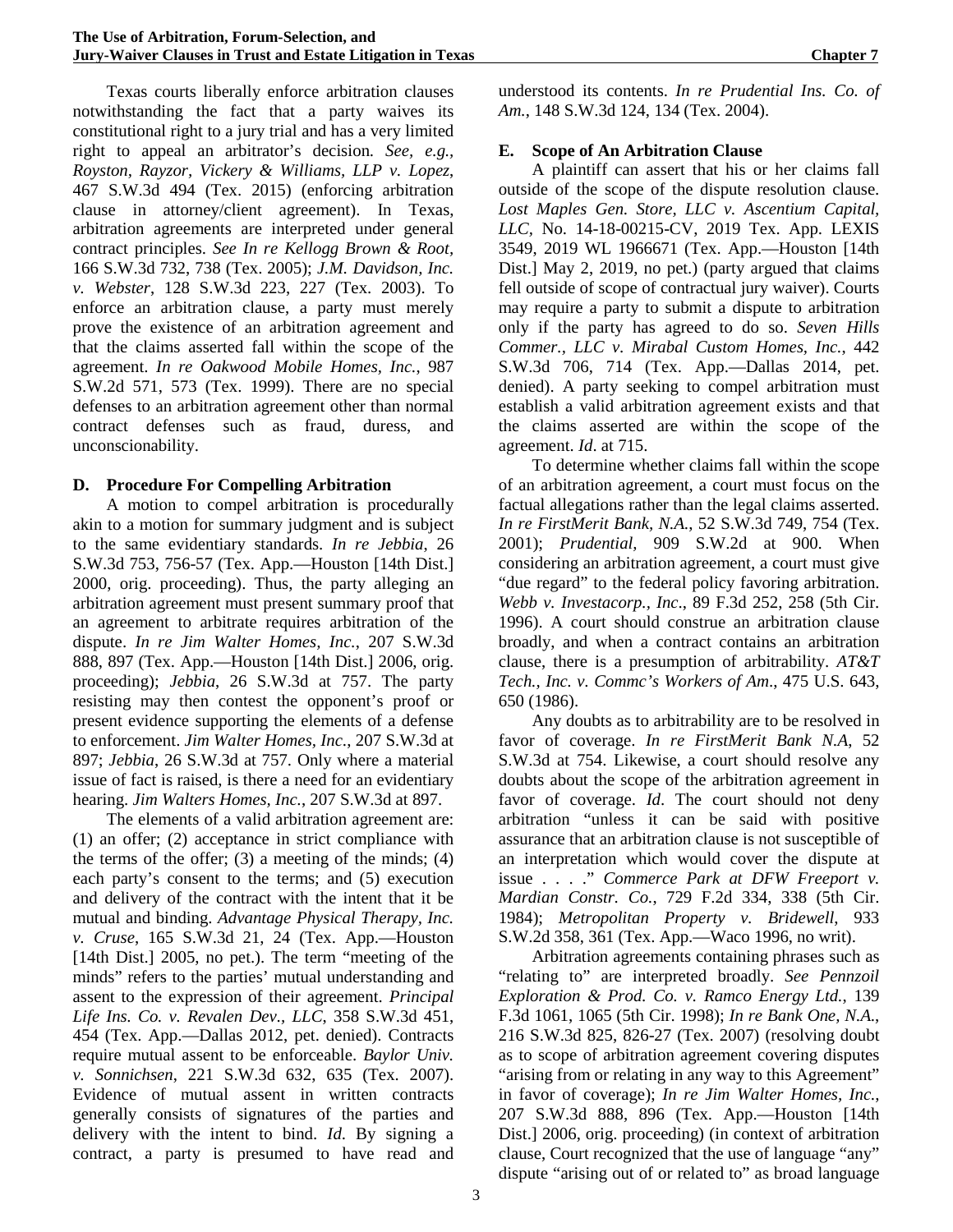that expressly includes tort and other claims); *In re Guggenheim Corp. Funding, LLC*, 380 S.W.3d 879, 887 (Tex. App.—Houston [14th Dist.] 2012, orig. proceeding); *TMI Inc. v. Brooks*, 225 S.W.3d 783, 791 (Tex. App.—Houston [14th Dist.] 2007, orig. proceeding) (holding that phrase "arising out of and/or related to" in arbitration agreement is "broad form in nature, evidencing the parties' intent to be inclusive rather than exclusive."). The phrase "relates to" is a very broad term. *Schwarz v. Pully,* No. 05-14-00615, 2015 Tex. App. LEXIS 8115 (Tex. App.—Dallas August 3, 2015, no pet.). A claim "relates to" a contract if it has a significant relationship with or touches matters covered by the contract. *Kirby Highland Lakes Surgery Ctr., L.L.P. v. Kirby*, 183 S.W.3d 891, 898 (Tex. App.—Austin 2006, no pet.).

Broad arbitration clauses embrace "all disputes between the parties having a significant relationship to the contract, regardless of the label attached to the dispute." *Penzoil,* 139 F.3d at 1067. One court has held that an arbitration clause using a phrase such as "any dispute . . . relating to, arising from, or connected in any manner to this Agreement" is broad and "embrace[s] all disputes between the parties having a significant relationship to the contract regardless of the label attached to the dispute." *FD Frontier Drilling (Cyprus), Ltd. v. Didmon*, 438 S.W.3d 688, 695 (Tex. App.—Houston [1st Dist.] 2014, pet. denied). "If the facts alleged 'touch matters,' have a 'significant relationship' to, are 'inextricably enmeshed' with, or are 'factually intertwined' with the contract containing the arbitration agreement, the claim is arbitrable." *Id.; Cotton Commercial USA, Inc. v. Clear Creek ISD*, 387 S.W.3d 99, 108 (Tex. App.—Houston [14th Dist.] 2012, no pet.); *Pennzoil Co. v. Arnold Oil Co.*, 30 S.W.3d 494, 498 (Tex. App.—San Antonio 2000, orig. proceeding).

Additionally, broad language has been construed to extend not only to claims that literally arise under the contract, but to all disputes arising out of the parties' relationship. *Didmon*, 438 S.W.3d at 695 (citing *Nauru Phosphate Royalties, Inc. v. Drago Daic Interests, Inc.*, 138 F.3d 160, 164-65 (5th Cir. 1998) (claims on a promissory note were arbitrable due to a development agreement's arbitration clause); *Hale-Mills Constr. Ltd. v. Willacy County,* No. 13-15-00174- CV, 2016 Tex. App. LEXIS 340 (Tex. App.—Corpus Christi January 14, 2016, no pet.); *Valentine Sugars, Inc. v. Donau Corp.*, 981 F.2d 210, 213 n.2 (5th Cir. 1993).

Although both Texas and federal policy strongly favor arbitration, that policy "cannot serve to stretch a contractual clause beyond the scope intended by the parties or to allow modification of the plain and umambiguous provisions of an agreement." *In re EGIL Eagle Gidall Logistics, L.P., 89 S.W.3d 761, 764 (Tex.* 

*App.* — Houston [1st Dist] 2002, orig. proceeding). Where the clause states that it resolves disputes under the agreement, it is a narrow clause and will not include every claim that touches upon the document. *All. Family of Cos. & Justin Magnuson v. Nevarez*, No. 05-18-00622-CV, 2019 Tex. App. LEXIS 2728 (Tex. App.—Dallas April 4, 2019, no pet.) (narrow arbitration clause did not include causes of action for assault, sexual assault, and battery); *RSR Corp. v. Siegmund*, 309 S.W.3d 686, 701 (Tex. App.—Dallas 2010, no pet.) (explaining that phrase "under the agreement," in context of forum selection clause, suggests direct relationship between agreement and dispute and limits application to actions that arose as result of agreement).

#### **F. Right To Appeal Decision On Motion To Compel Arbitration**

Because the main purpose of arbitration is costsavings and the avoidance of prolonged delay, in the Texas Arbitration Act, the Texas Legislature provided that a trial court's denial of a motion to arbitrate is immediately appealable: "A party may appeal a judgment or decree entered under this chapter or an order: (1) denying an application to compel arbitration." Tex. Civ. Prac. & Rem. Code § 171.098(a)(1). Similarly, the Texas Legislature enacted Texas Civil Practice and Remedies Code section 51.016 that provides courts of appeals with jurisdiction to decide an appeal from an interlocutory order on a motion to compel arbitration under the Federal Arbitration Act:

In a matter subject to the Federal Arbitration Act (9 U.S.C. Section 1 et seq.), a person may take an appeal or writ of error to the court of appeals from the judgment or interlocutory order of a district court, county court at law, or county court under the same circumstances that an appeal from a federal district court's order or decision would be permitted by 9 U.S.C. Section 16.

Tex. Civ. Prac. & Rem. C. Ann. § 51.016. This section is effective for any case filed on or after September 1, 2009. *See id*. at cmts.

However, the opposite is not true; an order granting a motion to compel arbitration is not immediately appealable. For example, in *Fletcher v. Edward Jones Trust Co.*, a party sued a trust company for inappropriately distributing funds from an account, and the trial court granted the trust company's motion to compel the dispute to arbitration. No. 11-19-00017- CV, 2019 Tex. App. LEXIS 1280 (Tex. App.— Eastland February 21, 2019, Decided; February 21, 2019, no pet.). The plaintiff attempted to appeal the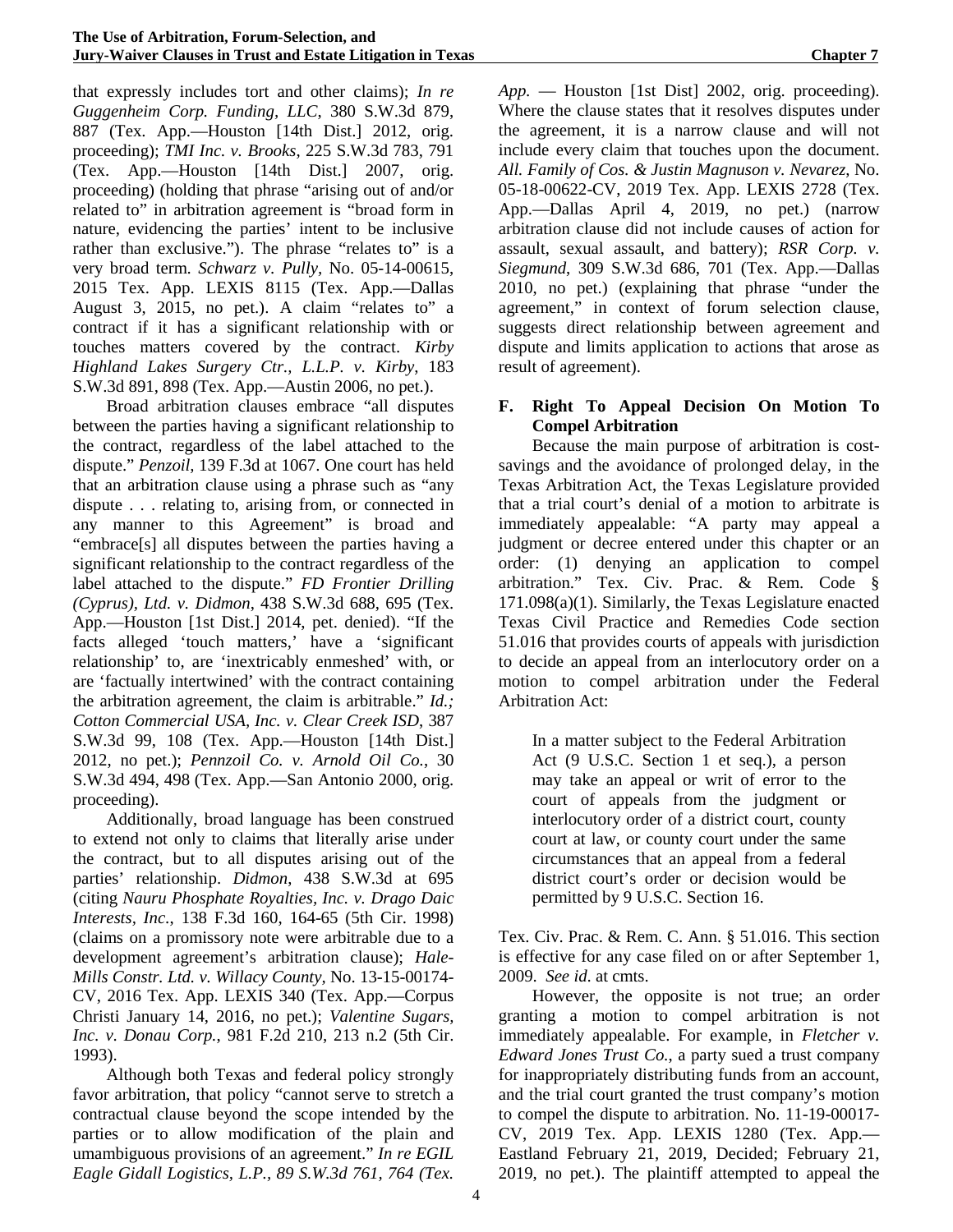order granting the motion to compel arbitration. The court of appeals requested briefing from the parties regarding whether the court had jurisdiction over the appeal. The court noted that there was a statute that allowed interlocutory appeals from orders that deny arbitration, not from orders that compel arbitration. Tex. Civ. Prac. & Rem. Code Ann. § 171.098; *Chambers v. O'Quinn*, 242 S.W.3d 30, 31 (Tex. 2007). The court noted that the plaintiff filed a response that cited several cases involving mandamus proceedings, rather than direct appeals. The court held that it did not have jurisdiction over an appeal:

Unless specifically authorized by statute, appeals may be taken only from final judgments. Section 171.098 authorizes an interlocutory appeal from an order "denying an application to compel arbitration" and an order "granting an application to stay arbitration." The order from which Appellant attempts to appeal is not a final judgment, nor is it an order staying arbitration or denying an application to compel arbitration. An interlocutory appeal from an order granting a motion to compel arbitration is not authorized. Because an interlocutory appeal is not authorized in this case and because a final, appealable order has not been entered, we lack jurisdiction and must dismiss this appeal.

*Id.* (internal citations omitted).

This case highlights the complete inequity involved in appellate courts' review of orders on motions to compel arbitration. An order denying a motion to compel arbitration can be appealed immediately, but an order granting same cannot. Apparently, the cost and expense of participating in a needless trial is unfair to a party seeking arbitration, but the cost and expense of participating in a needless arbitration is not unfair to a party fighting arbitration. The potential of a loss of contractual rights outweighs the loss of constitutional rights.

<span id="page-10-0"></span>There is an alternative method to seek appellate review of a trial court's order granting arbitration: mandamus relief. Where a trial court abuses its discretion in ruling on a matter and an appeal is inadequate, a court of appeals should grant mandamus relief. Potentially, a court of appeals could grant mandamus relief to reverse a trial court's order granting arbitration. But even where a trial court clearly abuses its discretion in granting a motion to compel arbitration, the Texas Supreme Court generally would deny mandamus relief: "In the context of orders compelling arbitration, even if a petitioner can meet the first requirement, mandamus is generally unavailable

because it can rarely meet the second. If a trial court compels arbitration when the parties have not agreed to it, that error can unquestionably be reviewed by final appeal." *In re Gulf Expl.*, LLC, 289 S.W.3d 836, 842 (Tex. 2009) (orig. proceeding); *See also In re Vantage Drilling Int'l*, 555 S.W.3d 629 (Tex. App.—Houston [1st Dist.] 2018, orig. proceeding) (appellate court denied a request for mandamus relief of a trial court's order compelling arbitration because the petitioner had adequate remedy by appeal). Therefore, in most cases, mandamus relief will also not be available.

Because of the statutes at play, the Texas Supreme Court could not hold that an appellate court has jurisdiction over an appeal from an order granting arbitration, but it certainly could hold that an appellate court could grant mandamus relief. Indeed, the Texas Supreme Court formerly held that an appellate court could grant mandamus relief to correct a trial court's error in denying arbitration, denying a motion to dismiss due to a forum-selection clause, or denying the impact of a contractual jury-waiver clause. It is not clear why the Texas Supreme Court is so ready to assist defendants in enforcing litigation-altering contractual clauses, but is so reluctant to support a plaintiff's constitutional rights, such as due process, due course, and the right to a jury trial.

# **G. Delegation of Enforcement Issues To An Arbitrator**

Courts have held that parties can agree to delegate to the arbitrator the power to resolve gateway issues regarding the validity, enforceability, and scope of an arbitration agreement. *Rent-A-Center, West, Inc. v. Jackson*, 561 U.S. 63, 68 (2010) ("We have recognized that parties can agree to arbitrate 'gateway' questions of 'arbitrability,' . . . An agreement to arbitrate a gateway issue is simply an additional, antecedent agreement the party seeking arbitration asks the federal court to enforce, and the FAA operates on this additional arbitration agreement just as it does on any other."). Numerous circuit courts have also followed suit.[1](#page-10-0) *AT&T Technologies, Inc. v. Communications.* 

 <sup>1</sup> *See, e.g., Fallo v. High-Tech Inst.,* 559 F.3d 874, 878 (8th Cir. 2009) ("[W]e conclude that the arbitration provision's incorporation of the AAA Rules . . . constitutes a clear and unmistakable expression of the parties' intent to leave the question of arbitrability to an arbitrator."); *Qualcomm Inc. v. Nokia Corp.*, 466 F.3d 1366, 1372-73 (Fed. Cir. 2006) (concluding that agreement's incorporation of AAA rules clearly and unmistakably showed parties' intent to delegate issue of determining arbitrability to arbitrator); *Contec Corp. v. Remote Solution, Co.*, 398 F.3d 205, 208 (2d Cir. 2005) ("[W]hen . . . parties explicitly incorporate rules that empower an arbitrator to decide issues of arbitrability, the incorporation serves as clear and unmistakable evidence of the parties' intent to delegate such issues to an arbitrator.");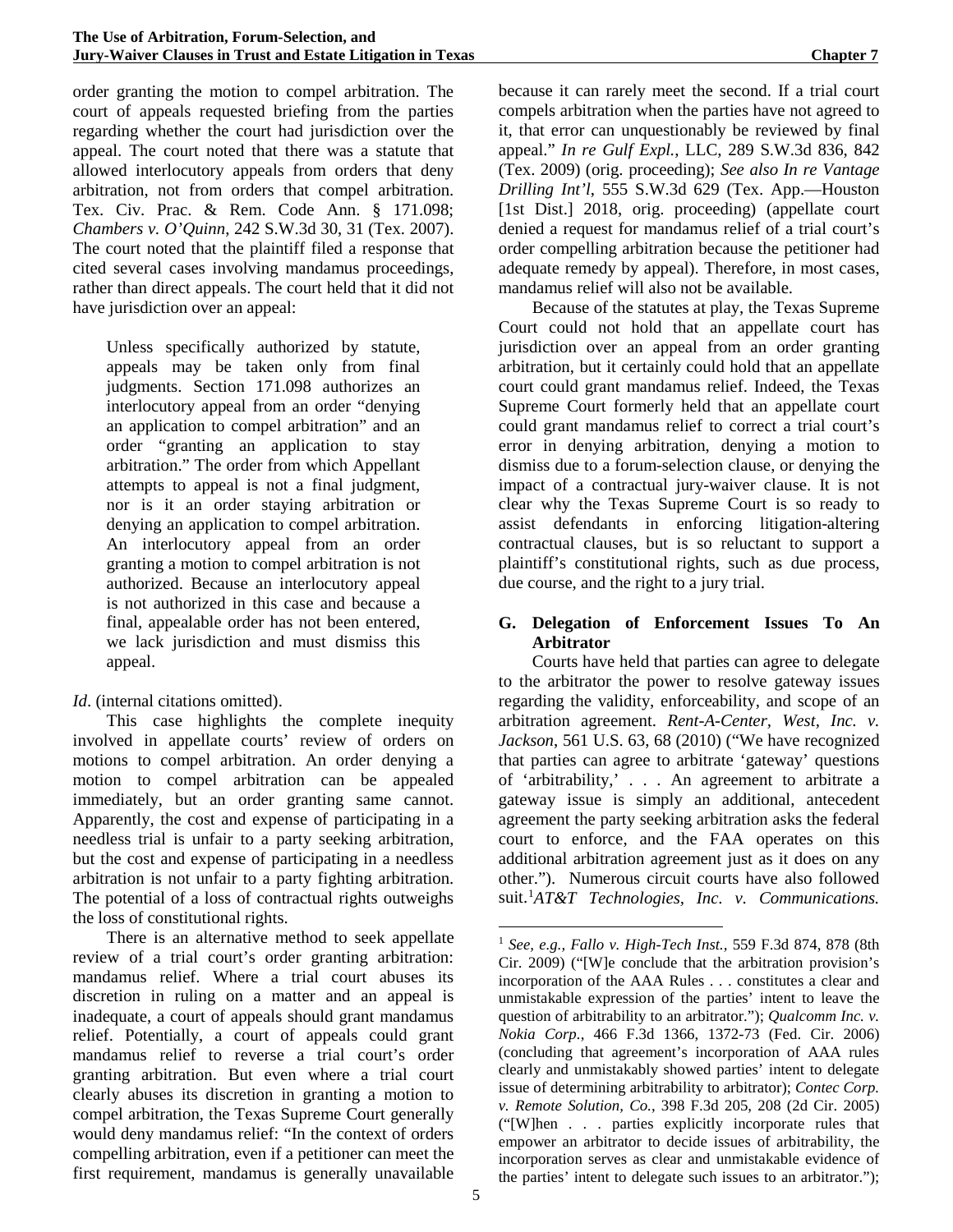*Workers*, 475 U.S. 643 (1986) (holding parties may agree to arbitrate arbitrability); *First Options of Chicago, Inc. v. Kaplan,* 514 U.S. 938, 943 (1985) (holding question of primary power to decide arbitrability "turns upon what the parties agreed about that matter").

An arbitration provision can state that any dispute shall be settled by arbitration in accordance with the rules then in effect of the American Arbitration Association. Rule 7(a) of the Commercial Arbitration Rules of the AAA grants an arbitrator "the power to rule on his or her own jurisdiction, including any objections with respect to the existence, scope or validity of the Arbitration Agreement." Commercial Rules Of The American Arbitration Association, Rule 7(a) (http://adr.org/aaa/faces/rules).

Federal courts have concluded that an arbitration agreement's incorporation of rules empowering an arbitrator to decide arbitrability and scope issues clearly and unmistakably evidences the parties' intent to allow the arbitrator to decide those issues. *See, e.g., Petrofac, Inc. v. DynMcDermott Petroleum Operations Co.,* 687 F.3d 671 (5th Cir. 2012) ("We agree with most of our sister circuits that the express adoption of these rules presents clear and unmistakable evidence that the parties agreed to arbitrate arbitrability."); *Fallo v. High-Tech Inst.,* 559 F.3d 874, 878 (8th Cir. 2009) ("[W]e conclude that the arbitration provision's incorporation of the AAA Rules . . . constitutes a clear and unmistakable expression of the parties' intent to leave the question of arbitrability to an arbitrator."); *Qualcomm Inc. v. Nokia Corp.*, 466 F.3d 1366, 1372- 73 (Fed. Cir. 2006) (concluding that agreement's incorporation of AAA rules clearly and unmistakably showed parties' intent to delegate issue of determining arbitrability to arbitrator); *Terminix Int'l Co., LP v. Palmer Ranch Ltd. P'ship*, 432 F.3d 1327, 1332-33 (11th Cir. 2005) (holding that by incorporating AAA Rules into arbitration agreement, parties clearly and unmistakably agreed that arbitrator should decide whether arbitration clause was valid); *Contec Corp. v. Remote Solution, Co.*, 398 F.3d 205, 208 (2d Cir. 2005) ("[W]hen . . . parties explicitly incorporate rules that empower an arbitrator to decide issues of arbitrability, the incorporation serves as clear and unmistakable evidence of the parties' intent to delegate such issues to an arbitrator."); *Citifinancial, Inc. v. Newton*, 359 F. Supp. 2d 545, 549-52 (S.D. Miss. 2005) (holding that by agreeing to be bound by procedural rules of AAA, including rule giving arbitrator power to rule on his or

<u>.</u>

her own jurisdiction, defendant agreed to arbitrate questions of jurisdiction before arbitrator); *Sleeper Farms v. Agway, Inc.*, 211 F. Supp. 2d 197, 200 (D. Me. 2002) (holding arbitration clause stating that arbitration shall proceed according to rules of AAA provides clear and unmistakable delegation of scopedetermining authority to arbitrator).

In Texas, generally, courts have held that as between parties to a contract, the incorporation of the AAA rules does delegate arbitrability issues to the arbitrator. *Gilbert v. Rain & Hail Ins.*, No. 02-16- 00277-CV, 2017 Tex. App. LEXIS 1542, 2017 WL 710702, at \*4 (Tex. App.—Fort Worth Feb. 23, 2017, pet. filed) (mem. op.) (concluding arbitrator properly determined arbitrability because policy incorporated American Arbitration Association's commercial arbitration rules); *Schlumberger Tech. Corp. v. Baker Hughes Inc.*, 355 S.W.3d 791, 803 (Tex. App.— Houston [1st Dist.] 2011, no pet.) ("There are no provisions in the Resolution or Procedure Agreements that negate the arbitrators' power under AAA Rule 7(a) to determine the arbitrability of a defense raised in arbitration. Thus, we conclude that this issue of contract interpretation was a question for the AAA panel, not the trial court and not this court."); *Haddock v. Quinn*, 287 S.W.3d 158, 172 (Tex. App.—Fort Worth 2009, pet. denied) ("The majority of courts have concluded that express incorporation of rules empowering the arbitrator to decide arbitrability (including ruling upon his or her own jurisdiction) clearly and unmistakably evidences the parties' intent to delegate issues of arbitrability to the arbitrator."); *Saxa Inc. v. DFD Architecture Inc.*, 312 S.W.3d 224, 230 (Tex. App.—Dallas 2010, pet. denied) ("[The parties] incorporated the Rules into their contract, giving the arbitration panel the power to rule on its own jurisdiction, including any objections to the existence, scope or validity of the arbitration agreement.); *Petrofac, Inc. v. DynMcDermott Petroleum Ops. Co.*, 687 F.3d 671 (5th Cir. 2012) ("We agree with most of our sister circuits that the express adoption of these rules presents clear and unmistakable evidence that the parties agreed to arbitrate arbitrability.").

In *Crawford Prof. Drugs, Inc. v. CVS Caremark Corp*., the Fifth Circuit was faced with arguments relating to the question of who decides the arbitrability of the plaintiff's claims – the arbitrator or the court. 748 F.3d 249, 262 (5th Cir. 2014). The arbitration agreement at issue provided that the arbitration would be conducted in accordance with the Rules of the AAA. *Id*. The court noted that the AAA Rules for arbitration provide that the arbitrator has the power to rule on his or her own jurisdiction, including "any objections with respect to the existence, scope, or validity of the arbitration agreement or to the

*Sleeper Farms v. Agway, Inc.*, 211 F. Supp. 2d 197, 200 (D. Me. 2002) (holding arbitration clause stating that arbitration shall proceed according to rules of AAA provides clear and unmistakable delegation of scope-determining authority to arbitrator).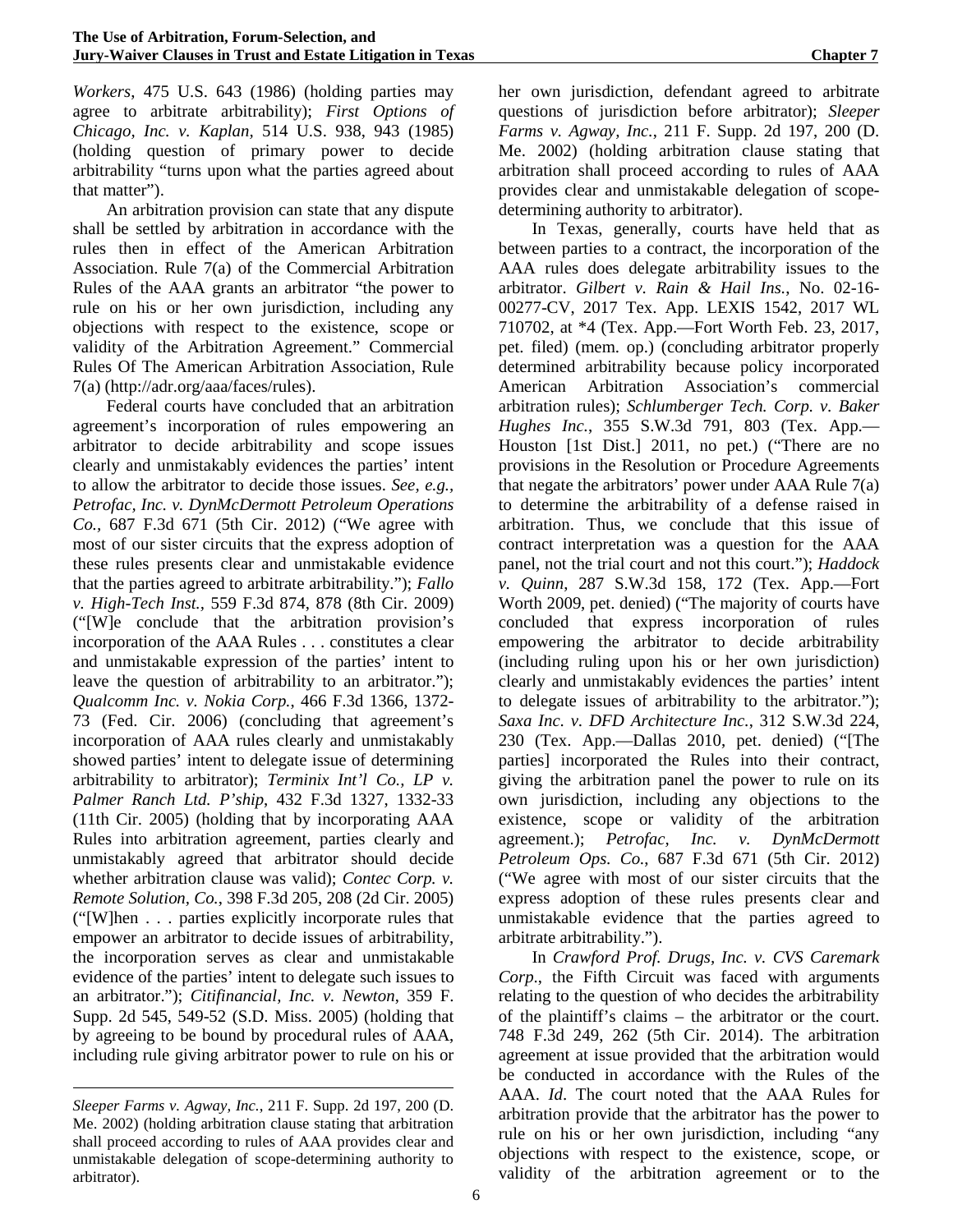arbitrability of any claim or counterclaim." *Id*. The court held that "express incorporation of the same AAA Rules constitutes clear and unmistakable evidence that the parties agreed to arbitrate arbitrability." *Id*.

In *T.W. Odom Mgmt. Servs. v. Williford*, the court of appeals reversed a trial court's decision denying a motion to compel arbitration in an employee injury suit where the employment agreement clearly provided that the AAA rules would apply. No. 09-16-00095, 2016 Tex. App. LEXIS 9353 (Tex. App.—Beaumont August 25, 2016, no pet.). The court stated:

The 2013 agreement states that "[t]he arbitration will be held under the auspices of the American Arbitration Association ("AAA")[,]" and "shall be in accordance with the AAA's then-current employment arbitration procedures." The agreement also references the AAA National Rules for Resolution of Employee Disputes. Under the AAA's Employment Arbitration Rules, Rule 6, the "arbitrator shall have the power to rule on his or her own jurisdiction, including any objections with respect to the existence, scope or validity of the arbitration agreement." … [The parties] agreed that any arbitration would be conducted in accordance with the AAA's employment arbitration procedures, and the agreement references the AAA's National Rules for Resolution of Employee Disputes. The parties agreed to a broad arbitration clause that expressly incorporated rules giving the arbitrator the power to rule on its own jurisdiction and to rule on any objections with respect to the existence, scope, or validity of the agreement.

*Id.* at \*12-13. The court therefore ordered that the trial court should have ruled that the arbitrator could make the decision on the scope and enforceability of the clause. *Id*.

More recently, in *Kyani, Inc. v. HD Walz II Enterprises*, parties appealed a trial court's order denying arbitration under a distributor agreement. No. 05-17-00486-CV, 2018 Tex. App. LEXIS 5610 (Tex. App.—Dallas July 24, 2018, no pet.). The arbitration provision did not expressly delegate arbitrability to the arbitrator; however, it stated that "arbitration shall be in accordance with the FAA and the Commercial Arbitration Rules of the AAA." *Id*. at \*20-21. The court of appeals held that the incorporation of the AAA rules was clear and unmistakable evidence of the parties' intent to allow the arbitrator to decide the scope issue as to arbitrability:

"[T]he express incorporation of rules that empower the arbitrator to determine arbitrability—such as the AAA Commercial Arbitration Rules—has been held to be clear and unmistakable evidence of the parties' intent to allow the arbitrator to decide such issues." *Schlumberger Tech. Corp. v. Baker Hughes Inc*., 355 S.W.3d 791, 802 (Tex. App.—Houston [1st Dist.] 2011, no pet.). When the parties agree to a broad arbitration clause, purporting to cover all claims, disputes and other matters arising out of or relating to the contract, and explicitly incorporate rules that empower an arbitrator to decide issues of arbitrability, the incorporation serves as clear and unmistakable evidence of the parties' intent to delegate such issues to an arbitrator. *Saxa Inc. v. DFD Architecture Inc.*, 312 S.W.3d 224, 230 (Tex. App.—Dallas 2010, pet. denied). We conclude that the arbitration provision evidences a clear and unmistakable intention that the arbitrators have the authority to determine the scope of arbitration with respect to Walz's claims against Kyäni.

*Id*.

Recently, in *Jody James Farms, JV v. Altman Grp., Inc.*, the Texas Supreme Court refused to rule on whether the incorporation of AAA rules in an arbitration clause would send arbitrability issues to the arbitrator. 547 S.W.3d 624 (Tex. 2018). The Court, however, held that such an incorporation did *not* send arbitrability issues to the arbitrator as between *nonsignatories* to an agreement. *Id*. The Court stated:

While such deference may be the consequence of incorporating the AAA rules in disputes between signatories to an arbitration agreement, to the text of the note which we need not decide, the analysis is necessarily different when a dispute arises between a party to the arbitration agreement and a non-signatory. As to that matter, Texas courts differ about whether an arbitration agreement's mere incorporation of the AAA rules shows clear intent to arbitrate arbitrability. We hold it does not. Even when the party resisting arbitration is a signatory to an arbitration agreement, questions related to the existence of an arbitration agreement with a non-signatory are for the court, not the arbitrator.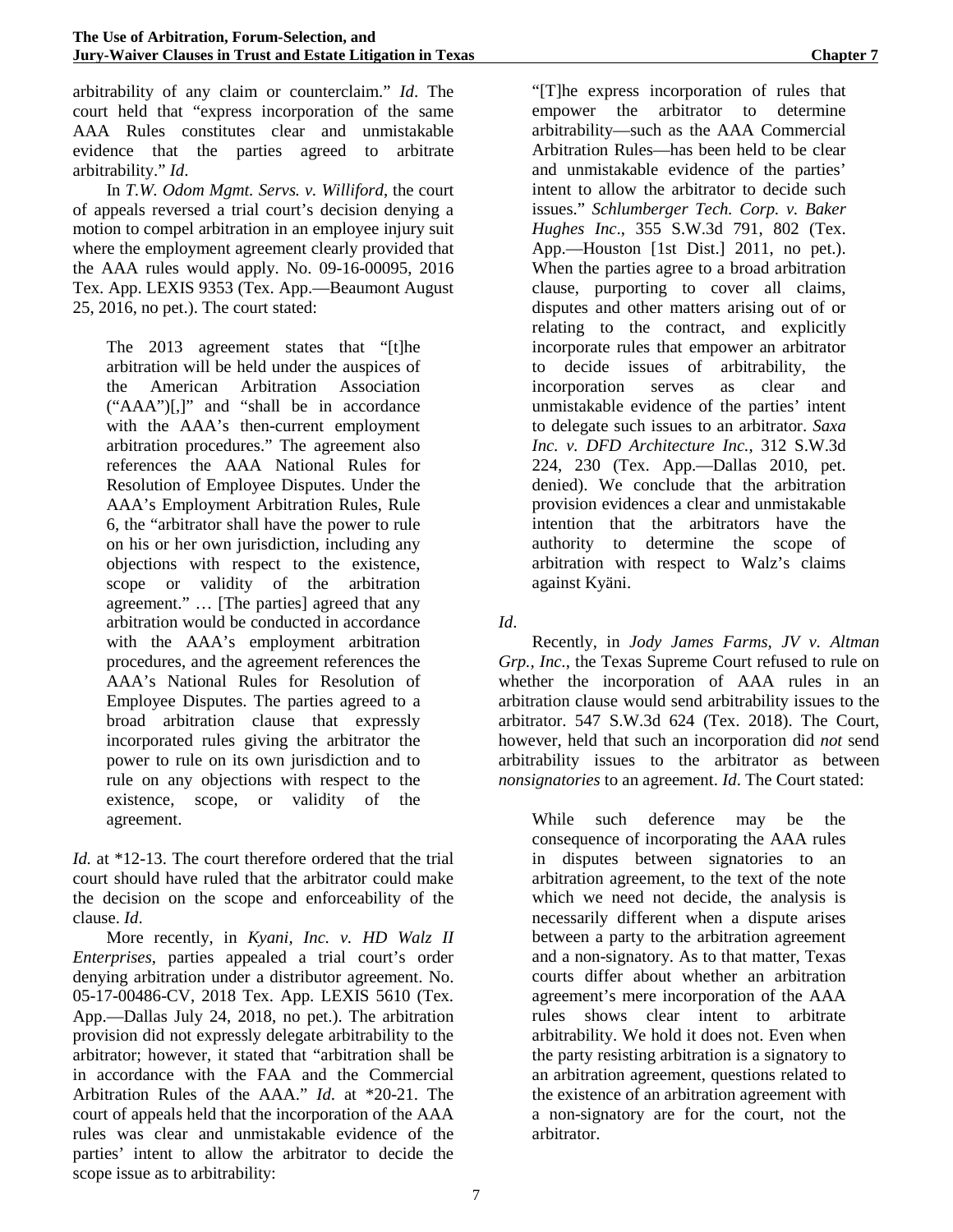The involvement of a non-signatory is an important distinction because a party cannot be forced to arbitrate absent a binding agreement to do so. The question is not whether Jody James agreed to arbitrate with someone, but whether a binding arbitration agreement exists between Jody James and the Agency. What might seem like a chickenand-egg problem is resolved by application of the presumption favoring a judicial determination. A contract that is silent on a matter cannot speak to that matter with unmistakable clarity, so an agreement silent about arbitrating claims against nonsignatories does not unmistakably mandate arbitration of arbitrability in such cases.

*Id*. at \*8-9. Accordingly, the Texas Supreme Court held that where a signatory is attempting to enforce the clause against a nonsignatory, a court will determine the issue of enforceability and scope notwithstanding the incorporation of the AAA rules.

This is a significant ruling for parties attempting to enforce arbitration clauses in trusts and wills. Normally, in this circumstance, the beneficiary has not signed the trust or will. The party attempting to enforce the arbitration clause will be attempting to enforce it against a nonsignatory, and therefore, the incorporation of the AAA rules in such a clause will not affect a delegation to the arbitrator of enforceability or scope issues.

Finally, it should be noted that a party wanting to rely on the AAA rules to delegate the enforceability or scope issues to the arbitrator should raise that issue in the trial court or else face waiver. *Gray v. Ward*, No. 05-18-00266-CV, 2019 Tex. App. LEXIS 6992 (Tex. App.—Dallas August 9, 2019, no pet.). Further, a party relying on the AAA rules should offer those rules into evidence during the motion to compel arbitration hearing or else face waiver. *PER Group, L.P. v. Dava Oncology, L.P.*, 294 S.W.3d 378, 386 (Tex. App.— Dallas 2009, no pet.) (concluding arbitrability issue not preserved because AAA rules were not admitted into evidence).

# **H. Conspicuousness Requirement**

In Texas, there is a presumption that parties who sign contracts have read and understood the contracts' provisions. *See Cantella & Co. v. Goodwin*, 924 S.W.2d 943 (Tex. 1996). There is no requirement that the party relying on the arbitration agreement prove that it is conspicuous. For example, an arbitration clause can be incorporated by reference into another contract. *In re Bank One*, 216 S.W.3d 825, 826 (Tex. 2007). In *Bank One*, the Court enforced an arbitration agreement that was contained in a lengthy depository agreement that had been incorporated by reference into an account signature card. *See id.* Certainly, a clause that is not expressly set out in an agreement is not conspicuous.

It should be noted that there are narrow statutory exceptions: the Texas Property Code requires that arbitration clauses in new home contracts be conspicuous, and the Texas Business and Commerce Code requires that an arbitration clause in certain contracts requiring arbitration in another jurisdiction be conspicuous. *See* Tex. Prop. Code Ann. § 420.003; Tex. Bus. & Com. Code Ann. § 35.53(b).

#### **I. Enforcing An Arbitration Clause Against Nonsignatories**

Generally, "an arbitration clause cannot be invoked by a non-party to the arbitration contract." *G.T. Leach Builders, LLC v. Sapphire V.P., LP,* 458 S.W.3d 502, 524 (Tex. 2015); *see also Jody James Farms, JV* 547 S.W.3d at, 632 ("The involvement of a non-signatory is an important distinction because a party cannot be forced to arbitrate absent a binding agreement to do so."). However, if required by principles of contract law and agency, "a person who has agreed to arbitrate disputes with one party may be required to arbitrate related disputes with non-parties." *Jody James Farms*, *JV*, 547 S.W.3d at 629. Further, a signatory may potentially enforce an arbitration clause against a non-signatory.

A non-signatory may enforce an arbitration provision's terms only if there is a valid agreement to arbitrate. *Id*. at 633. Whether a claim involving a nonsignatory must be arbitrated is a "gateway matter" for the trial court which is subject to de novo review on appeal. *Id.* at 629. Texas courts have recognized six theories that allow non-signatories to enforce arbitration agreements: (1) incorporation by reference; (2) assumption; (3) agency; (4) alter ego; (5) equitable estoppel; and (6) third-party beneficiary. *See id*. at 633; *In re Kellogg Brown & Root, Inc.*, 166 S.W.3d 732, 738 (Tex. 2005). Under the Federal Arbitration Act, "'background principles' of state contract law, when relevant, 'allow a contract to be enforced by or against nonparties to the contract through assumption, piercing the corporate veil, alter ego, incorporation by reference, third-party beneficiary theories, waiver and estoppel.'" *Crawford Prof'l Drugs, Inc. v. CVS Caremark Corp*., 748 F.3d at 257 (emphasis added) (quoting *Arthur Andersen LLP v. Carlisle*, 556 U.S. 624, 631, 129 S. Ct. 1896, 173 L. Ed. 2d 832 (2009)); *see also Hays v. HCA Holdings, Inc.*, 838 F.3d 605, 609 & n.1 (5th Cir. 2016) (applying Texas law of direct benefits estoppel).

Under the doctrine of "direct benefits estoppel," a non-signatory party who seeks the benefits of a contract or who seeks to enforce the terms of a contract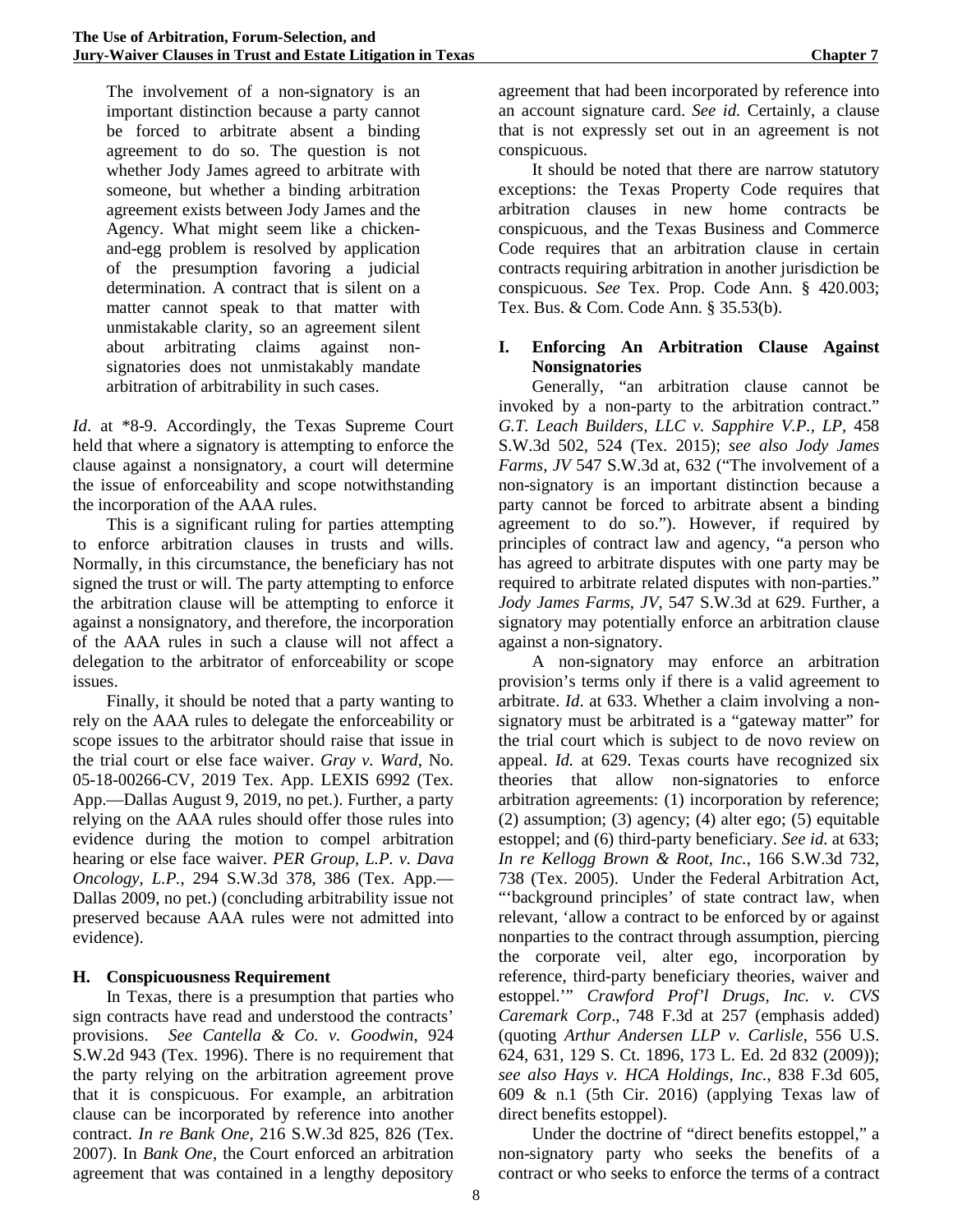"'is estopped from simultaneously attempting to avoid the contract's burdens, such as the obligation to arbitrate disputes.'" *Rachal v. Reitz*, 403 S.W.3d 840, 846 (Tex. 2013). "'[T]he doctrine recognizes that a party may be estopped from asserting that the lack of his signature on a written contract precludes enforcement of the contract's arbitration clause when he has consistently maintained that other provisions of the same contract should be enforced to benefit him.'" *Id*.

For example, in *FirstMerit Bank*, the nonsignatory plaintiffs sued the signatory defendant for, among other things, breach of contract, revocation of acceptance, and breach of warranty. 52 S.W.3d at 752- 53, 755. By bringing the breach-of-contract and breach-of-warranty claims, the plaintiffs sought benefits that stemmed directly from the contract's terms. The Texas Supreme Court concluded that, by seeking to enforce the contract, the non-signatory plaintiffs "subjected themselves to the contract's terms, including the Arbitration Addendum." *Id*. at 756.

The Court has subsequently repeatedly used direct-benefits estoppel in the context of arbitration clauses. *See Rachel v. Reitz,* 403 S.W.3d 840 (Tex. 2013); *Meyer v. WMCO-GP LLC*, 211 S.W.3d 302 (Tex. 2006) (applying direct benefits estoppel to allow a non-signatory defendant to enforce arbitration clause against a signatory plaintiff); *In re Vesta Insurance Group, Inc*., 192 S.W.3d 759 (Tex. 2006). *But see In re Kellogg Brown & Root, Inc*., 166 S.W.3d 732, 741 (Tex. 2005) (holding that estoppel did not apply to facts of case).

The Texas Supreme Court held that the directbenefits estoppel theory may apply to allow a nonsignatory to enforce an arbitration clause or to enforce an arbitration clause against a non-signatory. "[A] litigant who sues based on a contract subjects him or herself to the contract's terms." *In re FirstMerit Bank*, 52 S.W.3d at 755. Therefore, a party is estopped from suing "based on the contract" and at the same time ignoring an arbitration clause contained in that contract. This is likely the most popular method to enforce an arbitration clause against a nonsignatory.

Both Texas and Federal law recognize that there are two types of direct-benefits estoppel. First, a nonsignatory who uses the litigation process to sue based on a contract subjects him or herself to the contract's terms. *In re FirstMerit Bank, N.A.*, 52 S.W.3d at 755. The second way in which direct benefits estoppel may be applied to bind a non-signatory to an arbitration agreement is when the non-signatory "seek[s] or obtain[s] direct benefits from a contract by means other than a lawsuit." *Weekley Homes*, 180 S.W.3d at 132. Under this application of the doctrine, a non-signatory may be compelled to arbitrate if he or she deliberately seeks and obtains substantial benefits from the contract during the performance of the agreement. *Id*. at 132-33. As stated by the Texas Supreme Court: "While Von Bargen never based her personal injury claims on the contract, her prior exercise of other contractual rights and her equitable entitlement to other contractual benefits prevents her from avoiding the arbitration clause." *Id*.

Federal courts also recognize that a non-signatory party that benefits from a contract during the course of performance of the contract cannot avoid its arbitration clause. Direct-benefit estoppel "involve[s] nonsignatories who, during the life of the contract, have embraced the contract despite their non-signatory status but then, during litigation, attempt to repudiate the arbitration clause in the contract." *E.I. DuPont de Nemours & Co. v. Rhone Poulenc Fiber & Resin Intermediates*, S.A.S., 269 F.3d 187, 200 (3d Cir. 2001); *American Bureau of Shipping v. Tencara Shipyard S.P.A.*, 170 F3d 349, 353 (2d Cir. 1999); *Deliotte Noraudit v. Deliotte Huskens*, 9 F3d 1060 (2d Cir. 1993) (obtaining benefits under a contract binds a party to the arbitration clause); *CMH Mfg. v. Hensel Phelps*, 2014 U.S. Dist. LEXIS 28484 (W.D. Tex. 2014) (where non-signatory directly benefitted from contract containing arbitration clause, direct benefit estoppel prevented non-signatory from avoiding its obligation to arbitrate); *UFCW, Local 464A v. Foodtown, Inc.,* 317 F.Supp.2d 522 (D.C. N.J. 2004).

There is little question that a party can be estopped to deny the existence and application of an arbitration clause in a document where the party has directly benefited from the document. But estoppel is an equitable theory, and a party fighting arbitration can attack the use of the equitable doctrine. A party asserting estoppel has the burden of proving the essential elements of estoppel and the failure to prove any element is fatal. *Barfield v. Howard M. Smith Co. of Amarillo*, 426 S.W.2d 834, 838 (Tex. 1968). There can be no estoppel from acceptance of the benefits by a person who did not have knowledge of all material facts. *Clark v. Cotten Schmidt, L.L.P.*, 327 S.W.3d 765 (Tex. App.—Fort Worth 2010, no pet.) (citing *Frazier v. Wynn*, 472 S.W.2d 750, 753 (Tex. 1971). For example, in *Murdock v. Trisun Healthcare, LLC*, a defendant alleged that that the plaintiff's claims should be compelled to arbitration because she accepted benefits under a plan. No. 03-10-00711-CV, 2013 Tex. App. LEXIS 5638, 2013 WL 1955767, at \*3 (Tex. App.—Austin May 9, 2013, pet. denied). The court of appeals overruled that issue because there was no evidence that the plaintiff had knowledge of the arbitration clause in the plan's document: "Trisun additionally asserts that Murdock is estopped from denying the Plan's arbitration agreement because she received benefits under the Plan. Before the acceptance of benefits can be said to trigger estoppel, it must be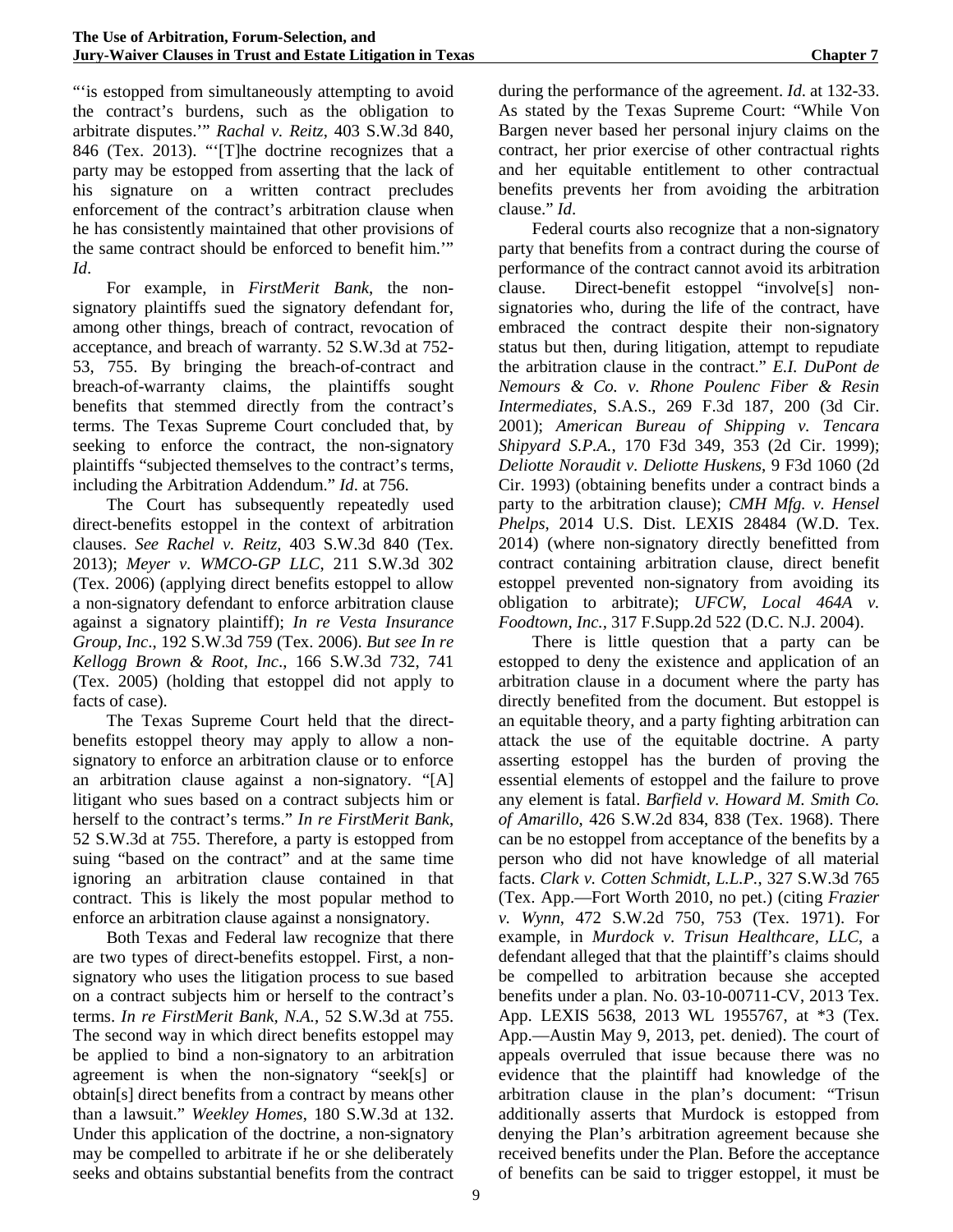shown that the benefits were accepted with "knowledge of all material facts." *Id*. Trisun did not submit evidence showing Murdock received benefits under the Plan or that the benefits were accepted with knowledge of all material facts—including the existence of a binding arbitration agreement covering the claims at issue. As such, we overrule this issue." *Id*. at n. 5. Accordingly, a beneficiary who does not know the terms of the trust document, may not have all material facts at the time that he or she accepts distributions to establish an estoppel defense. To make sure that the beneficiaries have sufficient knowledge, a trustee should send a copy of the trust document, or at least an excerpt of the trust with the dispute resolution provision, to the beneficiaries.

#### **J. Parties Can Draft Clause To Allow For Appellate Review**

One of the main concerns that litigants have about arbitration is that there is very little appellate review. The fear of a "run-away" arbitrator with no real judicial review of an award has resulted in parties taking out arbitration clauses and inserting jury waiver clauses in their contracts.

As background, the United States Supreme Court held that the Federal Arbitration Act's grounds for vacatur and modification "are exclusive" and cannot be "supplemented by contract." *Hall Street Associates, L.L.C. v. Mattel, Inc.*, 552 U.S. 576, 578 (2008). Under that decision, parties' attempts to contract for expanded judicial review of an arbitrator's award are unenforceable.

The Texas Supreme Court held the opposite regarding the Texas General Arbitration Act ("TAA"). In *Nafta Traders, Inc., v. Quinn,* an employee sued her employer for sex discrimination in violation of state law. 339 S.W.3d 84 (Tex. 2011). The dispute was sent to arbitration, where the employee prevailed. The employer challenged the award in court, arguing that it contained damages that were either not allowed or unsupported by the evidence. The arbitration agreement stated that "The arbitrator does not have authority (i) to render a decision which contains a reversible error of state or federal law, or (ii) to apply a cause of action or remedy not expressly provided for under existing state or federal law." *Id*. The employer alleged that the arbitrator exceeded his authority in making the award. The trial court confirmed the award, and the court of appeals held that the employer could not assert its complaints citing the *Hall Street* opinion.

The Texas Supreme Court held that under the TAA, parties can expand judicial review of an arbitrator's award. If the parties limit an arbitrator's authority to render awards, e.g., to exclude making awards that contain errors of law or fact, then the parties can provide for further and more detailed judicial review of the award. The Texas Supreme Court stated: "We must, of course, follow *Hall Street* in applying the FAA, but in construing the TAA, we are obliged to examine *Hall Street's* reasoning and reach our own judgment." *Id*. The Court then concluded:

Under the TAA (and the FAA), an arbitration award must be vacated if the arbitrator exceeds his powers. Generally, an arbitrator's powers are determined by agreement of the parties. Can the parties agree that the arbitrator has no more power than a judge, so that his decision is subject to review, the same as a judicial decision? Hall Street answers no, based on an analysis of the FAA's text that ignores the provision that raises the problem, and a policy that may be at odds with the national policy favoring arbitration. With great respect, we are unable to conclude that Hall Street's analysis of the FAA provides a persuasive basis for construing the TAA the same way.… Accordingly, we hold that the TAA presents no impediment to an agreement that limits the authority of an arbitrator in deciding a matter and thus allows for judicial review of an arbitration award for reversible error.

*Id*. The Court then held that the FAA would not preempt the TAA's allowance of expanded judicial review for an arbitration award enforceable under both the FAA and the TAA. The Court then remanded the case to the court of appeals for further review of the employer's grounds.

There are several practice tips that arise from this decision. First, parties are the masters of their own arbitration agreements and the judicial review that may result. The parties should take time to carefully consider the type of language to use. Second, parties can select the law that will control an arbitration agreement. So, parties that want to enlarge judicial review of an award should expressly state that the arbitration clause will be construed under the TAA. If that is done, there will be little argument that the arbitration clause should not be construed under the TAA and solely under the FAA. Third, arbitration proceedings are often informal, where the parties have no record of the hearing and where the rules of evidence and procedure are relaxed. If a party desires to seek judicial review of an arbitration award, it will need to be able to show a court a record that establishes a reversible error. So, parties should make a record of all proceedings and should invoke rules of evidence and procedure as appropriate to preserve error. Otherwise, as in state court, an arbitrator will be presumed to have made the correct ruling.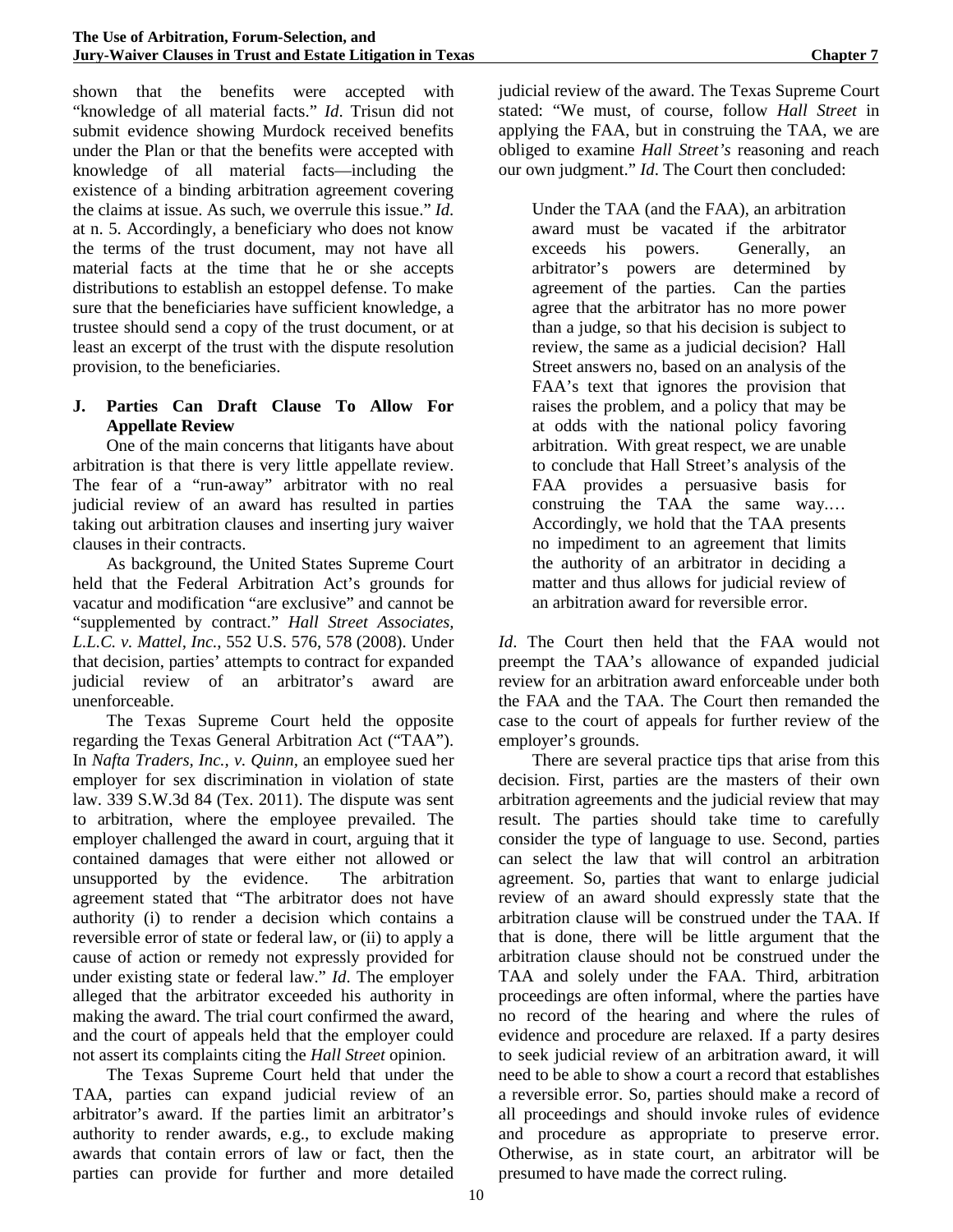# **K. Texas Authority on Arbitration Clauses in Trust Documents**

The Texas Supreme Court has affirmed the use of arbitration clauses in trust disputes, relying heavily on the direct-benefits estoppel theory. In *Rachal v. Reitz*, a beneficiary sued a trustee for failing to provide an accounting and otherwise breaching fiduciary duties. 347 S.W.3d 305 (Tex. App.—Dallas 2011), *rev'd*, 403 S.W.3d 840 (Tex. 2013). The trustee filed a motion to compel arbitration of those claims due to an arbitration provision in the trust instrument. After the trial court denied that motion, the trustee appealed.

The court of appeals affirmed the trial court's refusal to compel arbitration. The court of appeals held that arbitration is a matter of contract law, and that the trustee had the burden to establish the existence of an enforceable arbitration agreement. The court noted that it was undisputed that neither the trustee nor the beneficiary signed the trust document. Further, the court held that the trust document solely expressed the settlor's intent and not the intent of the trustee or beneficiary. The court stated: "Rachal did not establish how the settlor's expression of intent satisfied all of the required elements of a contract or how this expression of the settlor's intent transformed the trust provision into an agreement to arbitrate between Rachal and Reitz." *Id*. at 309-10.[2](#page-16-0)

Trusts are distinguishable from contracts in that the parties to a contract may decide to exchange promises, but a trust does not rest on an exchange of promises and instead merely requires a trustor to transfer a beneficial interest in property to a trustee who, under the trust instrument, relevant statutes, and common law, holds that interest for the beneficiary. The undertaking between the settlor and trustee is not properly characterized as contractual and does not stem from the premise of mutual assent to an exchange of promises. Although the trustee's duties may derive from the trust instrument, they initially stem from the special nature of the relation between trustee and beneficiary, and thus, the trustee's undertakings or promises in a trust instrument are normally not contractual. A trust is also distinguishable from a contract in that a trust is a fiduciary relationship with respect to property. The relation ordinarily created by a contract is that of promisor and promisee, obligor and obligee, or debtor and creditor; in most contracts of hire, a special confidence is reposed in each other by the parties, but more than that is required to establish a fiduciary relation. An essential aspect of a trust is that the putative trustee has received property under conditions that impose a fiduciary duty to

The Texas Supreme Court reversed the court of appeals and held that the arbitration clause was enforceable. *Rachel v. Reitz*, 403 S.W.3d 840 (Tex. 2013). The Court did so for two primary reasons: 1) the settlor determines the conditions attached to her gifts, which should be enforced on the basis of the settlor's intent; and 2) the issue of mutual assent can be satisfied by the theory of direct-benefits estoppel, so that a beneficiary's acceptance of the benefits of a trust constitutes the assent required to form an enforceable agreement to arbitrate. *See id*.

The Court stated that generally in Texas courts strive to enforce trusts according to the settlor's intent, which courts should divine from the four corners of unambiguous trusts. The Court noted that the settlor intended for all disputes to be arbitrated via the following language: "Despite anything herein to the contrary, the sole and exclusive remedy" for "any dispute of any kind involving this Trust or any of the parties or persons connected herewith (e.g., beneficiaries, Trustees)" was arbitration. *Id*.

The Court then looked to the Texas Arbitration Act, which provides that a "written agreement to arbitrate is valid and enforceable if the agreement is to arbitrate a controversy that: (1) exists at the time of the agreement; or (2) arises between the parties after the date of the agreement." *Id*. (citing Tex. Civ. Prac. & Rem. Code § 171.001(a)). The Court noted that the statute also uses the term "contract" in another provision, and that the Legislature intended for the terms to be different. As the statute does not define the term "agreement," the Court defined it as "a mutual assent by two or more persons." *Id*. Thus, a formal contract is not required to have a binding agreement to arbitrate.

The Court resolved the issue of mutual assent by looking to the theory of direct-benefits estoppel. Because the plaintiff had accepted the benefits of the trust for years and affirmatively sued to enforce certain provisions of the trust, the Court held that the plaintiff had accepted the benefits of the trust such that it indicated the plaintiff's assent to the arbitration

*Gibbons v. Anderson*, No. CV-18-367, 2019 Ark. App. 193, 575 S.W.3d 144, 2019 Ark. App. LEXIS 203 (Ark. Ct. App. April 3, 2019, pet. denied). (citing 76 Am. Jur. 2d Trusts § 12 (2019)).

<span id="page-16-0"></span> <sup>2</sup> The Arkansas court of appeals has described the difference between a contract and a trust:

the grantor or a third person; a mere contractual obligation, including a contractual promise to convey property, does not create a trust. One of the major distinctions between a trust and contract is that in a trust, there is always a divided ownership of property, the trustee having usually a legal title and the beneficiary an equitable one, whereas in contract, this element of division of property interest is entirely lacking.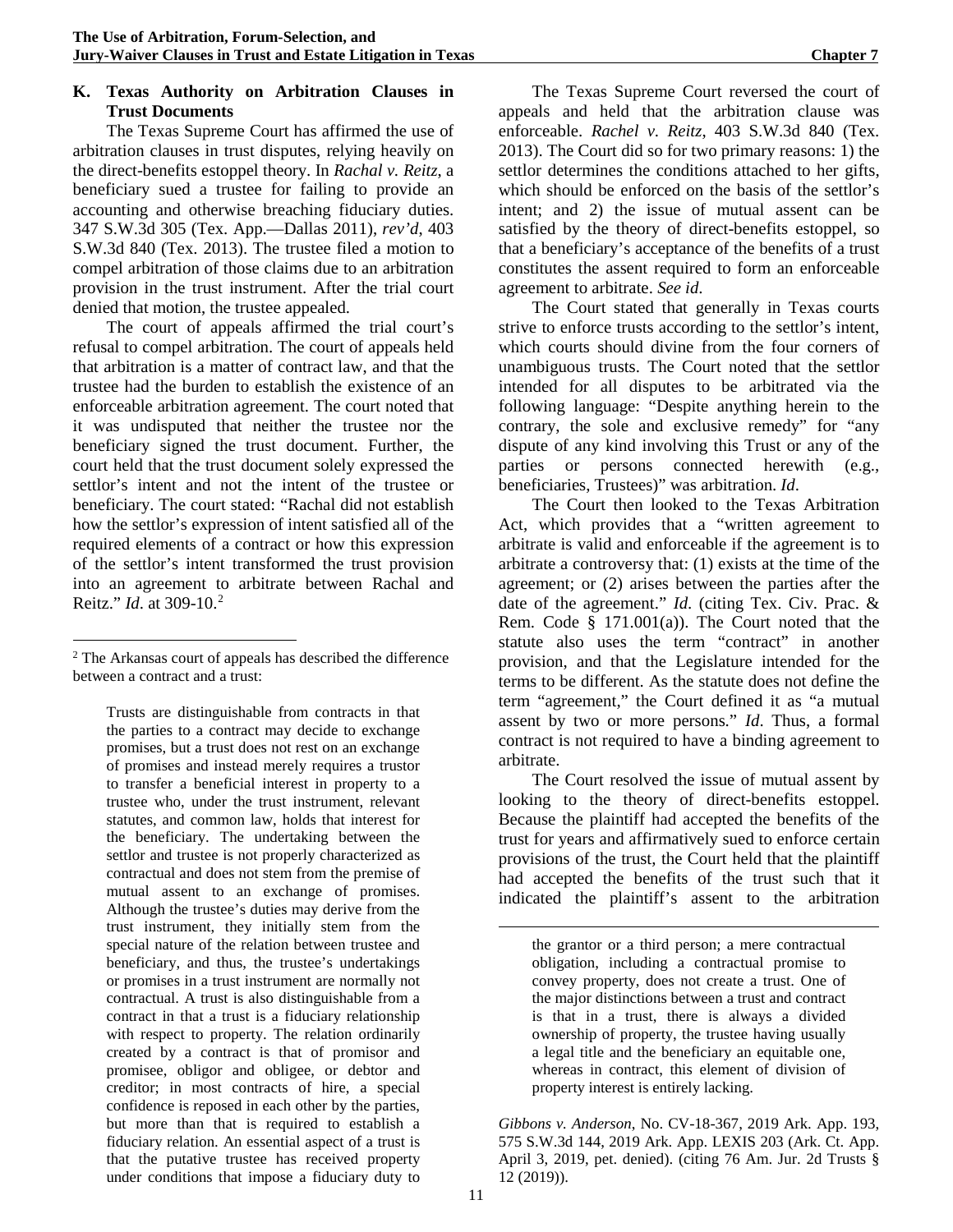agreement. The Court ordered the trial court to grant the trustee's motion to compel arbitration.

In *Saks v. Rogers*, a beneficiary of a trust challenged a trial court's enforcement of an arbitration decision. No. 04-16-00286-CV, 2017 Tex. App. LEXIS 6923 (Tex. App.—San Antonio July 26, 2017, no pet.). The parties entered into a mediated settlement agreement (MSA) that included an arbitration agreement for "disputes aris[ing] with regard to the interpretation and/or performance of [the MSA] or any of its provisions, including the form of further documents to be executed . . . ." *Id*. Although not present at the mediation, the beneficiary provided another a power of attorney to act on her behalf for the MSA. Later, a party filed a motion to compel arbitration. The dispute went to arbitration, and the arbitrator issued certain findings and conclusions. The beneficiary then challenged the arbitrator's decision because allegedly her complaints were not within the scope of the arbitration clause. The trial court enforced the arbitrator's decision, and the beneficiary appealed.

The court of appeals concluded that the use of the language "disputes arise with regard to the interpretation and or performance of this Agreement or any of its provisions," speaks to the broad nature of the arbitration agreement and that it was not limited to claims that literally arose under the agreement, but instead embraced all disputes between the parties that have a significant relationship with the agreement. *Id*. The court then found that the beneficiary's claims fell within the scope of the arbitration clause:

The MSA's primary goal was the execution of documents regarding properties owned by the trust. At the heart of Landen's dispute is the distribution of the trust's corpus. In the previous appeal, Landen did not dispute the probate court's order that she was a party to the MSA. Whether a conflict of interest exists regarding Appellees' procurement of Landen's power of attorney turns on any benefits Appellees might receive under the MSA. Similarly, whether any payment of monies to Appellees, under the MSA, involved elements of fraud also requires an evaluation of any monies owed under the MSA or the distribution of benefits stemming from the MSA. The probate court's order, about which Landon complains, required her to execute documents under the trust. We conclude Landen failed to prove that her claims stand-alone from the MSA and that they are not "'inextricably enmeshed' with, or are 'factually intertwined'" with the MSA and distributions from the trust.

*Id*. The court of appeals affirmed the trial court's order enforcing the arbitrator's opinion.

In *Archer v. Archer*, the trust stated that: "We request that any questions or disputes that may arise during the administration of this trust be resolved by mediation and if necessary, arbitration in accordance with the Uniform Arbitration Act." No. 05-13-013410- CV, 2014 Tex. App. LEXIS 6551 (Tex. App.—Dallas June 17, 2014). The Beneficiaries sued the trustee for breach of fiduciary duty, and the trustee sought to compel arbitration, which was denied. The court of appeals held that it was clear that mandatory arbitration clauses in trust documents are enforceable. *Id*. (citing *Rachal v. Reitz*, 403 S.W.3d 840, 843 (Tex. 2013)). After reviewing the trust in whole, the court held that the provision was precatory and not mandatory and affirmed the trial court's refusal to compel arbitration. *Id*.

#### **L. Other Jurisdictions Treatment Of Arbitration Clauses In Trust Documents**

In 2004, the American College of Trusts and Estate Counsel formed a task force to address the inclusion of arbitration provisions in testamentary instruments. *Gibbons v. Anderson*, No. CV-18-367, 2019 Ark. App. 193, 575 S.W.3d 144, 2019 Ark. App. LEXIS 203 (Ark. Ct. App. April 3, 2019, pet. denied). The task force concluded that legislative action is the most expeditious and effective way for states to ensure the enforceability of their citizens' trust arbitration provisions. *Id*. The task force proposed a Model Act with suggested statutory provisions, for adoption by states. *Id*. The Model Act included two key elements. First, it made trust and will provisions requiring arbitration of disputes between, or among, trustees and beneficiaries, enforceable. *Id*. Second, it limited the scope of enforceable trust arbitration provisions. *Id*. The Model Act enforced only arbitration provisions requiring arbitration of disputes regarding the interpretation of the trust and the fiduciary duty of the trustee. *Id*. The Model Act would not enforce arbitration provisions that sound to govern disputes relating to the validity of the trust. *Id*.

In 2007, following the guidance of the Model Act, Florida became the first state to enact a law expressly governing enforcement of mandatory arbitration clauses in trust agreements. Florida's statute provides that: "A provision in a will or trust requiring the arbitration of disputes, other than disputes of the validity of all or a part of a will or trust, between or among the beneficiaries and a fiduciary under the will or trust, or any combination of such persons or entities, is enforceable." Fla. Stat. Ann. § on 731.401. Thereafter, Arizona followed suit and enacted a provision in its trust code authorizing a trust agreement to "provide mandatory, exclusive and reasonable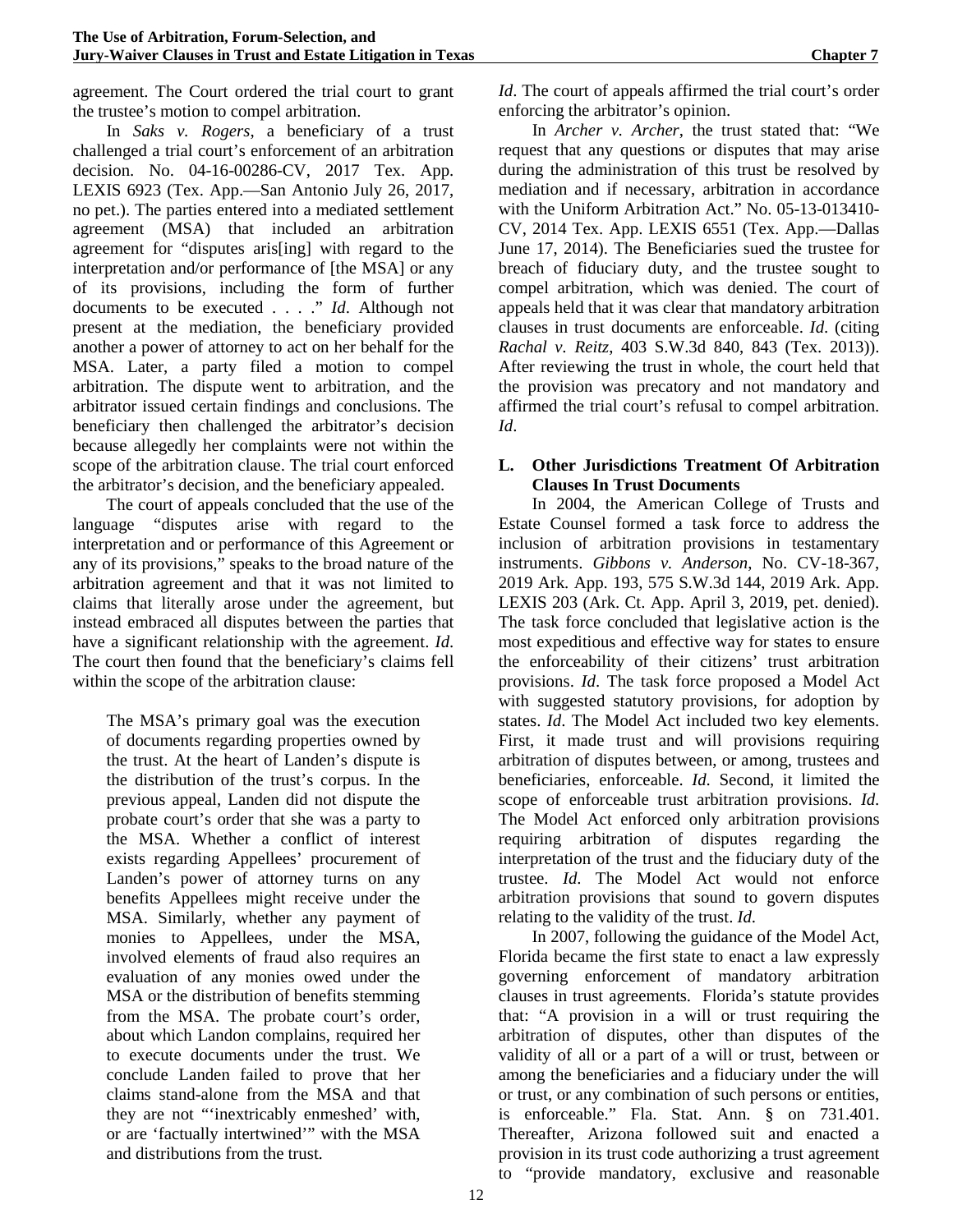procedures to resolve issues between the trustee and interested persons or among interested persons with regard to the administration or distribution of the trust." A.R.S. § 14-10205 (2008). Otherwise, most states' statutes do not address arbitration clauses in trust or estate documents.

Some jurisdictions have enforced arbitration clauses in trust documents. *See, e.g., Whipple v. Whipple (In re Kent & Jane Whipple Trust),* 399 P.3d 332 (S. Ct. Nv. Jun 28, 2017) (court ordered trial court to compel arbitration arising from trust agreement); *FPE Found. v. Cohen*, 801 F.3d 25, (1st Cir. 2015); *Diggs v. Lingo*, No. W2014-00525-COA-R3-CV, 2014 Tenn. App. LEXIS 869, 2014 WL 7431466 (Tenn. Ct. App. Dec. 30, 2014) (refused to compel arbitration against a nonparty to the trust agreement but held that beneficiaries could be held to the arbitration clause); *Syncora Guarantee Inc. v. HSBC Mex., S.A.*, 861 F. Supp. 2d 252, 261 (S.D.N.Y. 2012) (court granted motion to compel arbitration under trust document).

Other jurisdictions are not as apt to enforce arbitration clauses in trust documents. *See, e.g., Schoneberger v. Oelze*, 208 Ariz. 591, 96 P.3d 1078, (Ariz. Ct. App. 2004), superseded by A.R.S. § 14- 10205. The Arizona Court of Appeals held that "a trust is not a 'written contract' requiring arbitration." *Id*. The Arizona court explained that "arbitration is a creature of contract law . . . [and] an inter vivos trust is not a contract." *Id*. at 1082. The court stated:

Arbitration rests on an exchange of promises. Parties to a contract may decide to exchange promises to substitute an arbitral for a judicial forum. Their agreement to do so may end up binding (or benefitting) nonsignatories. In contrast, a trust does not rest on an exchange of promises. A trust merely requires a trustor to transfer a beneficial interest in property to a trustee who, under the trust instrument, relevant statutes and common law, holds that interest for the beneficiary. The undertaking between trustor and trustee does not stem from the premise of mutual assent to an exchange of promises and is not properly characterized as contractual.

*Schoneberger*, 96 P.3d at 1083 (internal quotation marks and citations omitted). *See also United Islamic Soc'y v. Masjed Abubakr Al-Seddiq, Inc.*, 2016 Minn. App. Unpub. LEXIS 843 (Minn. Ct. App. August 29, 2016) (court refused to enforce a trust's arbitration clause because the defendant waived its enforcement by litigation conduct); *E. Prop. Dev. LLC v. Gill*, 2011 U.S. Dist. LEXIS 148354 (M.D. Ga., Dec. 27, 2011); *In re Calomiris*, 894 A.2d 408, 408 (D.C. 2006). For

example, a California court held that a party's claims of undue influence and mental competence regarding the creation of a trust were not to be compelled to arbitration. *McArthur v. McArthur*, 224 Cal. App. 4th 651, 168 Cal. Rptr. 3d 785, 2014 Cal. App. LEXIS 222 (Cal. App. 1st Dist. 2014). The court distinguished the *Rachal* opinion by holding that the party in *Rachal* could not attempt to enforce the trust document and challenge the arbitration clause, whereas the party in *McArthur* did not attempt to enforce any aspect of the trust document:

Here, Pamela has not accepted benefits under the 2011 Trust nor has she attempted to enforce rights under the amended trust instrument. Instead, Pamela argues the 2011 Trust is invalid and seeks to have it set aside. *Rachal* acknowledges that a "beneficiary may disclaim an interest in a trust. [Citations.] And a beneficiary is also free to challenge the validity of a trust: conduct that is incompatible with the idea that she has consented to the instrument. Thus, beneficiaries have the opportunity to opt out of the arrangement proposed by the settlor" and consequently to not be bound by the arbitration provision. We agree.

*Id*. at 658. Therefore, there is not much precedent from other jurisdictions that supports the enforcement of arbitration clauses in trust and estate litigation.

The Arkansas court of appeals followed the *McArthur* court's approach and held that an arbitration clause in a trust is not effective as to undue influence and mental competence claims. *Gibbons v. Anderson*, No. CV-18-367, 2019 Ark. App. 193, 575 S.W.3d 144, 2019 Ark. App. LEXIS 203 (Ark. Ct. App. April 3, 2019, pet. denied). The court held:

It is important to understand that the dispute we are deciding in this appeal is not whether the Co-Trustees are acting contrary to the provisions of the Trust or Amendment or to the detriment of the beneficiaries. Rather, this dispute concerns the testamentary capacity of the grantor and the validity of the Trust or the Amendment itself. On appeal, the narrow issue is, where there is an allegation of undue influence or incompetency of the grantor in the execution of a trust agreement or an amendment thereto, whether the validity of the trust must be determined by arbitration. We hold that under these circumstances, it cannot. We acknowledge that the Trust and the Amendment to the Trust each contain an arbitration provision which could arguably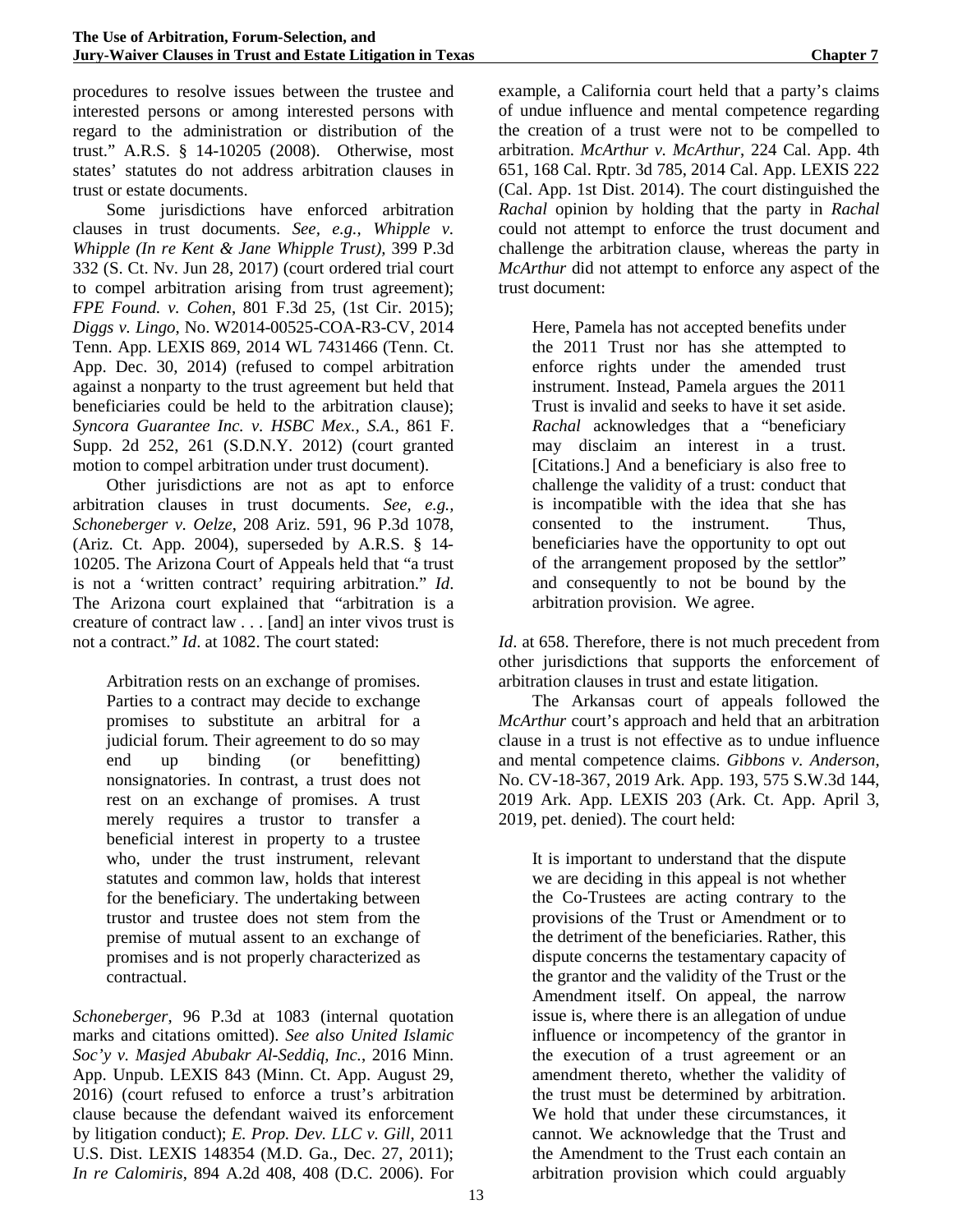require arbitration of disputes and claims arising from the Trust, and we make no comment as to the enforceability of an arbitration provision to resolve those disputes or claims. However, we hold that the validity of the Trust and the Amendment to the Trust is within the province of the trial court irrespective of any arbitration provision contained therein. This is a developing area of the law, and there is sparse case law addressing the issue.

*Id*. The court noted that a trust agreement is not a contract and there is no requirement of a meeting of the minds. "Since a trust agreement is not a contract, we cannot carte blanche apply contract/arbitration principles, statutes, or precedent to this dispute. However, we can borrow some of that pertinent body of law." *Id*. The court concluded: "Among the states that have addressed the issue, the common theme is that while a trust agreement may contain arbitration provision, the arbitration provision cannot compel arbitration to determine the validity of the trust itself. We conclude likewise and hold that an arbitration provision within a trust agreement cannot compel arbitration to determine the validity of the trust." *Id*.

### **M. An Arbitration Agreement In A Will May Apply To Estate Litigation**

The reasoning of the Texas Supreme Court's opinion would seem to apply to estate disputes as well. A beneficiary of a will may be compelled to arbitrate disputes with an estate representative if the beneficiary accepts any benefits from the estate or sues to enforce a provision of the will where the will contains a sufficiently broad arbitration provision. Claims dealing with the formation of the document containing the arbitration clause should be litigated in the trial court before arbitration, i.e., the enforceability of the clause. This concept is discussed in more detail below. Therefore, claims such as mental incompetence or undue influence should be litigated in the trial court before the case is sent to arbitration. If a claim involved in a will dispute does not involve the formation of the will, and otherwise falls within the scope of the clause, then a court may enforce arbitration where direct-benefits estoppel or some other similar theory applies.

One Texas court has recently rejected the enforcement of an arbitration clause where the court determined that direct-benefits estoppel did not apply. In *Ali v. Smith*, a successor administrator of an estate sued the former executor for breach of fiduciary duties arising from his management of the finances of the estate, converting assets of the estate, and using estate funds. 554 S.W.3d 755 (Tex. App.—Houston [14th

Dist.] 2018, no pet.). The defendant filed a motion to compel arbitration based on an arbitration provision contained in the will. The will provided:

If a dispute arises between or among any of the beneficiaries of my estate, the beneficiaries of a trust created under my Will, the Executor of my estate, or the Trustee of a trust created hereunder, or any combination thereof, such dispute shall be resolved by submitting the dispute to binding arbitration. It is my desire that all disputes between such parties be resolved amicably and without the necessity of litigation.

*Id*. The trial court denied the motion, and the defendant appealed.

On appeal, the defendant argued that the trial court erred by not enforcing the will's arbitration clause because the arbitration clause was enforceable under the doctrine of direct-benefits estoppel as the plaintiff had (1) "enforced the will" and brought claims against defendant "for failing to comply with the will" and (2) "received appointee fees." *Id*.

The court of appeals held that the party asserting a right to arbitration has to prove a binding arbitration agreement. "Typically, a party manifests its asset by signing an agreement." *Id*. The parties agreed that they were not signatories to the will. "But the Texas Supreme Court has 'found assent by nonsignatories to arbitration provisions when a party has obtained or is seeking substantial benefits under an agreement under the doctrine of direct benefits estoppel.'" *Id*. (citing *Rachal v. Reitz*, 403 S.W.3d 840, 843 (Tex. 2013)). The court described direct-benefits estoppel thusly:

This doctrine precludes a plaintiff from seeking to hold a defendant liable based on the terms of an agreement that contains an arbitration provision while simultaneously asserting the provision lacks force because the plaintiff or defendant is a non-signatory. "When a claim depends on the contract's existence and cannot stand independently that is, the alleged liability arises solely from the contract or must be determined by reference to it—equity prevents a person from avoiding the arbitration clause that was part of that agreement." On the other hand, "when the substance of the claim arises from general obligations imposed by state law, including statutes, torts and other common law duties, or federal law, direct-benefits estoppel is not implicated even if the claim refers to or relates to the contract or would not have arisen but for the contract's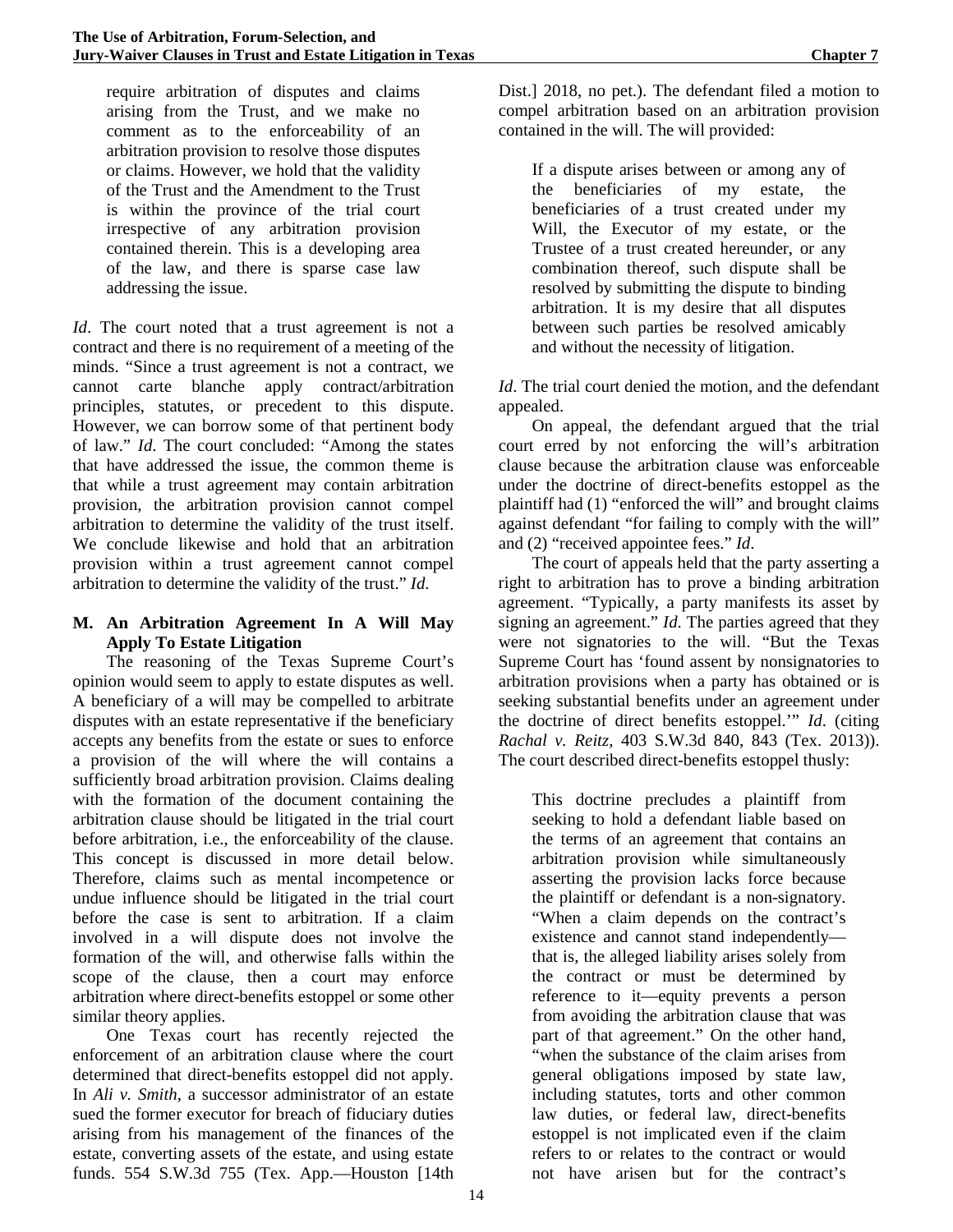existence." Additionally, a non-signatory may be compelled to arbitrate if they deliberately seek or obtain substantial benefits from the contract by a means other than the lawsuit itself. This analysis focuses on the non-signatory's "conduct during the performance of the contract." This doctrine will not apply if the benefits are either insubstantial or indirect.

#### *Id.* (internal citations omitted).

The court held that the plaintiff was not seeking any relief under the will, but was seeking relief under Texas statutes and common law and thus directbenefits estoppel did not apply:

Smith alleges in the petition that Ali (1) "Failed to responsibly handle the finances of the estate"; (2) "Converted assets of the Estate to his own personal use"; and (3) "Used estate funds in violation and dereliction of his fiduciary duties." Unlike the beneficiary in Rachal who alleged violations of the trust terms, Smith does not allege in the petition that Ali violated any terms of the will. Rather, Smith contends that her claims are based on common law and statutory provisions such as Sections 351.001 and 351.101 of the Estates Code: "The rights, powers, and duties of executors and administrators are governed by common law principles to the extent that those principles do not conflict with the statutes of this state. An executor or administrator of an estate shall take care of estate property as a prudent person would take of that person's own property . . . ." An executor such as Ali also has a statutory duty to deliver the property of the estate to a successor representative such as Smith. And, Smith alleges in the petition that this action was brought pursuant to Section 361.153, which provides that a successor representative is "entitled to any order or remedy that the court has the power to give to enforce the delivery of the estate property" to the successor representative.

…

The plain language of the statutes impose duties on both executors and administrators, but executors and administrators are not the same. An executor is named in a will, while an administrator with will annexed is not. The source of the executor's power to act is the will. The source of an administrator's

power to act is the statutes and the court. Nothing in Smith's petition indicates that Ali's liability need be determined by reference to the will, even though he would not have been an executor "but for" the will. The substance of the claims arise from general duties imposed by statutes and the common law. Smith has not alleged that Ali violated any terms of the will, so this theory of direct-benefits estoppel is inapplicable.

…

Under the second avenue for proving directbenefits estoppel, Ali contends that Smith has obtained a benefit from the will by collecting "appointee fees" from the estate. Smith contends that she was entitled to the fees by statute, not the will. We agree with Smith. The trial court's order authorizing Smith to collect appointee fees does not state that Smith collected a benefit under the will. And, the authorizing statute does not make a distinction based on the existence of a will. Because the trial court awarded fees and expenses to Smith without reference to the will, Ali has not shown that Smith deliberately sought or obtained substantial benefits from the will by a means other than the lawsuit.

*Id*. (internal citations omitted). The court of appeals affirmed the trial court's order denying the motion to compel arbitration.

There was a dissenting justice who would have reversed the order and compelled the case to arbitration. That justice would hold that both parties agreed to the arbitration clause by accepting an appointment to administer the estate:

It is self-evident that neither Ali nor Smith physically signed Sultan's will at the time it was executed. However, it can hardly be said that they are strangers to the will. Their acceptance of appointments to serve as executors of the will (and all its provisions) constitutes the assent required to form an enforceable agreement to arbitrate under the Texas Arbitration Act. Texas jurisprudence regarding non-signatories to an arbitration agreement, therefore, should not be applied to this dispute. Because the majority has done so, I respectfully dissent.

*Id*. (Jamison, J. dissenting). The dissenting justice continued: "Smith agreed to her appointment, which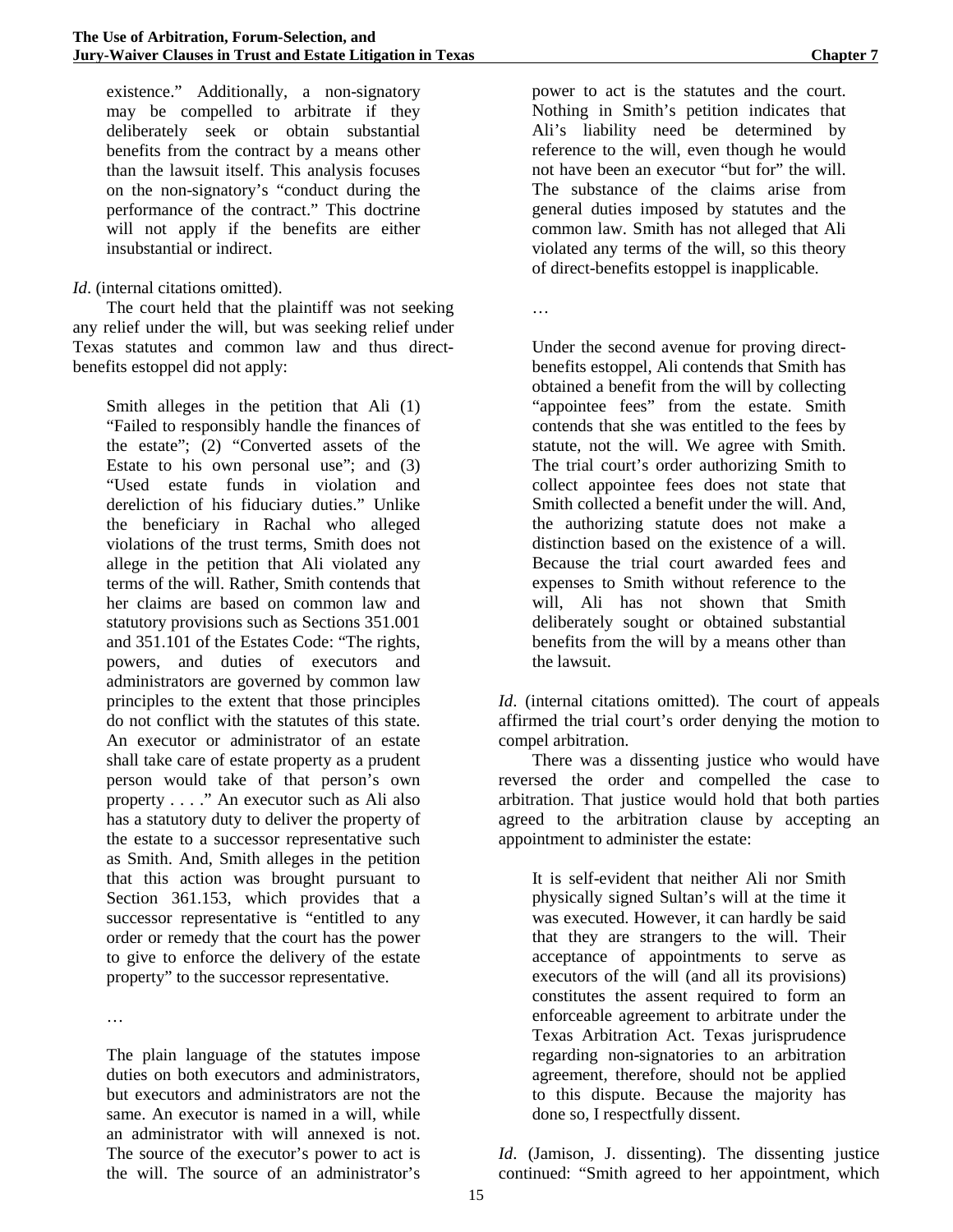was to carry out Sultan's clearly expressed intent in his will, including the intention for disputes to be arbitrated. As Smith's counsel stated in oral argument, '[The administrator] does not get to re-write the will.' Exactly." *Id*.

Therefore, where appropriate, an arbitration clause in a will may apply and require that claims by or against a representative be adjudicated in arbitration. However, there will need to be a detailed review of what, if any, benefits that the claimant has obtained from the will before direct-benefits estoppel is available. Absent that theory, it may be difficult to enforce such a clause.

### **III. FORUM-SELECTION CLAUSES A. Form**

The following is a potential form for a forumselection clause that a drafting attorney can use in a will or trust:

All suits, actions, proceedings, or disputes, whether litigation or arbitration, that arise out of or relate to this document or the parties' relationship, whether the claims arise from contract or tort, and whether the claims are legal or equitable in nature, will be litigated exclusively in [forum].

# **B. Introduction**

A forum-selection clause is a clause in a contract or other document that provides that any dispute between the parties shall be filed in a particular jurisdiction. Otherwise stated, a "mandatory forumselection clause" is a provision that requires certain claims to be decided in a forum or forums other than the forum in which the claims have been filed. *Deep Water Slender Wells, Ltd. v. Shell Int'l Exploration & Prod., Inc*., 234 S.W.3d 679, 687 n.3 (Tex. App.— Houston [14th Dist.] 2007, pet. denied). Forum selection clauses are presumptively valid in contact disputes. *In re Laibe Corp.*, 307 S.W.3d 314, 316 (Tex. 2010) (per curiam).

Of course, disputes arise when a party simply disregards the forum-selection clause and files suit in a forum that violates the controlling document. If a dispute arises, and a party files suit in Texas, the defendant may want to hold the plaintiff to the forumselection clause. The defendant would then file a motion to dismiss the suit. A motion to dismiss is the proper procedural mechanism for enforcing a forumselection clause that a party to the agreement has violated in filing suit. *In re AIU Ins. Co*., 148 S.W.3d 109, 111-21 (Tex. 2004). Allowing a lawsuit to proceed in a forum that contradicts a forum-selection clause promotes forum shopping with its attendant judicial inefficiency, waste of judicial resources, delays

of adjudication of the merits, and skewing of settlement dynamics. *In re Lisa Laser USA, Inc.*, 310 S.W.3d 880, 883 (Tex. 2010) (per curiam); *In re Freightquote.com*, No. 05-18-01028-CV, 2019 Tex. App. LEXIS 1594 (Tex. App.—Dallas March 1, 2019, original proceeding). Once dismissed, the plaintiff would then have to file suit in the jurisdiction specified in the forum-selection clause.

# **C. Permissive Vs. Mandatory Forum-Selection Clause**

"A forum-selection clause is a creature of contract." *Phoenix Network Techs. (Europe) Ltd. v. Neon Sys., Inc*., 177 S.W.3d 605, 611 (Tex. App.— Houston [1st Dist.] 2005, no pet.). Whether a trial court must dismiss a case may depend on whether the forum-selection clause is mandatory or permissive. *See Ramsay v. Texas Trading Co., Inc*., 254 S.W.3d 620 (Tex. App.—Texarkana 2008, pet. denied) (court determined that trial court correctly dismissed suit based on a mandatory clause; however, a dissenting justice would have found the clause to be permissive and reversed). Courts have recognized that clauses in which parties merely "consent" or "submit" to the jurisdiction of a particular forum will not justify dismissing a suit that is filed in a different forum. *See, e.g., Dunne v. Libbra*, 330 F.3d 1062, 1063 (8th Cir. 2003); *Keaty v. Freeport Indonesia, Inc*., 503 F.2d 955, 956-57 (5th Cir. 1974). *See also In re Wilmer Cutler Pickering Hale And Door LLP,* No. 05-08-01395-CV, 2008 Tex. App. LEXIS 9692 (Tex. App.—Dallas Dec. 31, 2008, orig. proceeding) (part of forum-selection clause dealing with any and all claims was merely permissive and did not require a dismissal of plaintiff's fraud claim); *Apollo Property Partners, LLC v. Diamond Houston I, L.P.,* No. 14-07-00528-CV, 2008 Tex. App. LEXIS 5884 n. 4 (Tex. App.—Houston [14th Dist.] Aug. 5, 2008, no pet. hist.); *Sw. Intelecom, Inc. v. Hotel Networks Corp.,* 997 S.W.2d 322, 323-26 (Tex. App.—Austin 1999, pet. denied) (clause whereby parties "stipulate to jurisdiction [in] Minnesota, as if this Agreement were executed in Minnesota" was not a mandatory forum-selection clause); *Weisser v. PNC Bank, N.A*., 967 So. 2d 327, 330 (Fla. Dist. Ct. App. 2007) (distinguishing mandatory forum-selection clauses from permissive clauses that "constitute nothing more than a consent to jurisdiction and venue in the named forum and do not exclude jurisdiction or venue in any other forum"). Simply consenting to one jurisdiction does not mean that the party agreed that there was only one appropriate forum. To the contrary, a mandatory clause provides that there is only one appropriate forum for dispute resolution, and a trial court should dismiss a suit filed a forum that conflicts with the agreed-upon forum. *See In re AIU Insurance Co.,* 148 S.W.3d 109,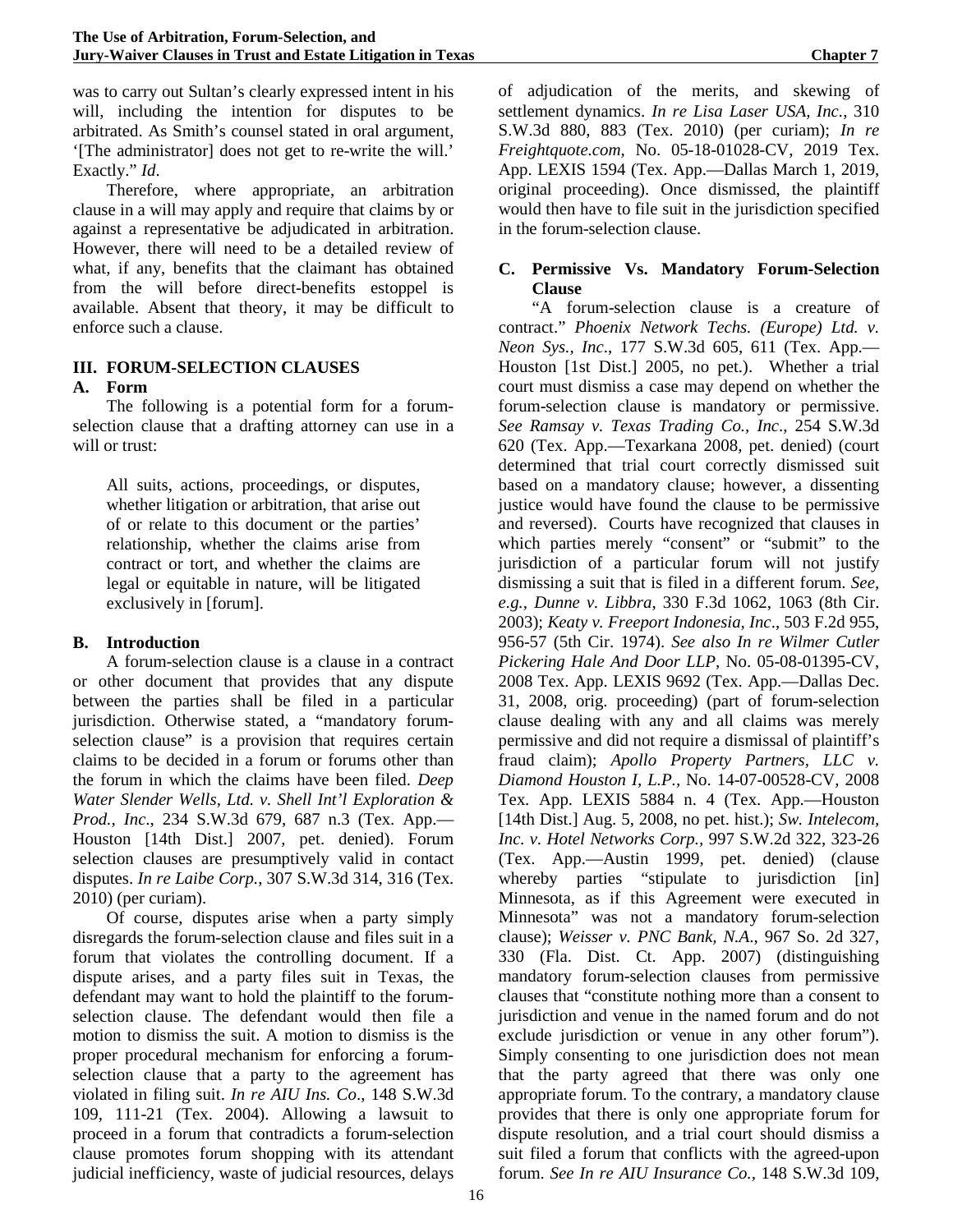111 (Tex. 2004) (the clause stated: "all litigation, arbitration or other form of dispute resolution shall take place . . .").

#### **D. Scope of Forum-Selection Clause**

A court should first review whether a plaintiff's claims are within the scope of the forum-selection clause before determining whether that provision is enforceable. *See Deep Water Slender Wells, Ltd. v. Shell Int'l Exploration & Prod., Inc.*, 234 S.W.3d 679, 687-88 (Tex. App.—Houston [14th Dist.] 2007, pet. denied) (analyzing scope before enforceability); *Braspetro Oil Servs. Co. - Brazil v. Modec (USA), Inc.*, 240 Fed. Appx. 612, 616 (5th Cir. 2007) ("Before we can consider enforcing a forum-selection clause, we must first determine 'whether the clause applies to the type of claims asserted in the lawsuit.'").

Review of Texas case law illustrates that forumselection clauses are broadly enforced when "any and all" claims that "relate to" or "arise from" the contract are referenced. *Pinto Tech. Ventures, L.P. v. Sheldon,* 526 S.W.3d 428 (Tex. 2017); *RSR Corporation v. Siegmund*, 309 S.W.3d 686 (Tex. App.—Dallas 2010, no pet.). *See, e.g., In re Jim Walter Homes, Inc.*, 207 S.W.3d 888, 896 (Tex. App.—Houston [14th Dist.] 2006, orig. proceeding) (in context of arbitration clause, Court recognized that the use of language "any" dispute "arising out of or related to" as broad language that expressly includes tort and other claims).

A forum-selection clause does not govern claims that fall outside of its scope. *See, e.g., Major Help Ctr. v. Ivy, Crews & Elliott, P.C.,* 2000 WL 298282 (Tex. App.—Austin Mar. 23, 2000, no pet.) (DTPA claim was held to be independent of agreement, and forumselection clause did not apply); *Busse v. Pacific Cattle Feeding Fund #1, Ltd.*, 896 S.W.2d 807, 813 (Tex. App.—Texarkana 1995, writ denied) (FSC did not apply to claims based on fraudulent inducement where rights and liabilities under the contract were not at issue); *Pozero v. Alfa Travel, Inc*., 856 S.W.2d 243, 245 (Tex. App.—San Antonio 1993, no writ) (forumselection clause in cruise ticket contract did not apply to claims not based on the contract). *See also, Southwest Intelecom, Inc. v. Hotel Networks Corp.*, 997 S.W.2d 322, 324-25 (Tex. App.—Austin 1999, pet. denied) (applying contractual interpretation principles to analysis of forum-selection clause).

#### **E. Historic Enforcement Of Forum-Selection Clauses In Texas**

Texas courts, like others across the country, had historically invalidated forum-selection clauses for violating public policy. *In re AIU Ins. Co.*, 148 S.W.3d 109, 111 (Tex. 2004). *See also M/S Bremen v. Zapata Off-Shore Co.*, 407 U.S. 1, 9 (1972). However, since the United States Supreme Court's landmark decision in *M/S Bremen*, and its later decision in *Carnival Cruise Lines, Inc. v. Shute*, 499 U.S. 585, 595-96 (1991), Texas courts have begun enforcing forumselection clauses. *See In re AIU Ins. Co*., 148 S.W.3d at 111-12.

Historically, Texas courts and federal courts used different analyses to determine the enforceability of mandatory forum-selection clauses. *Phoenix Network Techs. (Europe) Ltd. v. Neon Sys., Inc.*, 177 S.W.3d 605, 611-14 (Tex. App.—Houston [1st Dist.] 2005, no pet.). Under the test of *M/S Bremen* and *Shute*, forumselection clauses "are prima facie valid and should be enforced unless enforcement is shown by the resisting party to be 'unreasonable' under the circumstances." *M/S Bremen*, 407 U.S. at 10; *see Shute*, 499 U.S. at 588. The clause's opponent has a "heavy burden" to make a "strong showing" that the forum-selection clause should be set aside. *M/S Bremen*, 407 U.S. at 15. This burden includes "clearly" showing that enforcement would be "unreasonable and unjust"; that the clause was "invalid for such reasons as fraud or overreaching"; that "enforcement would contravene a strong public policy of the forum in which suit is brought, whether declared by statute or by judicial decision"; or that "the contractual forum will be so gravely difficult and inconvenient" that the opponent "will for all practical purposes be deprived of his day in court." *Id*. at 15, 18, 92 S. Ct. at 1916, 1917.

In contrast, most Texas courts of appeals had recognized a two-part test to determine whether a forum-selection clause was valid and enforceable: the clause was enforceable if (1) the parties contractually consented to submit to the exclusive jurisdiction of another jurisdiction and (2) the other jurisdiction generally recognized the validity of such provisions. *See Satterwhite Aviation Serv. v. Int'l Profit Assocs.,*  No. 01-07-00053-CV, 2008 Tex. App. LEXIS 674 (Tex. App.—Houston [1st Dist.] Jan. 31, 2008, no pet.) (court cited historical standard as correct standard even after Texas Supreme Court opinions); *My Cafe-CCC, Ltd. v. Lunchstop, Inc.*, 107 S.W.3d 860, 864-65 (Tex. App.—Dallas 2003, no pet.); *Holeman v. Nat'l Bus. Inst., Inc*., 94 S.W.3d 91, 97 (Tex. App.—Houston [14th Dist.] 2002, pet. denied); *Barnett v. Network Solutions, Inc*., 38 S.W.3d 200, 203 (Tex. App.— Eastland 2001, pet. denied); *Mabon Ltd. v. Afri-Carib Enters., Inc*., 29 S.W.3d 291, 296-97 (Tex. App.— Houston [14th Dist.] 2000, no pet.); *Southwest Intelecom, Inc. v. Hotel Networks Corp*., 997 S.W.2d 322, 324 (Tex. App.—Austin 1999, pet. denied); *Accelerated Christian Educ., Inc. v. Oracle Corp*., 925 S.W.2d 66, 70 (Tex. App.—Dallas 1996, no writ); *Greenwood v. Tillamook Country Smoker, Inc.*, 857 S.W.2d 654, 656 (Tex. App.—Houston [1st Dist.] 1993, no writ). *See also In re GNC Franchising, Inc*., 22 S.W.3d 929 (Tex. 2000) (Hecht, J. dissenting from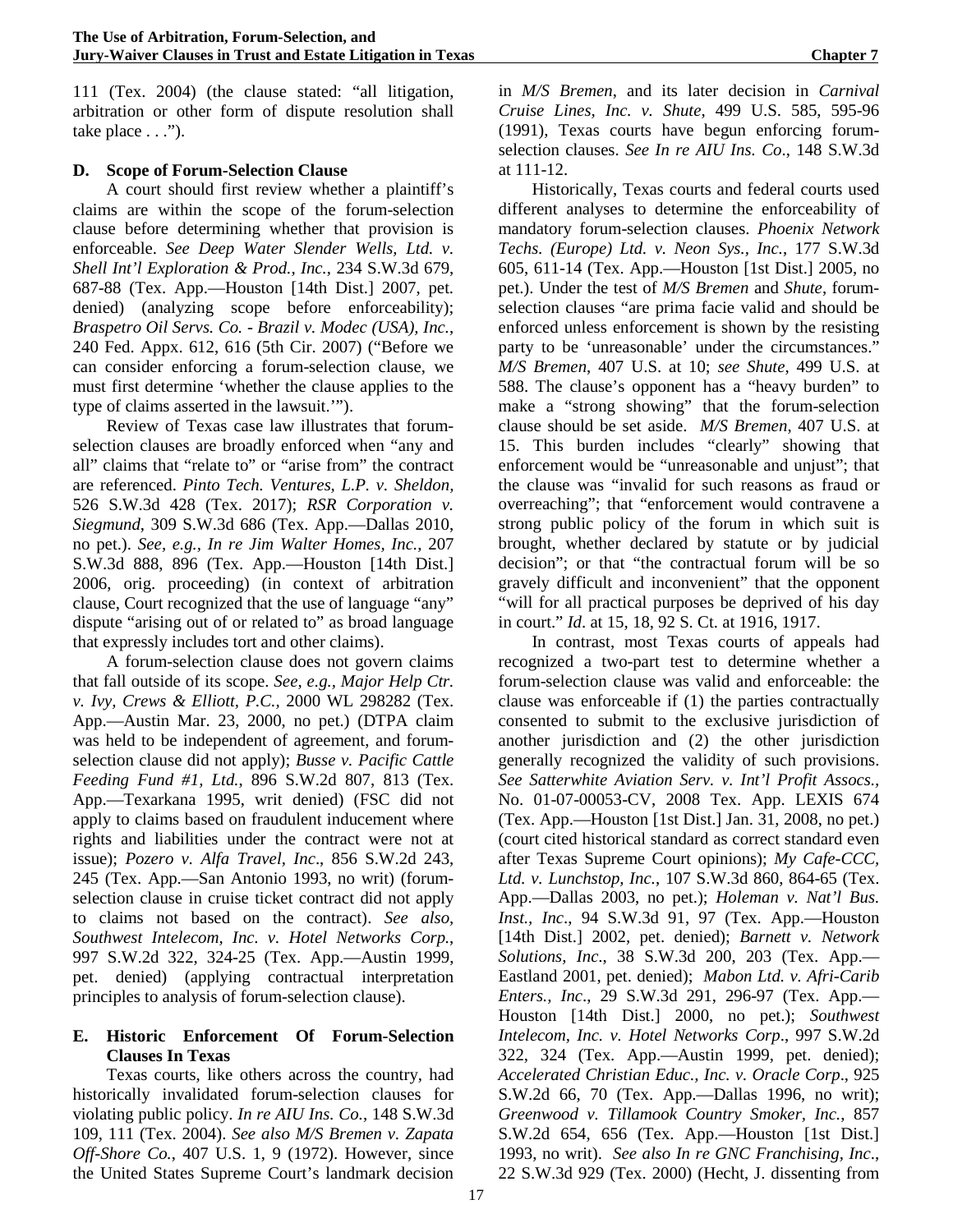denial of petition for writ of mandamus). Even if these two threshold criteria were met, however, a forumselection clause would not bind a Texas court if the interests of witnesses and public policy strongly favored that the suit be maintained in a forum other than the one to which the parties had agreed. *My Cafe-CCC, Ltd.*, 107 S.W.3d at 865; *Holeman*, 94 S.W.3d at 97; *Southwest Intelecom, Inc*., 997 S.W.2d at 324; *Accelerated Christian Educ., Inc.*, 925 S.W.2d at 71; *Greenwood*, 857 S.W.2d at 656.

One court has held that the principal differences between the *M/S Bremen* and *Shute* test and the Texas courts-of-appeals test were:

(1) the M/S Bremen and Shute test views the forum-selection clause as prima facie valid and enforceable, while the Texas test requires the clause's proponent to establish, as a threshold matter, that the forum that the parties selected recognizes the validity of the general type of forum-selection clause and (2) the M/S Bremen and Shute test allows the opponent to defeat the forum-selection clause if, among other things, its enforcement would be unreasonable or unjust, while the Texas test does not expressly recognize this enforcement exception.

*Phoenix Network Techs. (Europe) Ltd.*, 177 S.W.3d at 611-14.

# **F. Current Test For Enforcement of Forum-Selection Clause**

The Texas Supreme Court clarified that the test for enforcement in Texas was the same as the federal test. In *In re AIU Insurance*, AIU, a New York corporation, provided pollution-liability coverage for, among other entities, a Delaware corporation ("Dreyfus") with its principal place of business in Texas. 148 S.W.3d 109, 110-11 (Tex. 2004). Dreyfus sued AIU in Texas for breach of contract, statutory, and tort claims regarding whether certain environmental claims against it were covered by the policy. *See id*. at 111. AIU moved to dismiss the suit because the policy contained a forum-selection clause providing for suit in New York. *See id.* The trial court denied AIU's dismissal motion, the court of appeals denied a writ of mandamus, and the Texas Supreme Court granted writ. *See id*. at 110-11.

The Court noted that this was the first case where it addressed the validity of a forum-selection clause. *See id*. at 111. Historically, forum-selection clauses were not favored because they were viewed as "ousting" a court of jurisdiction. *See id.* However, the Court noted that the United States Supreme Court had held that such clauses should be given full effect "absent fraud, undue influence, or overweening bargaining power." *Id*. (quoting *Bremen v. Zapata Off-Shore Co.*, 407 U.S. 1 (1972)). The United States Supreme Court held that such a clause should control absent a strong showing that it should be set aside," and that "the correct approach [is] to enforce the forum clause specifically unless [the party opposing it] could clearly show that enforcement would be unreasonable and unjust, or that the clause was invalid for such reasons as fraud or overreaching." *Id*. A clause may come under one of these exceptions "if enforcement would contravene a strong public policy of the forum" where the suit was filed, or "when the contractually selected forum would be seriously inconvenient for trial." *Id*.

The Texas Supreme Court held that the forumselection clause was enforceable and rejected Dreyfus's arguments that certain of the factors established in *M/S Bremen* and *Shute* made the clause unenforceable. *See id*. at 111-16. The Court placed the burden on Dreyfus, the party opposing enforcement of the forum-selection clause, to carry its "heavy burden" of showing that the forum-selection clause should not be enforced under the *M/S Bremen* and *Shute* test. *Id*. at 113-14. The Court found that Dryfus did not meet its burden: "In the present case, the State of New York is not a 'remote alien forum.' There is no indication that AIU or Dreyfus chose New York as a means of discouraging claims. Nor is there any evidence of fraud or overreaching." *Id*. at 114. The Court held that it was certainly foreseeable to Dreyfus that it would have to litigate in New York, and that Dreyfus had not shown that litigating in New York would essentially deprive it of its day in court. *Id*. at 113. After a lengthy discussion about whether AIU had an adequate remedy at law, the Court granted its petition for writ of mandamus.

Currently, "Texas state courts employ the federal standard for analyzing forum selection clauses; thus, our analysis under federal law is substantively similar to state law, and we apply Texas procedural rules." *In re Omega Protein, Inc.*, NO. 01-08-00656-CV, 2009 Tex. App. LEXIS 419 (Tex. App.—Houston [1st Dist.] Jan. 20, 2009, orig. proceeding) (citing *Michiana Easy Livin' Country, Inc. v. Holten,* 168 S.W.3d 777, 793 (Tex. 2005)). One court has come to at least two conclusions. "First, the Texas Supreme Court has expressly adopted the *M/S Bremen* and *Shute* test, including who has the burden to show that the forumselection clause should not be enforced and of what that burden consists." *Phoenix Network Techs. (Europe) Ltd.*, 177 S.W.3d at 611-14. "Second, the Texas Supreme Court has implicitly adopted the presumption from *M/S Bremen* and *Shute* that forumselection clauses are prima facie valid." *Id*. The Texas Supreme Court's implicit adoption of the federal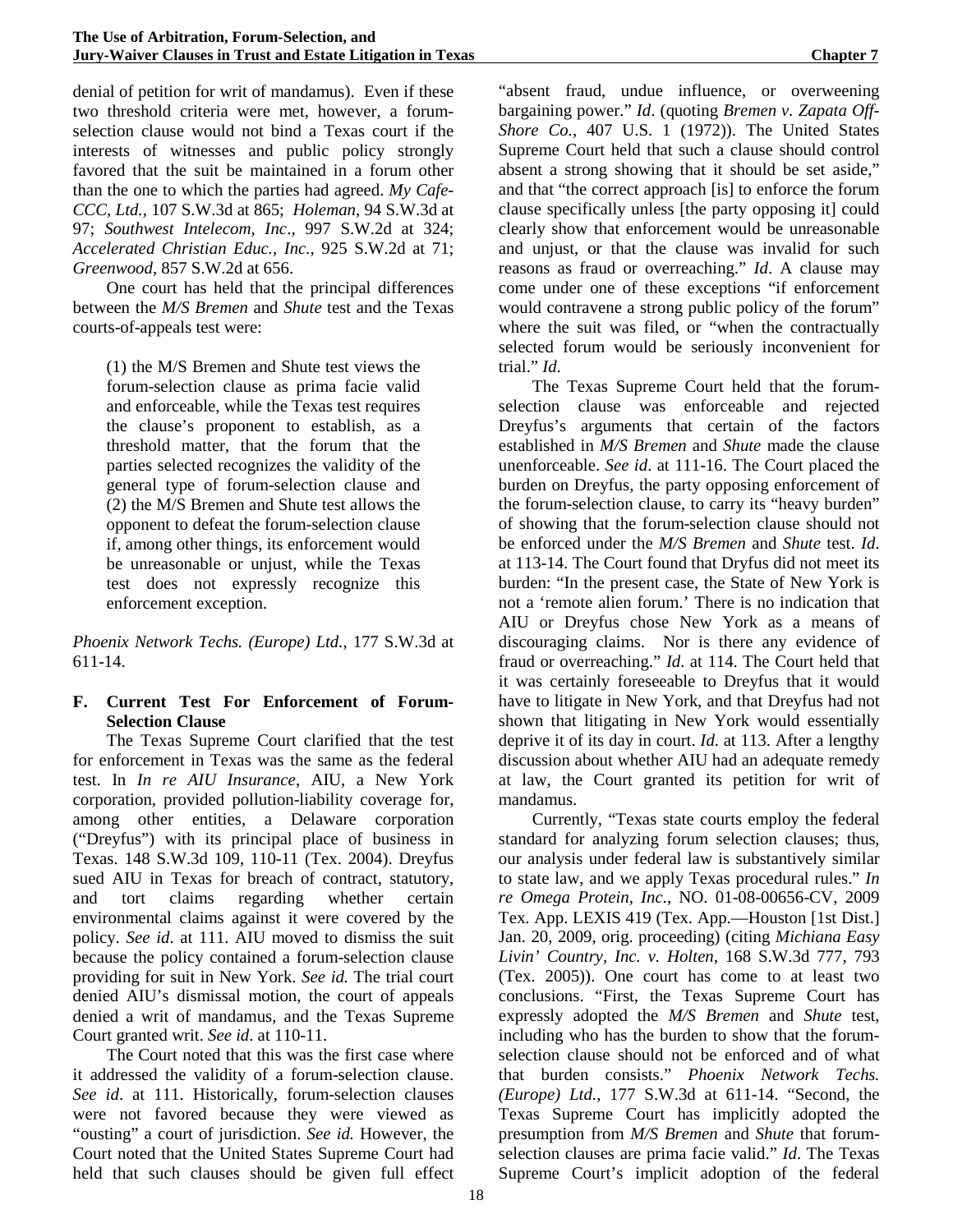presumption supplants the threshold requirement that the clause's proponent establish that the forum that the parties selected recognizes the validity of forumselection provisions. *See id*.

The Texas Supreme Court has narrowly applied defenses to the enforcement of a forum-selection clause. In *In re Lyon Financial Services Inc*., a Texas imaging company ("MNI") entered into a lease with Lyon for the use of imaging equipment. 257 S.W.3d 228 (Tex. 2008) (per curiam). The lease agreement contained a forum-selection clause that provided that the state and federal courts of Pennsylvania had jurisdiction over all matters arising out of the lease, but that Lyon had the right to file suit in any jurisdiction where MNI, a surety, or the collateral resided or were located. Furthermore, there were three related schedules all incorporating by reference the equipment lease and a subsequent restructuring agreement incorporating the previous lease. The agreements also specified that Pennsylvania law would be used for interpretation. After a dispute arose concerning whether Lyon had improperly charged MNI for equipment, MNI sued Lyon in Texas state district court for usury and unjust enrichment. Lyon filed a motion to dismiss and asserted that the forum-selection clause mandated that MNI file suit in Pennsylvania. The trial court denied the motion, and the court of appeals denied Lyon's petition for writ of mandamus.

The Texas Supreme Court first stated that forumselection clauses are presumptively enforceable. It then addressed MNI's arguments as to why the clause should not be enforced. First, MNI argued that the clause was a product of fraudulent misrepresentations. The Court held that fraudulent inducement to sign an agreement containing a forum-selection clause will not bar enforcement of that provision unless the specific forum-selection clause was the product of fraud or coercion. MNI had an affidavit from its representative that stated he was misled that the forum-selection clause only applied to a schedule that he was not suing upon. The Court determined that this was insufficient because the agreements contained clauses that represented that they were the entire agreements between the parties and that there were no prior representations not contained in the agreements. The Court stated that a party who signs an agreement is presumed to know its contents, and that includes documents specifically incorporated by reference. Further, MNI's representative failed to state that he would not have signed the agreement absent the alleged misrepresentation. The Court found that there was no evidence that the forum-selection clause was secured by a misrepresentation or fraud.

Second, MNI argued that the clause should not be enforced because there was a disparity in bargaining power in that MNI's representative did not have legal advice, had no formal business school training, was not aware of the clause when he signed the agreement, and that the agreements were presented on a take-it-orleave-it basis. The Court determined that these facts did not show unfairness or overreaching. The Court held that the agreements were not a result of unfair surprise or oppression because the forum-selection clause was in all capital letters. The Court also found that the clause was not unfair simply because the clause allowed Lyon to file suit in Texas or Pennsylvania and required MNI to solely file suit in Pennsylvania because these types of clauses do not require mutuality of obligation so long as adequate

consideration is exchanged. Third, MNI argued that Pennsylvania was an inconvenient forum and that enforcing the provision would produce an unjust result. MNI produced evidence that it was a small business and did not have the ability to pursue claims in Pennsylvania. The Court stated that by entering into the agreements both parties effectively represented to each other that the agreed forum was not so inconvenient that enforcing the clause would deprive either party of their day in court. The Court then held that Pennsylvania is not a "remote alien forum," and that there was no proof that an unjust result would occur in enforcing the clause.

Fourth, MNI argued that it would be unjust to enforce the clause because Pennsylvania does not allow a corporation to sue for usury. The Court held that MNI's inability to assert its usury claim does not create a public policy reason to deny enforcement of the clause. Texas law in an area does not establish public policy that would negate a contractual forumselection clause, absent a statute requiring suit to be brought in Texas. Further, MNI made no showing that even using Pennsylvania law, that Pennsylvania would not apply Texas law in determining the parties' rights. Therefore, the Court conditionally granted the petition and ordered the trial court to grant the motion to dismiss.

There are several interesting points raised by *In re Lyon Financial Services Inc*. First, the Texas Supreme Court will make it very difficult for a plaintiff to argue that he was defrauded into entering into a forumselection (or arbitration) clause where the agreement contains language that it is the final agreement and that there are no other representations outside of the agreement. This language is typical in most agreements and seemingly trumps a plaintiff's affidavit evidence to the contrary. Second, the Court seems to be very unwilling to find that a forum-selection clause is not enforceable simply because the plaintiff did not read it, it is contained in an "adhesion" contract, and/or it would be expensive for the plaintiff to litigate in the forum of choice.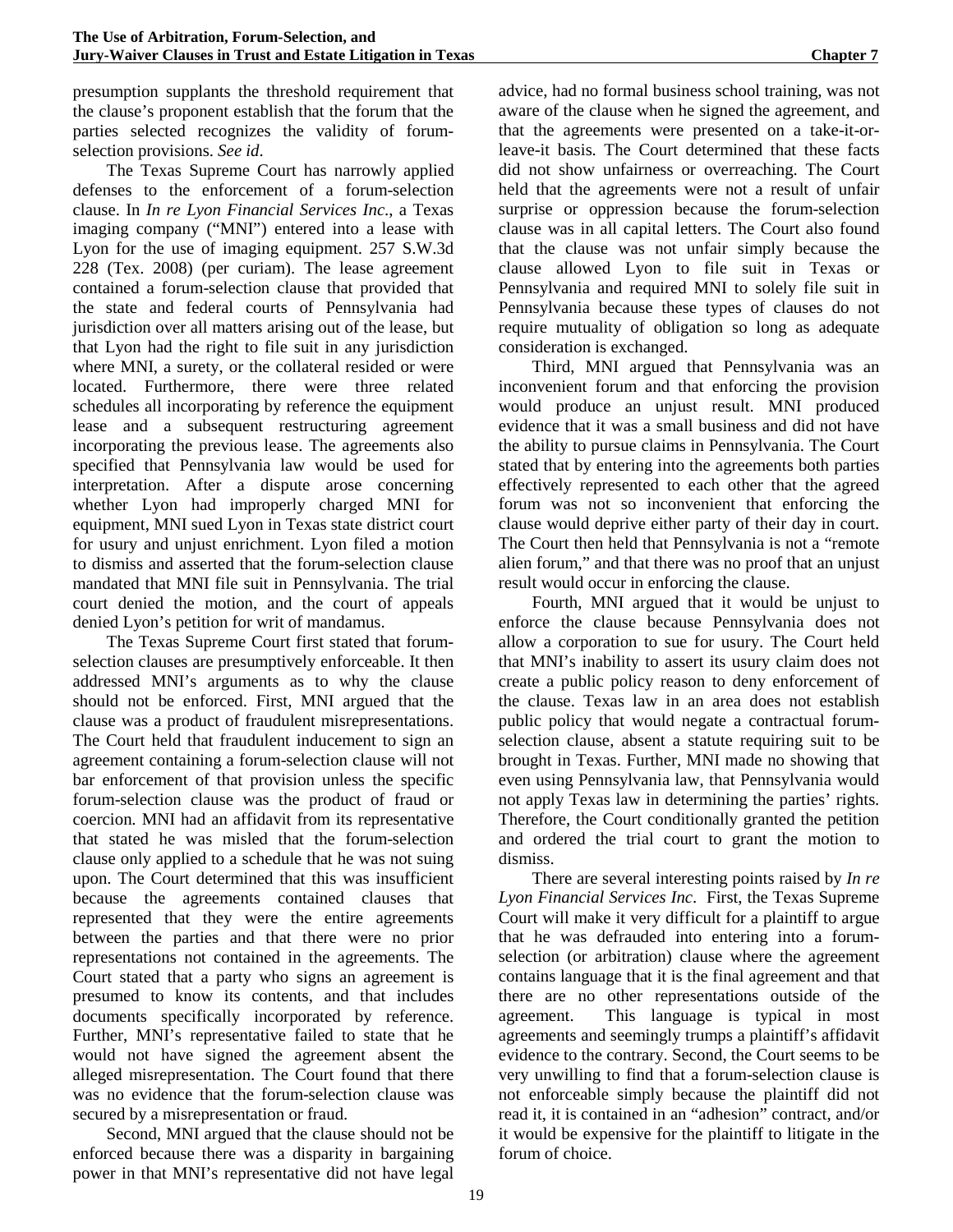In *In re International Profit Associates, Inc*., the plaintiff entered into two-page consultation agreements with the defendants whereby the defendants would provide business consulting services. 274 S.W.3d 672 (Tex. 2009). There was a forum-selection clause above the signature line of the agreements that stated: "It is agreed that exclusive jurisdiction and venue shall vest in the Nineteenth Judicial District of Lake County, Illinois, Illinois law applying." *Id*. The defendants then recommended that the plaintiff hire an individual named David Salinas to help increase sales. Allegedly, Salinas then embezzled large sums of money from the plaintiff. The plaintiff sued the defendants in Texas state court based on negligence, fraud, negligent misrepresentations, and a breach of good faith and fair dealing. The defendants filed a motion to dismiss the suit based on the forum-selection clauses contained in the agreements.

The plaintiff argued that the clauses were unenforceable because (1) they were ambiguous; (2) they were procured through overreaching and fraud; (3) the interests of the defendants' witnesses and the public favored litigating the case in Texas; and (4) enforcement of the clauses would effectively deprive the plaintiff of its day in court. The Texas Supreme Court disagreed with each of these, and, in a per curiam opinion, conditionally granted the petition and ordered the trial court to grant the defendants' motion to dismiss.

The Court started its analysis with the following statement: "Forum-selection clauses are generally enforceable, and a party attempting to show that such a clause should not be enforced bears a heavy burden." *Id*. In discussing the ambiguity argument, the Court stated that just because the clauses did not mention "litigation" did not mean that they were ambiguous:

A contract is ambiguous when it is susceptible to more than one reasonable interpretation. The forum-selection clauses in this case are not susceptible to more than one reasonable interpretation. Each clause specifies that exclusive jurisdiction and venue shall vest in [Illinois]. The only reasonable interpretation is that the clauses fix jurisdiction and venue for judicial actions between the parties in a specific location and court in Illinois.

*Id.* The plaintiff also argued that the clauses were ambiguous as to whether they applied to contract and tort claims, and therefore its tort claims should not be dismissed. The Court refused to answer that question because it found that all of the plaintiff's factual claims arose from the contract. The Court drew heavily from arbitration and federal precedent regarding whether a claim sounded in tort or contract. Specifically, the Court cited to its prior opinion in *In re Weekley Homes, L.P*., where the court found that certain tort claims sounded solely in contract and were controlled by an arbitration clause. 180 S.W.3d 127, 131-32 (Tex. 2005). The Court stated that:

whether claims seek a direct benefit from a contract turns on the substance of the claim, not artful pleading. We said that a claim is brought in contract if liability arises from the contract, while a claim is brought in tort if liability is derived from other general obligations imposed by law.

*Id*. at 678. The Court stated that "determining whether a contract or some other general legal obligation establishes the duty at issue and dictates whether the claims are such as to be covered by the contractual forum-selection clause should be according to a common-sense examination of the substance of the claims made." *Id*.

In analyzing the pleadings of the case, the Court stated that the plaintiff's claims all arose out of the consulting agreements because the defendants recommended Salinas in the course of their consulting work and because the agreements did not limit the scope of the defendants' consulting work. The Court determined that the plaintiff's claims were within the scope of the forum-selection clauses.

The Court then turned to the plaintiff's argument that the forum-selection clauses were not enforceable because they were procured by fraud and overreaching. The plaintiff supported that allegation by arguing that its representative did not know about the clauses and that the defendants did not point those clauses out to her at a time when all of the communications were going on in Texas. The Court disagreed. Because the clauses were in two page contracts, were in the same font style and size as the other terms of the contract, and were located near the signature lines, the defendants had no duty to affirmatively point them out to the plaintiff.

Finally, the Court dismissed the plaintiff's arguments regarding the interests of the witnesses and public, convenience of litigation, and deprivation of the plaintiff's day in court. The Court stated that the plaintiff could have foreseen litigation in Illinois, which is not a remote alien forum. Further, the fact that there may be two suits – one in Texas against other defendants not parties to the agreements and one in Illinois against the defendants – did not deprive the plaintiff of its day in court. The Court concluded: "[the plaintiff] presented no evidence to overcome the presumption that the forum-selection clauses are valid." *Id*.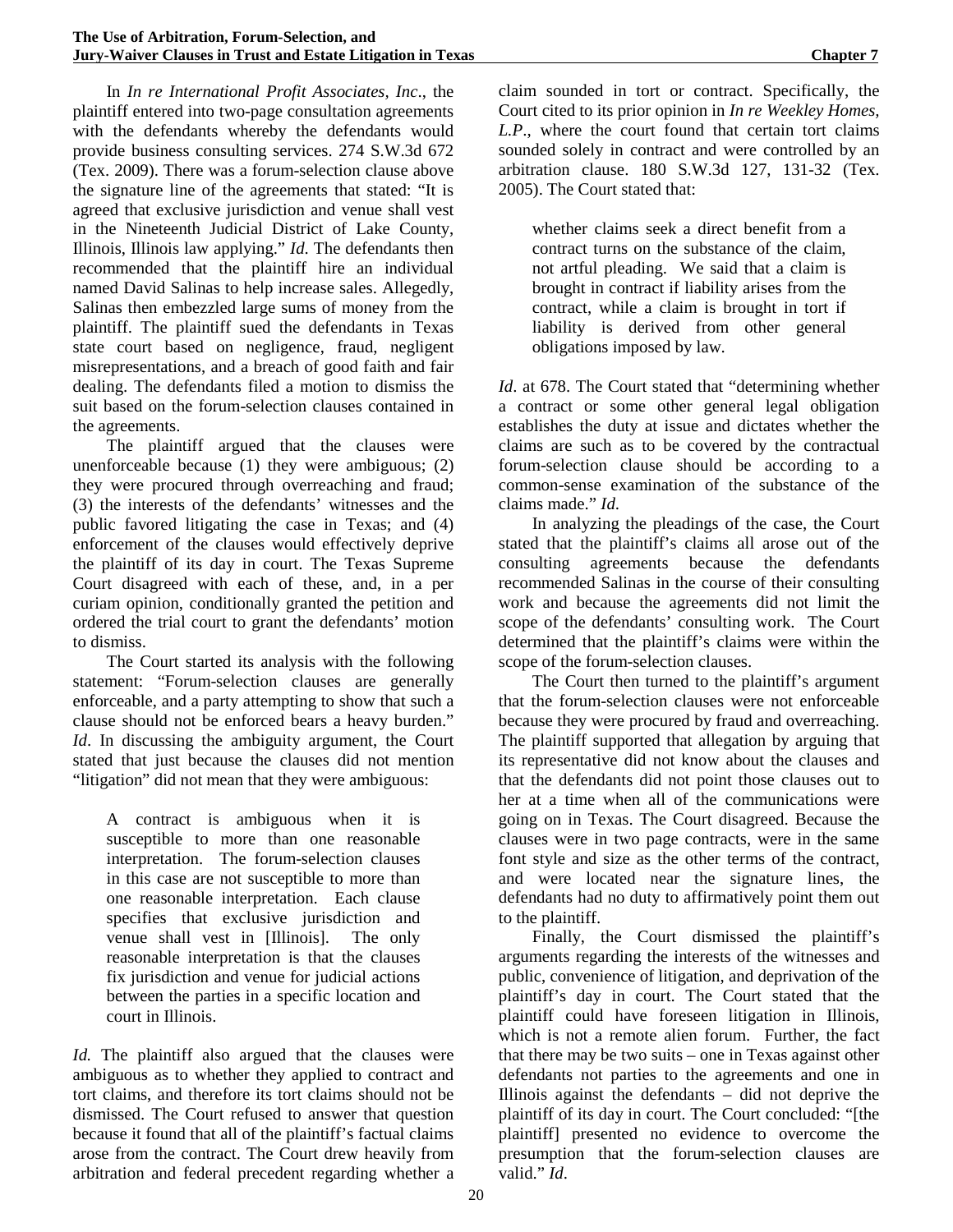The Texas Supreme Court has also been reluctant to find that a party waived its right to a forum-selection clause by court related conduct. *See, e.g., In re Nationwide Ins. Co. of Am.*, 494 S.W.3d 708 (Tex. 2016).

The end conclusion from a review of these cases is that the party opposing the enforcement of a forumselection clause truly has a heavy burden in defeating enforcement of such a clause.

#### **G. Conspicuousness Requirement**

The Texas Supreme Court determined that, like arbitration clauses, there is no conspicuousness requirement for the enforcement of a forum-selection clause. In *In re International Profit Associates Inc*., Riddell Plumbing Inc. hired International Profit Associates ("IPA") to provide business consulting services. 286 S.W.3d 921 (Tex. 2009). The parties' contract contained a forum-selection clause selecting Illinois as the forum for any contract dispute. The forum-selection clause was on the first page of a fourpage contract. However, Riddell sued IPA in Dallas County, Texas. IPA filed a motion to dismiss the case based on the forum-selection clause. At the hearing, Riddell's president testified that IPA never presented the first page containing the forum-selection clause to him. The trial court denied the motion to dismiss, and explained that IPA did not prove the page containing the forum-selection clause was ever presented to Riddell. The court of appeals denied IPA's petition for writ of mandamus. IPA filed a petition with the Texas Supreme Court.

The issue in the case is whether a party seeking to enforce a forum-selection clause has to prove the other party was shown the clause when the contract was formed. The Texas Supreme Court held that the party challenging the forum-selection clause must prove its invalidity, and that party "bears a heavy burden of proof." *Id*. at 923 The burden is not on the party seeking to enforce the clause. The Court stated the following standard:

A trial court abuses its discretion in refusing to enforce the forum-selection clause, unless the party opposing enforcement of the clause can clearly show that: (1) enforcement would be unreasonable or unjust, (2) the clause is invalid for reasons of fraud or overreaching, (3) enforcement would contravene a strong public policy of the forum where the suit was brought, or (4) the selected forum would be seriously inconvenient for trial.

*Id*. Under this standard, the Court determined that the trial court abused its discretion in refusing to enforce the clause.

The Court first acknowledged that evidence that a party concealed a forum-selection clause combined with evidence proving that concealment was part of an intent to defraud a party may be sufficient to invalidate the clause. However, a party who signs a document is presumed to know its contents including documents specifically incorporated by reference. "[S]imply being unaware of a forum-selection clause does not make it invalid." *Id*. at 924. Further, "parties to a contract have an obligation to protect themselves by reading what they sign and, absent a showing of fraud, cannot excuse themselves from the consequences of failing to meet that obligation." *Id*.

Each of the three pages Riddell's officer admitted that he reviewed was labeled as "one of four" and the page he signed noted just above his signature that the agreement was four pages. He had notice of a missing first page and was under an obligation to review it: "he could have asked for the missing page." *Id*. at 923. The Court concluded that Riddell's inattention is not evidence of fraud or overreaching:

Scott Riddell's inattention to page one of the contract is not evidence of fraud or overreaching because there is no evidence that IPA made any misrepresentations about or fraudulently concealed the existence of page one or any other portion of the contract. To the contrary, the existence of page one is referenced on every page of the agreement that Scott Riddell read and endorsed. If we were to determine otherwise, it would require a party seeking to enforce a forum-selection clause to prove that the opposing party was separately shown each provision of every contract sought to be enforced and was subjectively aware of each clause. Parties who sign contracts bear the responsibility of reading the documents they sign.

*Id*. at 924. The Court, in a per curiam opinion, then conditionally granted IPA's petition and directed the trial court to grant the motion to dismiss.

It should be noted that the Texas Supreme Court held that transaction participant theory, whereby employees of signatories could potentially be held to a forum-selection clause, did not apply where the contract expressly stated: "This Agreement . . . shall inure to the benefit of and be binding upon, the successors, permitted assigns, legatees, distributees, legal representatives and heirs of each party and is not intended to confer upon any person, other than the parties and their permitted successors and assigns, any rights or remedies hereunder." *Pinto Tech. Ventures, L.P. v. Sheldon*, 526 S.W.3d 428, 445 (Tex. 2017).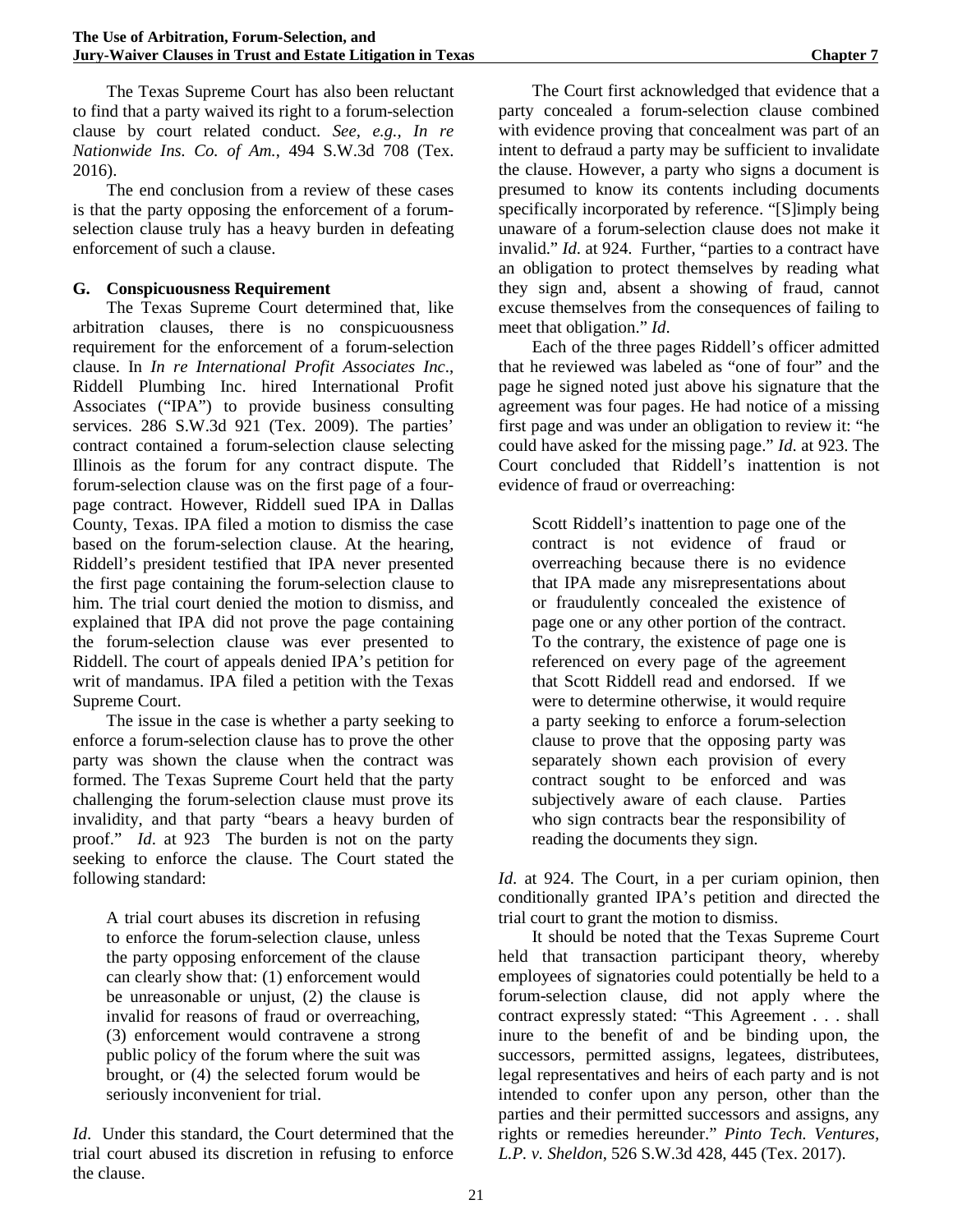As with arbitration agreements, there is no conspicuousness requirement for forum-selection clauses. Rather, the hiding of such a provision must rise to the level of fraud before it is a defense.

#### **H. Direct-Benefits Estoppel**

Texas courts have applied direct-benefits estoppel to determine whether non-signatories may rely upon a forum-selection clause. *Bundy v. Houston*, No. 01-17- 00863-CV, 2018 Tex. App. LEXIS 9472, 2018 WL 6053602 (Tex. App.—Houston [1st Dist.] Nov. 20, 2018, no pet.); *Carlile Bancshares, Inc. v. Armstrong*, No. 02-14-00014-CV, 2014 Tex. App. LEXIS 8690, 2014 WL 3891658, at \*8 (Tex. App.—Fort Worth Aug. 7, 2014, no pet.); *Phoenix Network Techs. (Europe) Ltd. v. Neon Sys., Inc*., 177 S.W.3d 605, 622- 24 (Tex. App.—Houston [1st Dist.] 2005, no pet.). Specifically, several courts of appeals hold that equitable estoppel may permit a non-signatory to enforce a forum-selection clause where either of the following two circumstances were present: (1) "under 'direct benefits-estoppel,' a non-signatory may enforce an arbitration agreement when the signatory plaintiff sues it seeking to derive a direct benefit from the contract containing the arbitration provision" and (2) "[e]stoppel theory also applies when a signatory plaintiff sues both signatory and non-signatory defendants based upon substantially interdependent and concerted misconduct by all defendants." *Phoenix*, 177 S.W.3d at 622. *See also In re Wilmer Cutler Pickering Hale And Door LLP,* No. 05-08-01395-CV, 2008 Tex. App. LEXIS 9692 (Tex. App.—Dallas Dec. 31, 2008, orig. proceeding); *Deep Water Slender Wells, Ltd.*, 234 S.W.3d at 693-94. Note that the Texas Supreme Court has since disapproved of the "concerted misconduct" theory to allow a non-signatory to enforce an arbitration clause. *See In re Merrill Lynch Trust Co. FSB*, 235 S.W.3d 185 (Tex. 2007). *See also Pinto Tech. Ventures, L.P. v. Sheldon*, 526 S.W.3d 428 (Tex. 2017) (refusing to address concerted misconduct in forum-selection clause case).

#### **I. Right To Mandamus Relief If Court Refuses To Enforce Forum-Selection Clause**

The Texas Supreme Court has repeatedly held that mandamus relief is available to enforce a forumselection clause in a contract if a trial court errs in not enforcing same. *See, e.g., In re Lisa Laser USA, Inc.*, 310 S.W.3d 880, 883 (Tex. 2010) (orig. proceeding); *In re Laibe Corp*., 307 S.W.3d 314, 316 (Tex. 2010) (orig. proceeding) (per curiam); *In re ADM Investor Servs., Inc.*, 304 S.W.3d 371, 374 (Tex. 2010) (orig. proceeding); *In re Int'l Profit Assocs.*, 286 S.W.3d 921, 922 (Tex. 2009) (orig. proceeding) (per curiam); *In re Int'l Profit Assocs.*, 274 S.W.3d 672, 674 (Tex. 2009) (orig. proceeding) (per curiam); *In re AutoNation, Inc.*,

228 S.W.3d 663, 665 (Tex. 2007) (orig. proceeding); *In re AIU Ins. Co.*, 148 S.W.3d 109, 115-19 (Tex. 2004) (orig. proceeding).

#### **J. Waiver Of Forum-Selection Clauses**

Like other contractual rights, such as an arbitration clause, a forum-selection clause may be waived, and it would ordinarily be "unreasonable or unjust" for a court to enforce a forum-selection clause after it has been waived. *In re Nationwide Ins. Co. of Am*., 494 S.W.3d 708, 712-13 (Tex. 2016); *In re ADM Inv'r Servs., Inc.,* 304 S.W.3d 371, 374 (Tex. 2010). Generally, "waiver" consists of the intentional relinquishment of a known right or intentional conduct inconsistent with claiming that right. *Jernigan v. Langley*, 111 S.W.3d 153, 156 (Tex. 2003) (per curiam). In this instance, however, courts have borrowed a different standard from the jurisprudence applicable to arbitration clauses, an analogous type of forum-selection clause. *In re Automated Collection Techs., Inc.,* 156 S.W.3d 557, 559 (Tex. 2004) (citing *In re Bruce Terminix Co.*, 988 S.W.2d 702, 704 (Tex. 1998)). That test embodies aspects of estoppel and provides: "A party waives a forum-selection clause by substantially invoking the judicial process to the other party's detriment or prejudice." *ADM Inv'r Servs.*, 304 S.W.3d at 374. Substantial invocation and resulting prejudice must both occur to waive the right. *Perry Homes v. Cull*, 258 S.W.3d 580, 593 (Tex. 2008); *Automated Collection Techs.*, 156 S.W.3d at 559. Whether litigation conduct is "substantial" depends on context and is determined on a case-by-case basis from the totality of the circumstances. *Perry Homes*, 258 S.W.3d at 591-93.

A totality-of-the-circumstances test necessarily implies that a multitude of factors must be considered and evidence must be carefully weighed. *Perry Homes*, 258 S.W.3d at 590. The court articulated several factors to be considered, "such as: when the movant knew of the [forum-selection] clause; how much discovery has been conducted; who initiated it; whether it related to the merits . . . ; how much of it would be useful in [another forum]; and whether the movant sought judgment on the merits." *Id*. at 591-92. In *Perry Homes v. Cull*, the Court acknowledged that applying the abuse-of-discretion standard in the context of a totality-of-the-circumstances test, which "presumes a multitude of potential factors and a balancing of evidence on either side," is decidedly different than applying the standard in other contexts where courts are guided by detailed rules. *Id*. The Court recognized the need for flexibility, because "if appellate courts must affirm every time there is some factor that was not negated or some evidence on either side, then no ruling based on the totality-of-the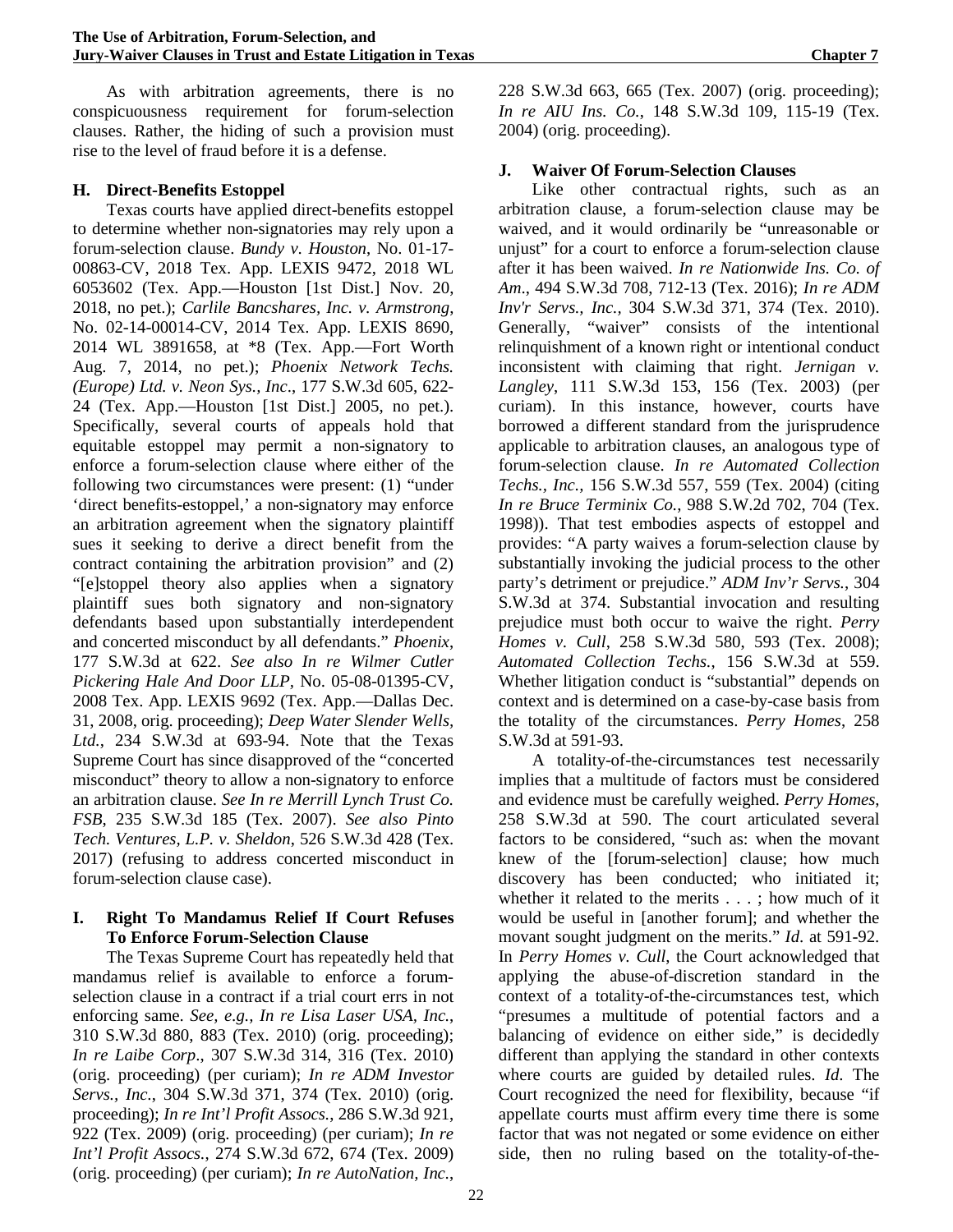circumstances could ever be reversed" and that would be the equivalent of "no review at all." *Id*.

In *In re Nationwide*, the Texas Supreme Court granted mandamus relief to enforce a forum-selection clause and disregarded a waiver argument. 494 S.W.3d 708, 712-13 (Tex. 2016). The Court described the defendant's conduct thusly:

Nationwide served answers and a counterclaim, filed special exceptions and two Rule 91a motions to dismiss specific claims, served written discovery, and obtained an agreed confidentiality and protective order. But the parties' interaction with the trial court was minimal. Although the court sustained Nationwide's special exceptions and signed the agreed protective order, it made no dispositive rulings even though Nationwide moved to dismiss some of Besch's causes of action as baseless.

*Id*. at 713. The plaintiff also made the argument that the he would lose his contact claim because the statute of limitations had already run:

Besch argues that this delay was part of Nationwide's litigation strategy, suggesting that Nationwide participated in the Texas litigation only long enough for the contract claim to become barred in Ohio. And, although Nationwide promptly agreed to waive limitations so that the contract claim could proceed in the proper forum, Besch discounts the concession as inconsequential because, under Besch's reading of *Perry Homes*, prejudice in this context does not require a showing of "irretrievable loss."

*Id*. The Court concluded:

As we said in Perry Homes: "In cases of waiver by litigation conduct, the precise question is not so much when waiver occurs as when a party can no longer take it back." *Id*. at 595. Explaining further, we observed that the test for waiver in this context is "quite similar" to estoppel, "a defensive theory barring parties from asserting a claim or defense when their representations have induced 'action or forbearance of a definite and substantial character' and 'injustice can be avoided only by enforcement.'" *Id*. at 593 (quoting *Trammel Crow Co. No. 60 v. Harkinson*, 944 S.W.2d 631, 636 (Tex. 1997)). Applying that test for waiver here, we conclude that Besch never actually

suffered the prejudice of which he complains. The assumed loss of his contract claim, once theoretical, does not exist because of Nationwide's voluntary waiver of the contractual-limitations period. The trial court accordingly abused its discretion in refusing to enforce the forum-selection clause on the basis of this alleged prejudice.

*Id*. There was a dissent, and the dissenting justices would have found that the trial court was within its discretion to find harm based on the fact that the defendant may not live up to its word on the statute of limitations defense. *Id*.

# **K. Forum-Selection Clauses in Trust And Estate Documents**

Courts in other jurisdictions have generally enforced forum-selection clauses in trust documents. *See, e.g., Kluge v Subotnick*, 656325/2017, 2019 N.Y. Misc. LEXIS 1621 (S.Ct.N.Y. Mar. 26, 2019); *In re: Harrier Trust,* 18-667, 259 So. 3d 402, 2018 La. App. LEXIS 2071 (La.App. 3 Cir. Oct. 17, 2018); *LVAR, L.P. v. Bermuda Commercial Bank Ltd*., No. 13-CV-9148 (AT), 2015 U.S. Dist. LEXIS 35333, 2015 WL 1267368, at \*5 (S.D.N.Y. Mar. 18, 2015) (forumselection clause in trust was enforced and was broad enough to cover plaintiff's claims); *N. Am. Airlines v. Wilmington Trust Co.*, 602985-2009, 2010 N.Y. Misc. LEXIS 2319 (S.Ct. N.Y. May 21, 2010); *Grossman v. Grossman,* 2009 U.S. Dist. LEXIS 13774, 2009 WL 449133 (E.D. Pa. Feb. 23, 2009); *Priest v. Lynn*, CV020189311, 2002 Conn. Super. LEXIS 3472, 2002 WL 31513553 (2002); *Simon v. Navellier Series Fund*, 2000 Del. Ch. LEXIS 150, 2000 WL 1597890 (Del. Ch. Oct. 19, 2000); *Argonaut Partnership, L.P. v. Bankers Trustee Co., Ltd*., 96 Civ. 1970 (MBM), 96 Civ. 2222 (MBM), 1997 U.S. Dist. LEXIS 1092, 1997 WL 45521 at \*5 (S.D.N.Y. 1997); *Clinton v. Janger*, 583 F. Supp. 284 (N.D. Ill. 1984) (forum selection clause in trust agreement governed resolution of contract); *see also Compass Bank v. Williams*, No. 5:12-CV-186, 2015 U.S. Dist. LEXIS 184191 (S.D. Tex. Jan. 20, 2015) (granting dismissal based on forum non conveniens but referencing forum selection clause in trust as support for that ruling).

There are a number of courts that have rejected forum-selection clause arguments arising from trusts for a number of varying reasons. *See, e.g., United Bhd. of Carpenters Pension Plan v. Fellner,* C.A. No. 9475- VCN 2015 Del. Ch. LEXIS 53, n. 13 (Ct. Chanc. Del. February 26, 2015) (Forum-selection clause in trust did not apply because state statute provided: "while a beneficial owner [of a trust] . . . may consent to be subject to the nonexclusive jurisdiction of the courts of . . . a specified jurisdiction[,] . . . a beneficial owner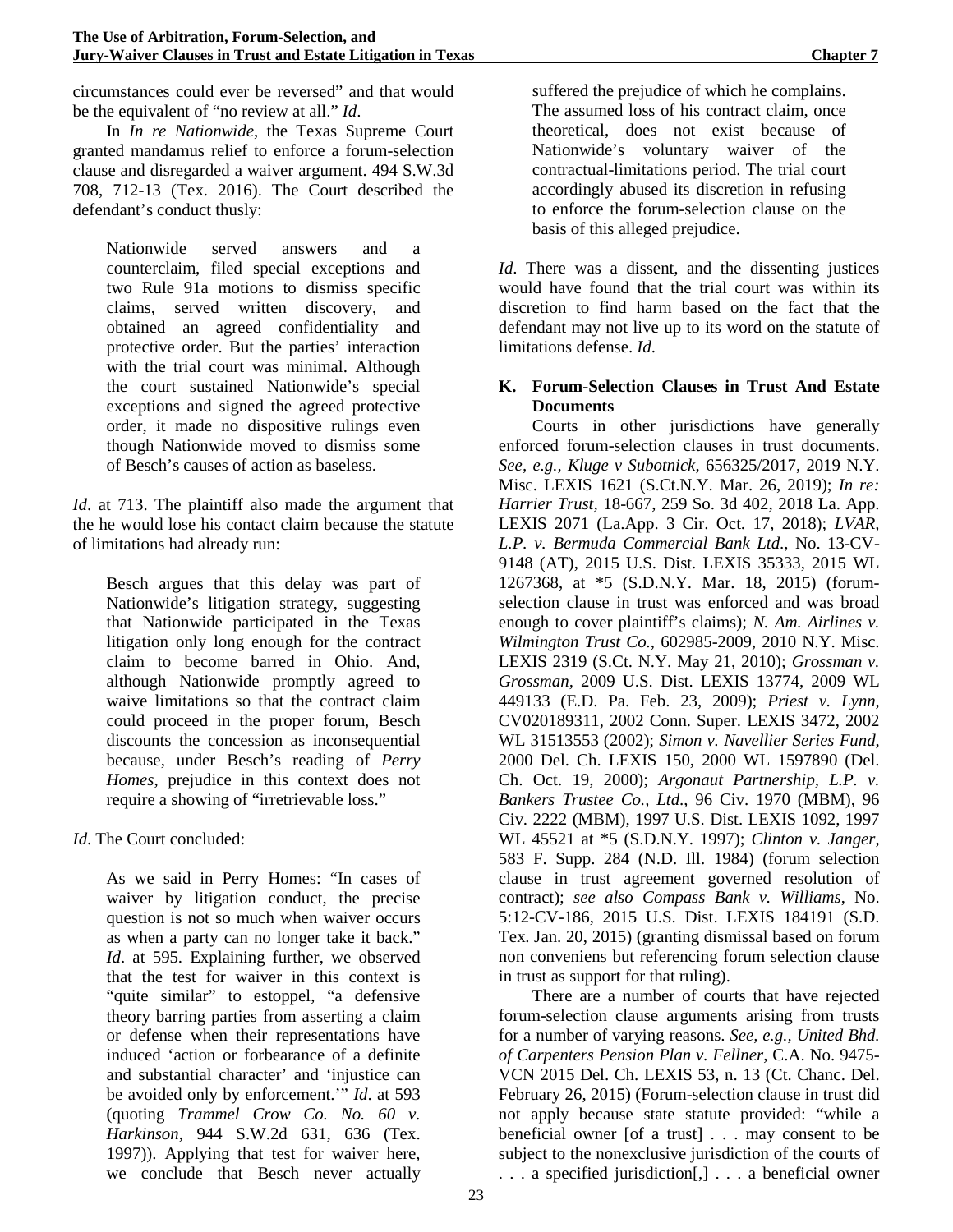who is not a trustee may not waive its right to maintain a legal action or proceeding in the courts of the State [of Delaware] with respect to matters relating to the organization or internal affairs of a statutory trust." 12 Del. C. § 3804(e). The Court held: "This dispute relates to "the organization or internal affairs of a statutory trust." Accordingly, the forum-selection clause does not require that this dispute be litigated elsewhere."); *Jackson v. Mercantile Safe Deposit & Trust Co.,* 2008 U.S. Dist. LEXIS 128955 (D.C. S.C. February 13, 2008) (rejected forum-selection clause argument in context of motion to transfer venue trust dispute)*; Costas v. Deposit Guar. Nat'l Bank,*138 Fed. Appx. 605, 607(5th Cir. 2005) (court held that forumselection clause in trust was not mandatory and did not restrict the party from filing claims in federal court); *Beaubien v. Cambridge Consol., Ltd*., 652 So. 2d 936 (Fla. 5th DCA 1995) (holding that it was error to dismiss complaint against individual defendants who had acted as agents of corporate trustee: "We further conclude that the forum selection clause in the trust document, which provided for exclusive jurisdiction in the Cayman Islands, is not determinative. Forum selection provisions which have been obtained through freely negotiated agreements are valid, unless shown by the resisting party to be unreasonable or unjust. Where a trial in the contractual forum will be so gravely difficult and inconvenient that a party will for all practical purposes be deprived of his day in court, the forum selection clause is unenforceable. Here, neither the beneficiaries, Cambridge, nor Carr signed the trust agreement. Cambridge is a dissolved corporation and Carr is a resident of the United States; thus there is no resident or entity to bring an action against in the Cayman Islands. To enforce the forum selection clause in the these circumstances would effectively deprive the parties of their day in court."); *Sec. Mut. Life Ins. Co. v. Shapiro*, 2009 U.S. Dist. LEXIS 82934 (D.C. N.Y. Sept. 11, 2009)(denied motion to dismiss on forum-selection clause in trust where defendant had removed case to federal court and court held that removal was a waiver of clause).

For example, the complaint filed in *Clinton* challenged the administration of three trust agreements, which were executed in 1968 ("Trust One"), 1979 ("Trust Two"), and 1981 ("Trust Three"). *Clinton v. Janger*, 583 F. Supp. 284 (N.D. Ill. 1984). Each of the agreements named a different trustee, and each contained a unique forum-selection clause. *Id*. at 286. Trust One purported to establish venue in the Bahama Islands; Trust Two in Jersey, Channel Islands; and Trust Three in Guernsey, Channel Islands. *Id*. The dispute in *Clinton* arose out of a "related series of occurrences," spanning approximately 13 years. *Id*. The defendants in *Clinton*, which included former trustees, moved to dismiss the action based on the three

forum-selection clauses in their respective trust agreements. 583 F. Supp. at 286. In considering the motions to dismiss, the district court stated:

The only decision to be made now is whether any alternative forum is reasonable, not specifically whom can be brought into the forum finally chosen. If there is at least one foreign forum which is reasonable, the dispute should not be prosecuted in this District. The plaintiffs will remain free to reinstitute proceedings in that foreign forum, or anywhere else that they believe is proper. Whether there is jurisdiction over all defendants in the foreign forum selected by the plaintiffs will be a question for that court to decide.

583 F. Supp. at 289. The district court found that "at least one, if not all, of the forum selection causes [was] reasonable." 583 F. Supp. at 290. Consequently, it dismissed the action "without prejudice to the right of the plaintiffs to attempt to refile it in another forum." 583 F. Supp. at 290.

In *Kronenberg v. Kronenberg (In re Kronenberg Family Trust),* the Washington court of appeals affirmed a trial court's dismissal of an action due to a forum-selection clause in a trust. No. 43699-6-I, 2000 Wash. App. LEXIS 23 (Wa. Ct. App. 2000). The court of appeals rejected an argument that such a clause would not be enforceable in a trust because it is not a contract:

Equally unconvincing are the arguments that a forum selection clause will only be enforced when it is shown to have been "obtained through freely negotiated agreement" and that Donald Kronenberg's consent was required for the forum selection clause to be enforceable. He is not a party to the trust instrument. Moreover, he fails to establish by evidence in the record before us that any party to the trust had unequal bargaining power. Thus, the cases that he cites in support of his position are inapposite.

*Id*. The court also rejected an argument that the suit could only be filed where the trustee was located. *Id*.

In *Priest v. Lynn*, the court dismissed a case based on a choice of law clause in the trust document. CV020189311, 2002 Conn. Super. LEXIS 3472, 2002 WL 31513553 (2002). The court held:

The current issue is whether this court has jurisdiction over Adam's inter vivos trust and the powers to order an accounting and to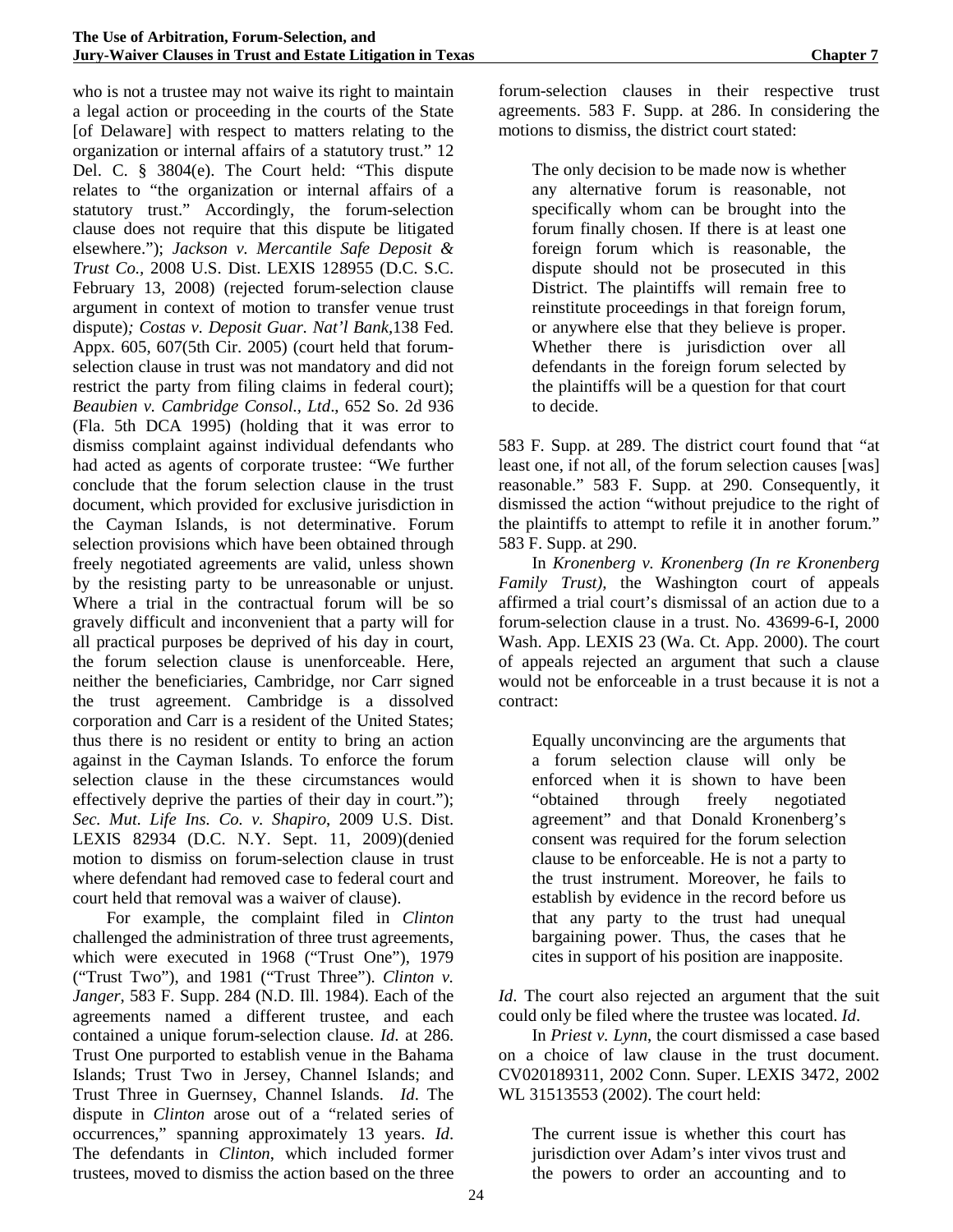determine whether the trust assets were distributed properly. It is well-established that "the settlor [of an inter vivos trust] can select the laws of a state other than that of his domicile that will govern the validity and administration of the trust and thereby assure the ability of his trustee to act." G. Bogert, Trusts and Trustees (2d Ed. 1992) § 233, p. 18. It follows that the settlor can select the laws of his domicile to govern the validity and administration of the trust, and, because "Connecticut case law is clear that the courts will uphold an agreement of the parties to submit to the jurisdiction of a particular tribunal"; *Phoenix Leasing, Inc. v. Kosinski*, 47 Conn. App. 650, 653, 707 A.2d 314 (1998); effect should be given to this selection.

This court concludes that the forum selection clause in Adam's trust agreement confers exclusive jurisdiction over matters arising from the agreement, and interprets the provision to require not only that the agreement and trust created be governed by Florida law, but that the agreement and trust be interpreted in Florida's courts. It is worthy to emphasize that the trust itself, not only the trust agreement, is to be governed by and interpreted in Florida's courts. Because the language of the choice of law provision is broad and extends to the actual trust; *see Messler v. Barnes Group, Inc*., Superior Court, judicial district of Hartford, 1999 Conn. Super. LEXIS 239, Docket No. CV960560004 (February 1, 1999, Teller, J.) (24 Conn. L. Rptr. 107); this court has no jurisdiction over Adam's inter vivos trust and has no power to order an accounting for or distribution from the trust.

….

Because both Adam and Locia were residents of Florida when they died, and because the defendant, a Florida resident, was appointed either the sole or co-fiduciary of their estates, this court has no jurisdiction over these estates and has no power to order an accounting of or distributions from the estates. Additionally, because Adam, a resident of Florida, conveyed a parcel of land situated in Florida, this court has no jurisdiction over the conveyance. It follows, then, that because the court lacks subject

matter, count one and count two must be dismissed.

#### *Id*.

A Texas court has enforced a forum-selection clause in a trust dispute. In *In re JP Morgan Chase Bank, N.A.*, trust beneficiaries sued the trustee for alleged breaches of fiduciary duty in Dallas, Texas. No. 05-17-01174-CV, 2018 Tex. App. LEXIS 1883 (Tex. App.—Dallas March 14, 2018, original proceeding). The settlor executed the trust agreement in New York, and it included the following forumselection clause: "The validity and effect of the provisions of this Agreement shall be determined by the laws of the State of New York, and the Trustee shall not be required to account in any court other than one of the courts of that state." *Id*. The trustee filed a motion to dismiss the Texas suit due to the forumselection clause, alleging that the beneficiaries had to file suit in New York. The trial court denied the motion, and the trustee filed a petition for writ of mandamus with the court of appeals.

In the court of appeals, the beneficiaries argued that the language of the forum-selection clause applied only to a claim for an accounting and did not apply to their breach-of-fiduciary-duty claim. The court of appeals disagreed, holding that the phrase "to account" was broader. After reviewing several definitions of the phrase, the court stated: "[W]e conclude 'required to account in' is used as a broad, unrestricted phrase and means relators may not be sued or otherwise required to explain alleged wrongdoing regarding the Trust or its administration in any state other than New York." *Id*. The court also found support for its conclusion from the trust document in that "account" was used broadly in other portions of the trust. The court concluded the scope of the forum-selection clause included the beneficiaries' claims for breach of fiduciary duty.

The beneficiaries also argued that trial court correctly denied the motion to dismiss because the mandatory venue statute in Texas Property Code Section 115.002(c) showed a strong public policy to keep the action in Texas. The court of appeals held that, although a venue-selection clause that was contrary to Section 115.002 would be unenforceable, the same was not true of a forum-selection clause. *Id*. (citing *Liu v. Cici Enters., LP*, No. 14-05-00827-CV, 2007 Tex. App. LEXIS 81, 2007 WL 43816, at \*2 (Tex. App.—Houston [14th Dist.] Jan. 9, 2007, no pet.) (mem. op.) ("The distinction between a forumselection clause and a venue-selection clause is critical. Under Texas law, forum-selection clauses are enforceable unless shown to be unreasonable, and may be enforced through a motion to dismiss. In contrast, venue selection cannot be the subject of private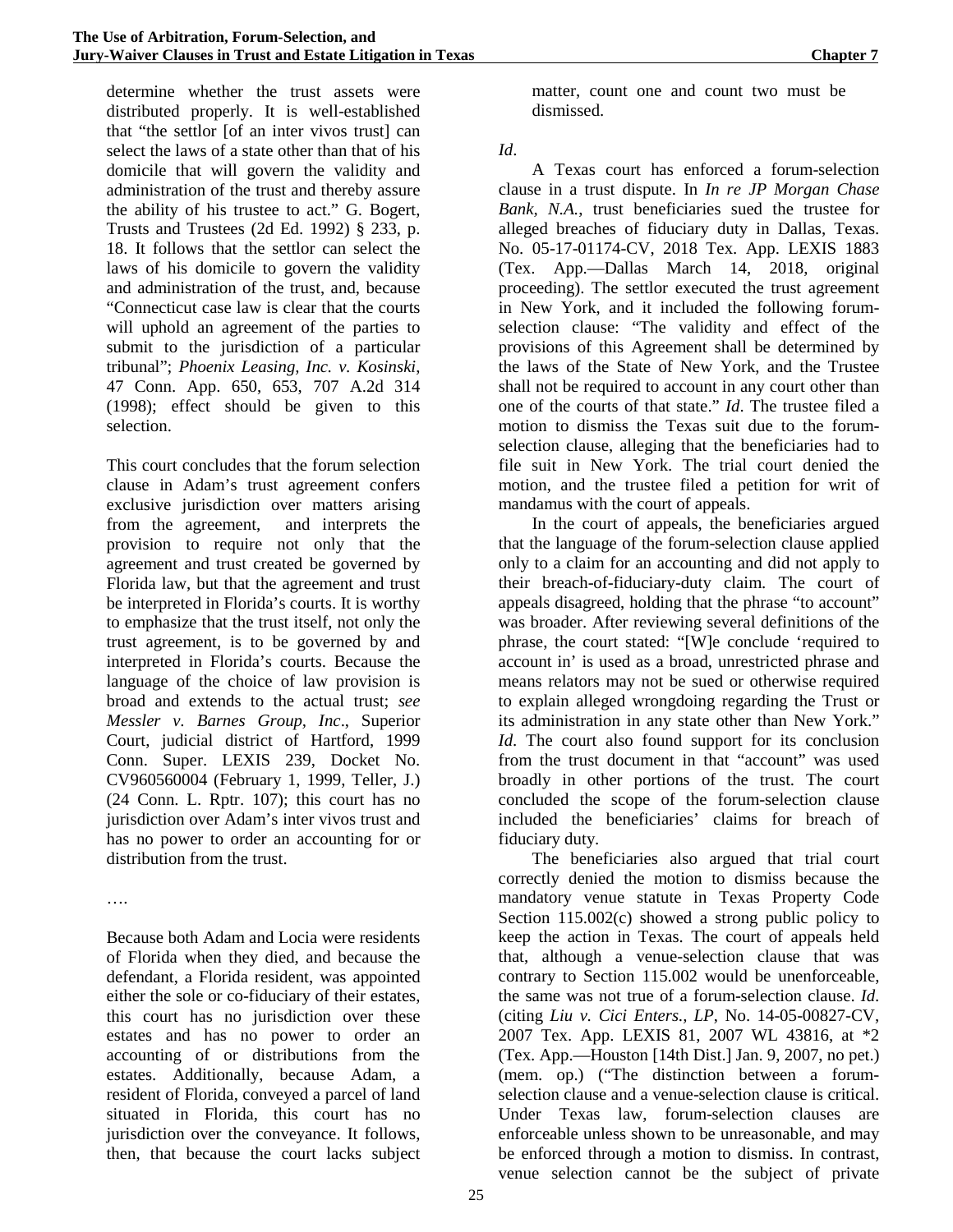contract unless otherwise provided by statute.")). Further, although the beneficiaries contended that proceeding in New York would be unreasonable and seriously inconvenient, they failed to present any evidence to support those contentions. The court held that the trial court abused its discretion in denying the motion to dismiss and granted mandamus relief. *See also In re Longoria*, No. 14-15-00261-CV, 2015 Tex. App. LEXIS 7349 (Tex. App.—Houston [14th Dist.] July 16, 2015, original proceeding) (court enforced forum-selection clause regarding claims of tortious interference with inheritance rights, breach of fiduciary duty and other claims that arose from a settlement agreement containing such a clause).

This is the first case in Texas to enforce a forumselection clause contained in a trust document. "A forum-selection clause is a creature of contract." *Phoenix Network Techs. (Europe) Ltd. v. Neon Sys., Inc.,* 177 S.W.3d 605, 611 (Tex. App.—Houston [1st Dist.] 2005, no pet.). Interestingly, the court of appeals in *In re JPMorgan Chase Bank, N.A.,* did not address an argument that the forum-selection clause should not be enforced because a trust is not a contract between the trustee and the beneficiary.

In 2013, the Texas Supreme Court enforced an arbitration clause that was contained in a trust document. *Rachel v. Reitz*, 403 S.W.3d 840 (Tex. 2013). The Court did so for two primary reasons: 1) the settlor determines the conditions attached to her gifts, which should be enforced on the basis of the settlor's intent; and 2) the issue of mutual assent can be satisfied by the theory of direct-benefits estoppel, so that a beneficiary's acceptance of the benefits of a trust constitutes the assent required to form an enforceable agreement to arbitrate. *Id*. The Court stated that generally Texas courts strive to enforce trusts according to the settlor's intent, which courts should divine from the four corners of unambiguous trusts. The Court noted that the settlor intended for all disputes to be arbitrated via the trust language. *Id*. The Court then looked to the Texas Arbitration Act, which provides that a "written agreement to arbitrate is valid and enforceable if the agreement is to arbitrate a controversy that: (1) exists at the time of the agreement; or (2) arises between the parties after the date of the agreement." *Id*. (citing Tex. Civ. Prac. & Rem. Code 171.001(a)). The Court noted that the statute uses the term "contract" in another provision, and that the Legislature intended for the terms "agreement" and "contract" to be different. As the statute does not define the term "agreement," the Court defined it as "a mutual assent by two or more persons." *Id*. Thus, a formal contract is not required to have a binding "agreement" to arbitrate. The Court resolved the issue of mutual assent by looking to the theory of direct-benefits estoppel. Because the plaintiff had

accepted the benefits of the trust for years and affirmatively sued to enforce certain provisions of the trust, the Court held that the plaintiff had accepted the benefits of the trust such that it indicated the plaintiff's assent to the arbitration agreement. The Court ordered the trial court to grant the trustee's motion to compel arbitration.

There is not a comparable statute that requires the enforcement of "agreements" for forum selection. There could be an issue of whether the *Rachel v. Reitz*/arbitration-clause analysis should apply to forumselection clauses. However, there is precedent in Texas that arbitration clauses are a type of forum-selection clause. *St. Clair v. Brooke Franchise Corp*., No. 2-06- 216-CV, 2007 Tex. App. LEXIS 2805, 2007 WL 1095554, at \*4 (Tex. App.—Fort Worth Apr. 12, 2007, no pet.) (mem. op.). *See generally Vimar Seguros y Reaseguros, S.A. v. M/V Sky Reefer*, 515 U.S. 528, 534, 115 S. Ct. 2322, 2326, 132 L. Ed. 2d 462 (1995) (recognizing arbitration provisions are a subset of forum-selection clauses). Accordingly, the Texas Supreme Court may simply apply the arbitration statute and the *Rachel v. Reitz* analysis to forum-selection clauses.

# **L. Venue-Selection Clauses**

There is a distinction between clauses that require a suit to be brought in another state—forum-selection clauses—and those that require a suit to be brought in a particular county in Texas—venue-selection clauses. "Forum" relates to the jurisdiction, generally a nation or State, where suit may be brought. *Liu v. CiCi Enters., LP*, No. 14-05-00827-CV, 2007 Tex. App. LEXIS 81, 2007 WL 43816, at \*2 (Tex. App.— Houston [14th Dist.] Jan. 9, 2007, no pet.) (mem. op.). "Venue," on the other hand, generally refers to a particular county or a particular court. *Gordon v. Jones*, 196 S.W.3d 376, 383 (Tex. App.—Houston [1st Dist.] 2006, no pet.). Thus, a "forum"-selection agreement is one that chooses another state or sovereign as the location for trial, whereas a "venue" selection agreement chooses a particular county or court within that state or sovereign." *In re Great Lakes Dredge & Dock Co. L.L.C.*, 251 S.W.3d 68, 72-79 (Tex. App.—Corpus Christi 2008, orig. proceeding) (trial court properly refused to enforce agreement contracting away mandatory venue).

As shown herein, forum-selection clauses are generally enforceable. However, a court may not enforce a venue-selection clause if doing so is inconsistent with Texas's venue statutes. *In re Great Lakes Dredge & Dock Co. L.L.C.*, 251 S.W.3d at 72- 79. Venue-selection clauses are generally enforceable by statute if they arise out of ''major transactions" as defined by the statute. Tex. Civ. Prac. & Rem. Code § 15.020; *In re Medical Carbon Research Inst., L.L.C.*,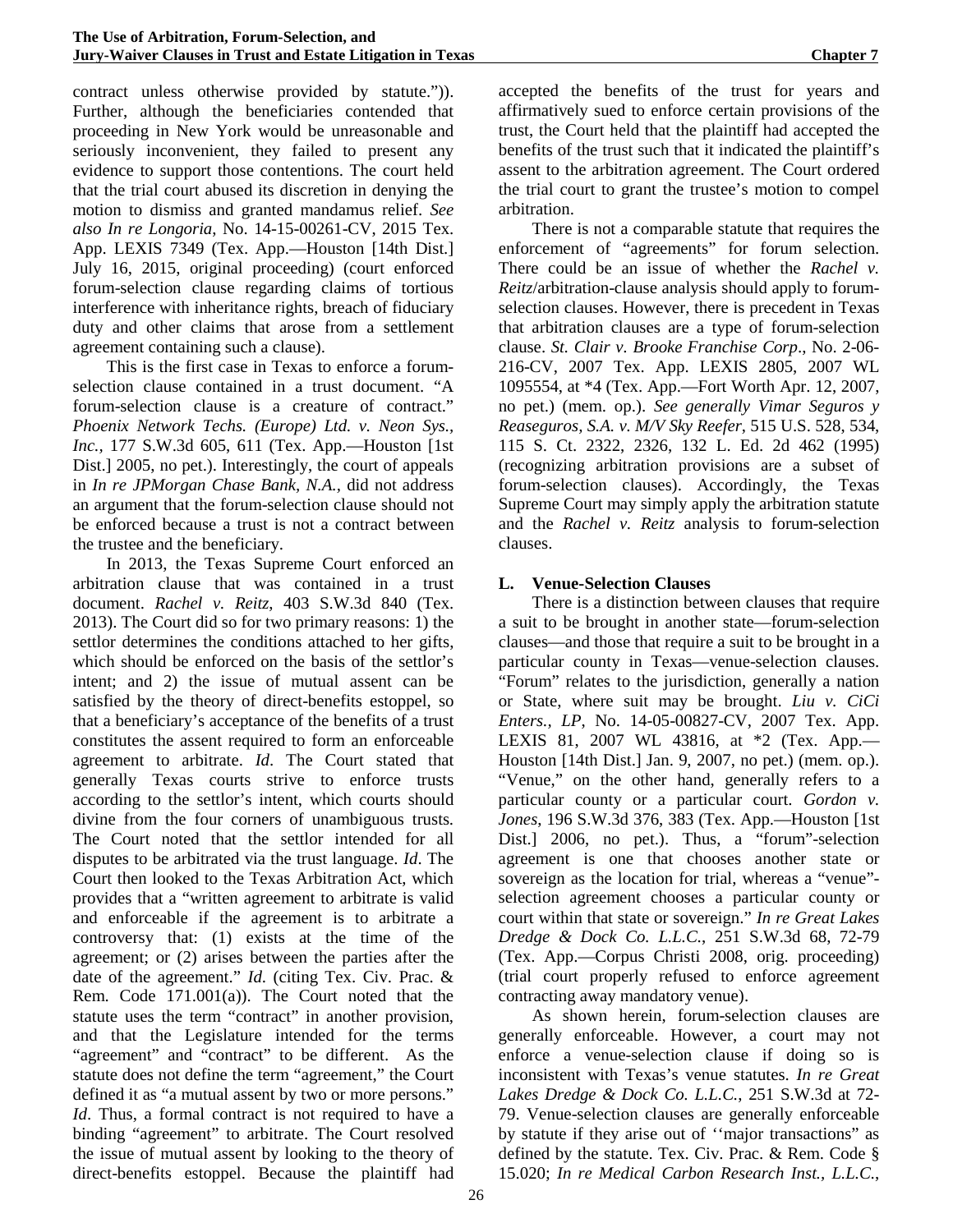No. 14-08-00104-CV, 2008 Tex. App. LEXIS 2518 (Tex. App.—Houston [14th Dist.] April 9, 2008, original proceeding) (agreement was not enforceable where it was entered into after suit was filed). Otherwise stated, venue-selection clauses are generally unenforceable in Texas unless the contract evinces a "major transaction" as defined in the venue rules. *See In re Tex. Ass'n of Sch. Bds.*, 169 S.W.3d 653, 660 (Tex. 2005) (venue-selection clause in contract that was not a major transaction unenforceable); *Yarber v. Iglehart,* 264 S.W.2d 474, 476 (Tex. Civ. App.— Dallas 1953, no writ) (real-estate agent committed no actionable wrong in contract or in tort by refusing to perform an unenforceable oral agreement).

Section 15.020 of the Civil Practice and Remedies Code is a mandatory venue provision. *In re Royalco Oil & Gas Corp.*, 287 S.W.3d 398, 399, n.2 (Tex. App.—Waco 2009, orig. proceeding). It provides that "[a]n action arising from a major transaction shall be brought in a county if the party against whom the action is brought has agreed in writing that a suit arising from the transaction may be brought in that county." Tex. Civ. Prac. & Rem. Code Ann. § 15.020(b). Further, it defines a "major transaction" as "a transaction evidenced by a written agreement under which a person pays or receives, or is obligated to pay or entitled to receive, consideration with an aggregate stated value equal to or greater than \$ 1 million." *Id*. at  $§ 15.020(a).$ 

The Texas Supreme Court granted mandamus relief to enforce a valid venue-selection clause. *In re Fisher*, 433 S.W.3d 523 (Tex. 2014). It should be noted that the Texas Supreme Court also held that such a clause did apply to a case where the claims did not arise out of the agreement with the venue provision. *Pinto Tech. Ventures, L.P. v. Sheldon*, 526 S.W.3d 428, 445 (Tex. 2017).

One case enforced a venue-selection clause and addressed arguments concerning whether the clause was permissive or mandatory and whether fraud and unconscionability were defenses to the enforcement of the clause. *In Re Railroad Repair & Maintenance, Inc.*, No. 05-09-01035-CV, 2009 Tex. App. LEXIS 8404 (Tex. App.—Dallas November 2, 2009, orig. proceeding). The court held that the clause was mandatory because it used the term "exclusive" venue, and held that the fraud and unconscionability defenses were not applicable because there was no evidence to support them at the venue hearing. *See id*.

If a venue provision is enforceable, but a trial court does not grant a motion to transfer venue, then a party may seek mandamus relief. Indeed, "mandatory venue provisions trump permissive ones." *Airvantage, L.L.C. v. TBAN Properties # 1, L.T.D.,* 269 S.W.3d 254, 257 (Tex. App. —Dallas 2008, no pet.). Where a party seeks to enforce a mandatory venue provision under Chapter 15 of the Texas Civil Practices and Remedies Code, a party is not required to prove the lack of an adequate appellate remedy, and is only required only to show that the trial court abused its discretion by failing to transfer the case. *In re Tex. DOT*, 218 S.W.3d 74, 76 (Tex. 2007).

Regarding venue-selection clauses in trust documents, there is very little authority on the subject in Texas. Once again, in *In re JP Morgan Chase Bank, N.A.*, trust beneficiaries sued the trustee for alleged breaches of fiduciary duty in Dallas, Texas. No. 05-17- 01174-CV, 2018 Tex. App. LEXIS 1883 (Tex. App.— Dallas March 14, 2018, original proceeding). The beneficiaries argued that trial court correctly denied the motion to dismiss because the mandatory venue statute in Texas Property Code Section 115.002(c) showed a strong public policy to keep the action in Texas. The court of appeals held that, although a venue-selection clause that was contrary to Section 115.002 would be unenforceable, the same was not true of a forumselection clause. *Id*. This case would support the position that the venue statute (Texas Property Code Section 115.002) would control over any venueselection clause in a trust document.

#### **IV. CONTRACTUAL JURY-WAIVER CLAUSES A. Form**

A form for a party drafting a trust or will for a jury waiver is as follows:

**THE PARTIES, TO THE FULLEST EXTENT PERMITTED BY APPLICABLE LAW, HEREBY KNOWINGLY, INTENTIONALLY, IRREVOCABLY, UNCONDITIONALLY AND VOLUNTARILY, WITH AND UPON THE ADVICE OF COMPETENT COUNSEL, WAIVES, RELINQUISHES AND FOREVER FORGOES THE RIGHT TO A TRIAL BY JURY IN ANY ACTION OR PROCEEDING BASED UPON, ARISING OUT OF OR IN ANY WAY RELATING TO THIS AGREEMENT OR ANY CONDUCT, ACT OR OMISSION OF EITHER PARTY, WHETHER SOUNDING IN CONTRACT, TORT OR OTHERWISE.**

# **B. Introduction**

A jury waiver is a provision that expressly states that the parties waive their right to a jury should a dispute arise between them. If a dispute arises, one party could sue the other in court, but neither party would have the option to request a jury to determine the outcome. The judge sits as the finder of fact. Of course, this would seem to conflict with a party's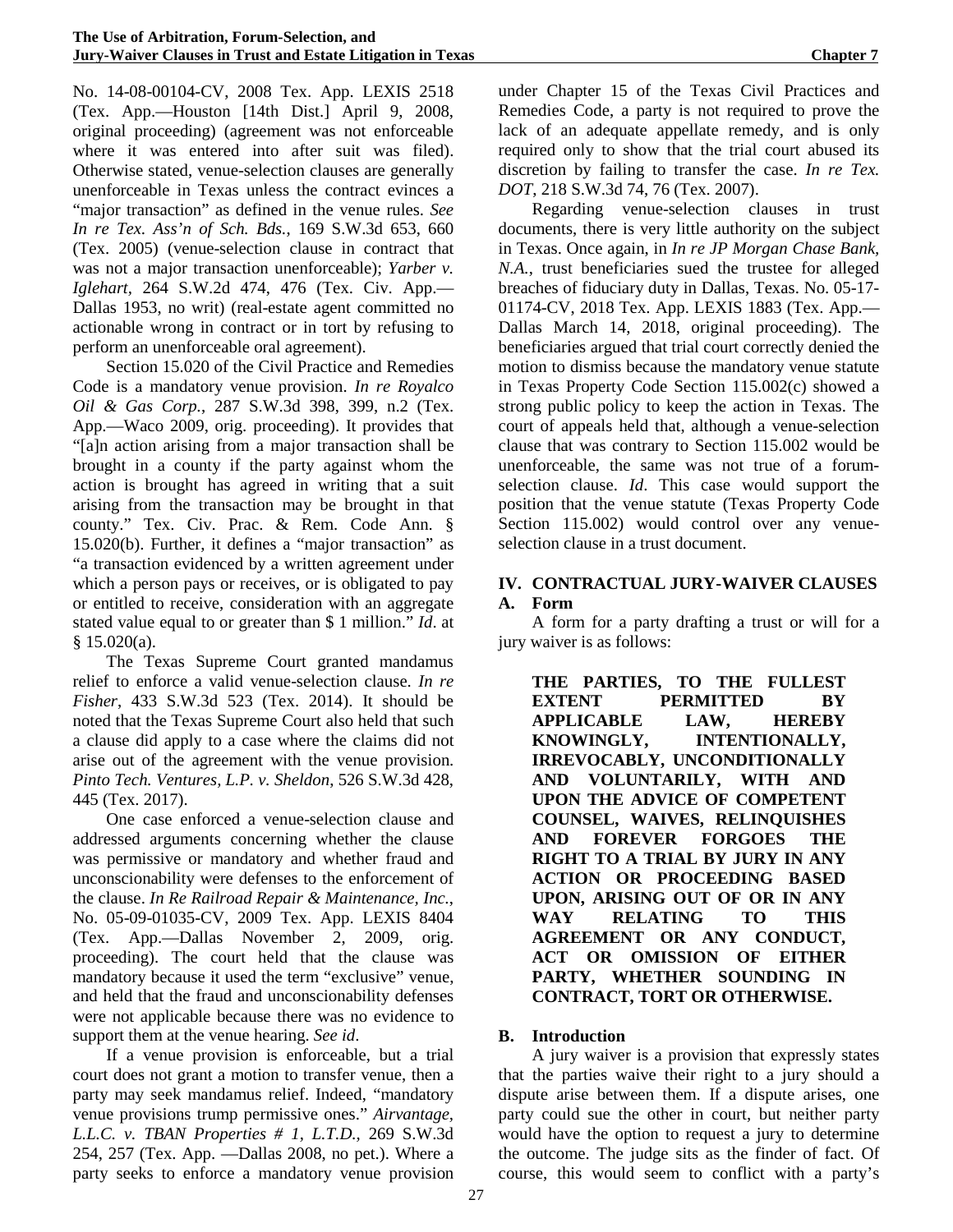constitutional right to a jury trial. *See* Tex. Const. Art. I, § 15 ("The right of trial by jury shall remain inviolate."); Tex. Const. Art. V, § 10 (granting right to jury trial in district courts). Yet, Texas courts, and almost all other jurisdictions, have held that contractual jury waivers are permissible and enforceable under certain circumstances.

A natural question is why a party would choose to use a contractual jury waiver as compared to an arbitration clause. Arbitration clauses may not be such a good idea for some disputes. There are multiple reasons for this, but a few are as follows. Arbitrations are not as inexpensive as advertised. The parties have to pay the arbitrator(s), and this can be very expensive depending on the expertise required. The parties still do discovery, and it is normally about as expensive as regular litigation. Moreover, arbitrators have an incentive to keep the arbitration going, and therefore, do not generally grant pre-hearing dispositive motions. Judges do not have that incentive, and at least in Texas, grant partial or complete summary judgments on a regular basis. So, if a party is in an arbitration, an evidentiary hearing will most likely be required, which will be expensive and uncertain in outcome. In a court of law, that may not be the case. Also, and importantly, in an arbitration there is basically no appellate review. An arbitrator's decision is almost impossible to overturn no matter the facts or the law. In a court of law, there is an appellate remedy to correct the insufficiency of evidence and the incorrect application of law.

As a result, parties are turning to the alternative of the contractual jury waiver. These clauses are recognized in federal courts and most state courts. This eliminates the uncertainty of a runaway jury finding, but preserves other rights that exist in a court of law. When coupled with a forum-selection clause and venue provisions, a party may be able to eliminate the risk of being in an unfavorable jurisdiction or area of a jurisdiction as well.

#### **C. The Texas Supreme Court Affirms Use Of Jury Waivers**

In *In re Prudential*, the Texas Supreme Court held that contractual jury waivers were enforceable. 148 S.W.3d 124 (Tex. 2004). The case involved a dispute over a restaurant lease where the lessees sued the lessor claiming a bad smell disrupted their business. The plaintiffs demanded a jury and paid the fee. *Id*. at 128. The defendants filed a motion to quash the jury demand relying on a jury-waiver clause in the lease. The trial court denied the motion, and the defendants sought mandamus relief.

The Texas Supreme Court first stated that nothing in the constitutional provisions or Texas Rules of Civil Procedure provided that any right to a jury trial could

not be waived by a party. The Court then addressed the defendants' main contention: that jury waivers were void as against public policy because they would grant parties the private power to fundamentally alter the civil justice system. The Court found otherwise:

[P]arties already have power to agree to important aspects of how prospective disputes will be resolved. They can, with some restrictions, agree that the law of a certain jurisdiction will apply, designate the forum in which future litigation will be conducted, and waive in personam jurisdiction, a requirement of due process. Furthermore, parties can agree to opt out of the civil justice system altogether and submit future disputes to arbitration. State and federal law not only permit but favor arbitration agreements. ICP argues that while it does not offend public policy for parties to agree to a private dispute resolution method like arbitration, an agreement to waive trial by jury is different because it purports to manipulate the prescribed public justice system. We are not persuaded. Public policy that permits parties to waive trial altogether surely does not forbid waiver of trial by jury.

*Id*. Thus, the Court analogized contractual jury waivers to arbitration agreements and forum-selection clauses.

The plaintiffs argued that permitting contractual jury waivers could cause a party to take unfair advantage of another party. *Id*. at 132. The Court held that such an agreement would be unenforceable:

[A] waiver of constitutional rights must be voluntary, knowing, and intelligent, with full awareness of the legal consequences. We echo the United States Supreme Court's admonition that 'waivers of constitutional rights not only must be voluntary but must be knowing, intelligent acts done with sufficient awareness of the relevant circumstances and likely consequences.' Under those conditions, however, a party's right to trial by jury is afforded the same protections as other constitutional rights.

*Id*. Therefore, the Court found that a contractual jury waiver had to be entered into knowingly and voluntarily.

However, the Court then found that a contractual jury waiver was less of a deprivation of constitutional rights than an arbitration clause: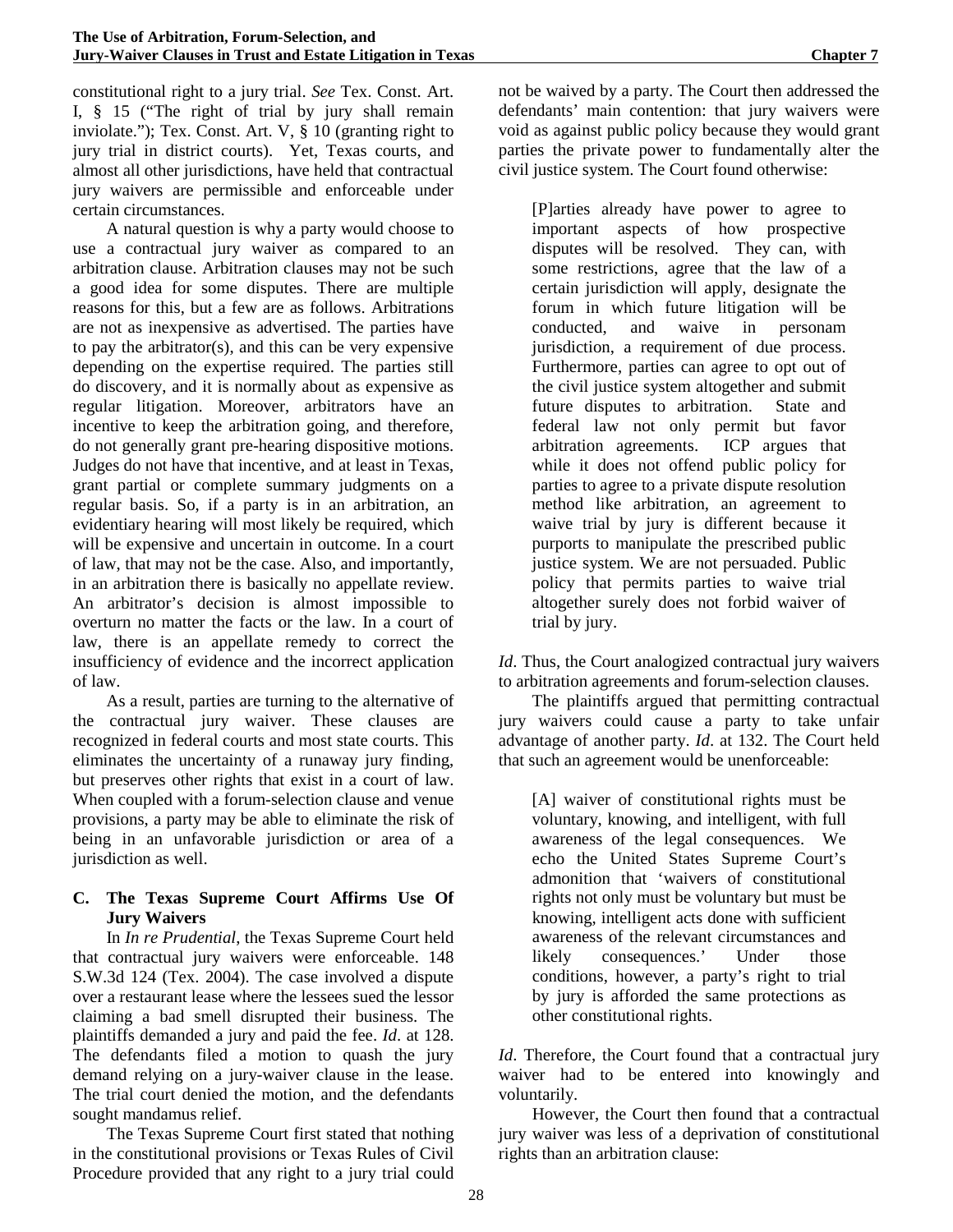By agreeing to arbitration, parties waive not only their right to trial by jury but their right to appeal, whereas by agreeing to waive only the former right, they take advantage of the reduced expense and delay of a bench trial, avoid the expense of arbitration, and retain their right to appeal. The parties obtain dispute resolution of their own choosing in a manner already afforded to litigants in their courts. Their rights, and the orderly development of the law, are further protected by appeal. And even if the option appeals only to a few, some of the tide away from the civil justice system to alternate dispute resolution is stemmed.

#### *Id*.

The plaintiffs argued that the waiver was not entered into knowingly and voluntarily. The Court disagreed and cited factors such as: both sides had counsel, there were a number of changes to the lease, and the waiver was clear and unambiguous. The Court expressly commented that it was not ruling on whether a contractual jury waiver had to be conspicuous. Therefore, even though the Court found that a contractual jury waiver was less intrusive than an arbitration agreement, it found that it had to be voluntarily and knowingly entered into.

In *In re Palm Harbor Homes, Inc*., the Texas Supreme Court held that when a contractual jury waiver provision is subsumed within an arbitration agreement, the procedural and substantive rules concerning arbitration apply. 195 S.W.3d 672, 675 (Tex. 2006). In that circumstance, a court should apply the arbitration rules and analysis. *Id*.

The Texas Supreme Court once again addressed contractual jury waivers in *In re GE Capital*, where the court granted mandamus relief to enforce a contractual jury waiver. 203 S.W.3d 314, 316-17 (Tex. 2006). The Court first addressed the plaintiff's argument that the defendant had waived the contractual jury waiver and found that the defendant did not waive its right to enforce the contractual jury waiver by immediately filing a motion to quash the demand.

The Court then addressed whether the contractual jury waiver was enforceable. The plaintiff contended that the trial court correctly refused to enforce the contractual jury waiver because the defendant did not present evidence that the waiver was entered into knowingly and voluntarily as required to enforce such a waiver. The waiver provision was written in capital letters and bold print. The court disagreed with the plaintiff's argument:

Such a conspicuous provision is prima facie evidence of a knowing and voluntary waiver

and shifts the burden to the opposing party to rebut it. [The plaintiff] did not challenge the jury waiver provision in the trial court and only summarily contends here that the provision is invalid. . . Finding no evidence that the provision was invalid or that [the defendant] knowingly waived its contractual right to a non-jury trial, we conclude that the trial court abused its discretion in failing to enforce the provision.

*Id*. (internal citations omitted). Accordingly, the Court found that a voluntary and knowing waiver was still a requirement, but placed the burden on the plaintiff to prove that it was not a voluntary or knowing waiver where the provision was conspicuous.

#### **D. Mandamus Relief Is Available To Correct Error In Failing To Enforce Jury Waiver**

If the trial court fails to enforce a valid contractual jury waiver, mandamus relief is appropriate directing the trial court to enforce the agreement because the remedy by appeal is not considered adequate. *In re Prudential Ins. Co. of Am*., 148 S.W.3d 124, 135–140 (Tex. 2004); *In re Wells Fargo Bank Minn. N.A.*, 115 S.W.3d 600, 606–608 (Tex. App.—Houston [14th Dist.] 2003, orig. proceeding) (mandamus granted when trial court refused to enforce contractual jury waiver).

#### **E. Texas Intermediate Appellate Courts' View Of Jury Waivers**

Several courts of appeals that have addressed contractual jury waivers. Some courts treat jury waivers the same as arbitration and forum-selection clauses. One court has held that contractual jury waiver provisions are enforced like any other contractual clause, including an arbitration clause. *In re Wild Oats Mkts*., No. 09-09-00031-CV, 2009 Tex. App. LEXIS 2316 (Tex. App. — Beaumont Apr. 2, 2009, orig. proceeding). That court stated: "In its response, Kuykendahl suggests arbitration cases are treated more favorably than other contractual jury waiver cases. We disagree." *Id*. at n. 1. Ultimately, the court denied the petition for writ of mandamus because the plaintiff was not a signatory to the agreement, and though potentially available, direct-benefits estoppel did not apply due to the facts of the case. *See id.*

More recently, courts of appeals have similarly treated contractual jury waivers the same as arbitration and forum-selection clauses. *Great Hans, LLC v. Liberty Bankers Life Ins.*, No. 05-17-01144-CV, 2019 Tex. App. LEXIS 2111, 2019 WL 1219110 (Tex. App.—Dallas Mar. 15, 2019, no pet.); *In re MCO Mgmt., LLC*, No. 05-17-00882-CV, 2018 Tex. App. LEXIS 2180 (Tex. App.—Dallas March 27, 2018,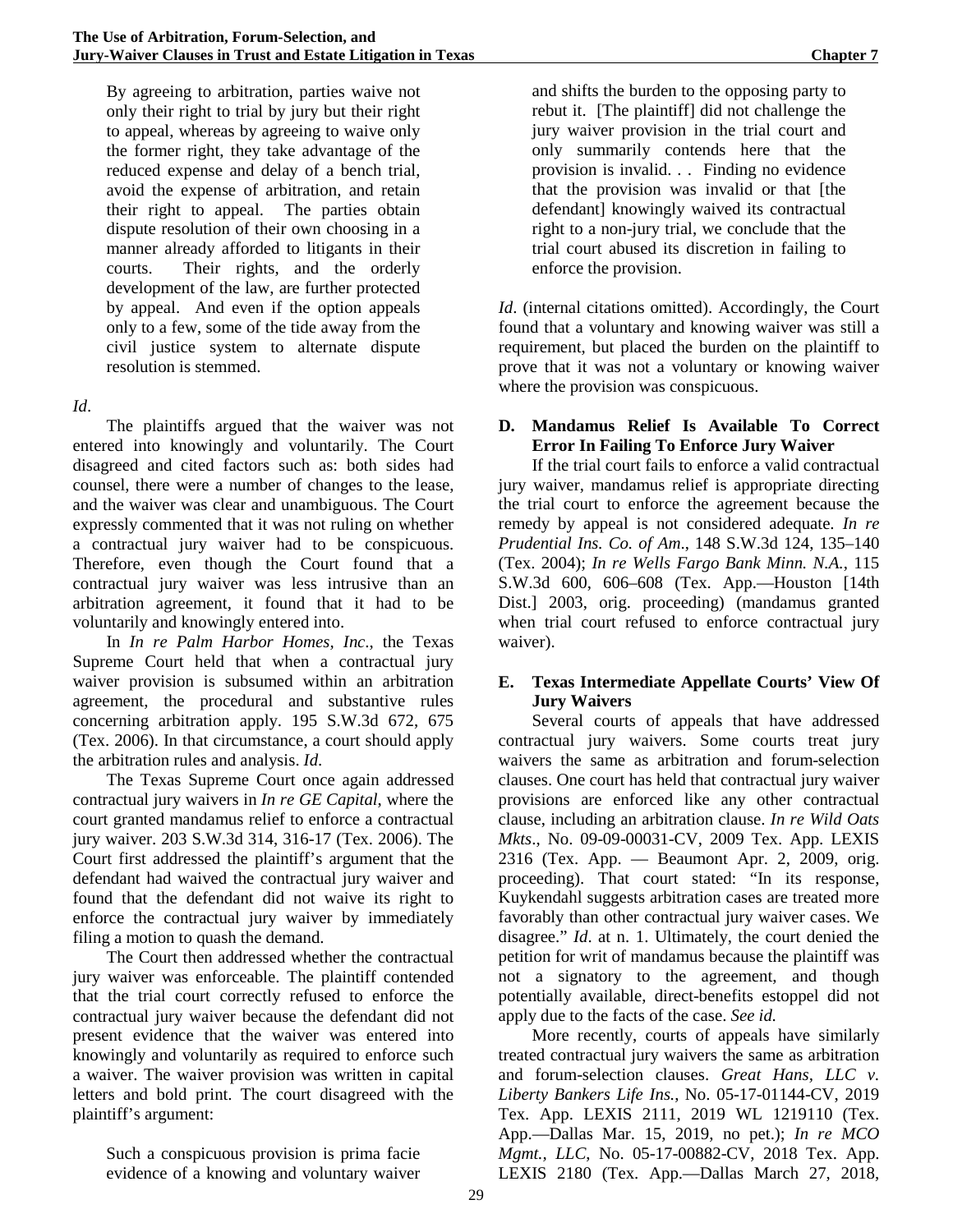original proceeding) (all clauses construed the same); *In re Guggenheim Corp. Funding, LLC*, 380 S.W.3d 879, 885–887 (Tex. App.—Houston [14th Dist.] 2012, orig. proceeding) (court decided that both enforcement and scope of jury waiver should be determined in same manner as other dispute resolution agreements, such as forum selection clauses and arbitration clauses); *In re Key Equipment Fin. Inc.*, 371 S.W.3d 296, 301 (Tex. App.—Houston [1st Dist.] 2012, orig. proceeding) (contractual jury waiver deserves no more scrutiny than agreement to waive judicial forum and arbitrate future dispute).

One aspect of enforcing such a claim is to make sure that the claim falls within the scope of the jury waiver. *Lost Maples Gen. Store, LLC v. Ascentium Capital, LLC*, No. 14-18-00215-CV, 2019 Tex. App. LEXIS 3549, 2019 WL 1966671 (Tex. App.—Houston [14th Dist.] May 2, 2019, no pet.) (contractual jury waiver clause's scope was not limited to just commonlaw claims and also included statutory claims: "EFA's jury-waiver provision does not identify any claims at all, whether they be contractual or statutory. Thus, there is no textual basis for concluding that Lost Maples waived its right to a jury trial in one type of claim, but not another.").

Other older courts of appeals's opinions have not been as friendly to the enforcement of contractual jury waivers. For example, in *Mikey's Houses, LLC v. Bank of America, N.A*., the Fort Worth Court of Appeals found that a trial court erred in enforcing a contractual jury waiver because the defendant did not prove that it was entered into voluntarily and knowingly. 232 S.W.3d 145 (Tex. App.—Fort Worth 2007, no pet.), *rev'd by mandamus, In re Bank of America, N.A.,* 278 S.W.3d 342, 344–346 (Tex. 2009). The court found that contractual jury waivers were very different from arbitration agreements. It found that "public policy favors arbitration; the same cannot be said of the waiver of constitutional rights;" "although statutes generally require courts to compel contractual arbitration, no comparable statutory mandate directs courts to enforce contractual jury trial waivers"; "application of the standards for enforcing arbitration clauses would conflict with the Brady 'knowing and voluntary' standard that the Texas Supreme Court adopted in *In re Prudential*"; and "a distinction exists between an agreement to resolve disputes out of court and an agreement to resolve disputes in court but to waive constitutional aspects of that in-court resolution." *Id.* at 151-52.

The court found that contractual jury waivers are only enforceable if the waiver is made knowingly, voluntarily, and intelligently "with sufficient awareness of the relevant circumstances and likely consequences." *Id*. at 149. The court first found that the burden was on the party attempting to enforce the

clause and that there was a rebuttable presumption against enforcing the waiver. The court then set out seven factors that a court may look to in determining whether a party has rebutted the presumption against waiver:

(1) the parties' experience in negotiating the particular type of contract signed, (2) whether the parties were represented by counsel, (3) whether the waiving party's counsel had an opportunity to examine the agreement, (4) the parties' negotiations concerning the entire agreement, (5) the parties' negotiations concerning the waiver provision, if any, (6) the conspicuousness of the provision, and (7) the relative bargaining power of the parties.

*Id*. at 153. In applying those factors, the court cited the present facts of knowing waiver as follows:

The waiver here was not included in the Texas Real Estate Commission standard oneto-four family residential contract. Nor was it presented to Martin and Powell concurrently with the sales contract. Instead, after the sales contract had been executed, Bank of America presented a two-page addendum to the contract to Martin and Powell for their signatures. No evidence exists in the record that the sales contract or the addendum were negotiated.

Paragraph thirteen, in the middle of the second page of the addendum, provides as follows: "Waiver of Trial by Jury. 13 Seller and Buyer knowingly and conclusively waive all rights to trial by jury, in any action or proceeding relating to this Contract." This paragraph is not set forth any differently than the other paragraphs in the addendum; that is, the entire paragraph is not printed in larger font, not printed in a different color, not bracketed or starred, does not have blanks beside it for the Seller and Buyer to place their initials, nor does it possess any unique features to distinguish it or make it stand out from the other twenty paragraphs in the addendum, as seen in Appendix A. Martin testified that Mikey's Houses was not represented by counsel. She did not recall reading the jury waiver paragraph and testified that it was not discussed or explained. She said that she did not understand that by signing the addendum she was waiving her constitutional right to trial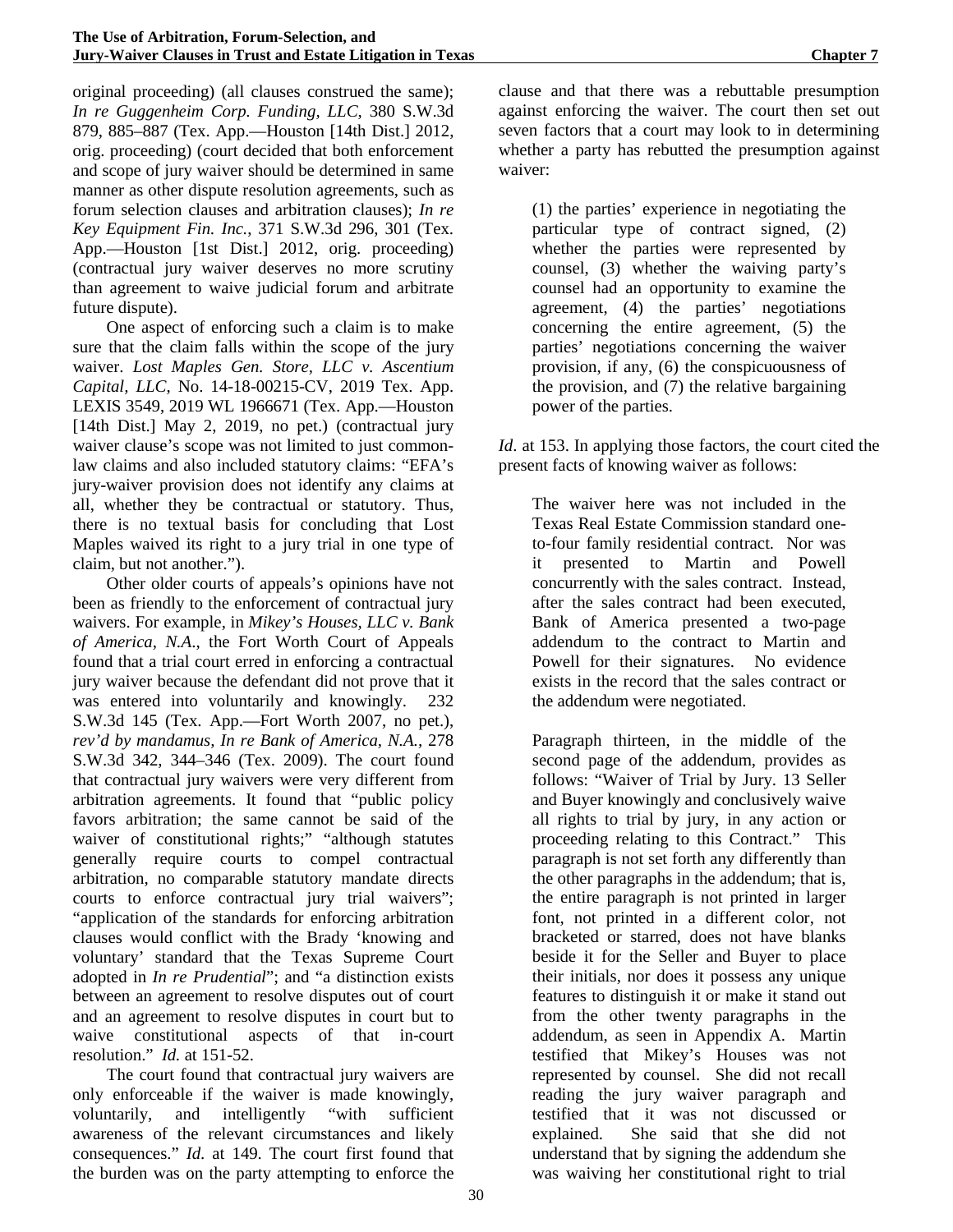by a jury. She said that she did not understand the consequences of the provision.

*Id.* at 154. Based on this evidence and the factors set forth above, the court determined that on the record before it, there was no evidence showing that the plaintiffs had knowingly and voluntarily waived their right to a jury trial. *Id*. at 155. The court reversed the trial court's ruling granting the defendant's motion to enforce the jury trial waiver.

In *In re Credit Suisse First Boston Mortgage Capital, L.L.C*., the Houston Fourteenth Court of Appeals similarly refused to enforce a contractual jury waiver. 257 S.W.3d 486 (Tex. App.—Houston [14th Dist.] 2008, orig. proceeding). This case involved a dispute over a loan agreement where a non-signatory defendant attempted to enforce a contractual jury waiver against a signatory plaintiff. The defendant alleged that the plaintiff relied on the loan agreement as the basis of its claims and was therefore equitably estopped from denying the application of the jurywaiver clause. The defendant cited to precedent that would support such an argument in the arbitration context. The trial court denied the request to apply the jury waiver by the non-signatory defendant.

On mandamus review, the court of appeals first directly contrasted arbitration and jury-waiver clauses:

Unlike arbitration agreements, which are strongly favored under Texas law, the right to a jury trial is so strongly favored that contractual jury waivers are strictly construed and will not be lightly inferred or extended. Before a jury waiver will be enforced, such waiver must be found to be a voluntary, knowing, and intelligent act that was done with sufficient awareness of the relevant circumstances and likely consequences.

*Id*. The court then analyzed the provision that expressly stated that the lender and borrower agreed to it. The court stated that because the clause expressly only applied to the signatories, the non-signatory defendant could not enforce the provision. The court then held that it would not apply equitable estoppel in the context of contractual jury waivers:

We decline to recognize direct-benefits estoppel as a vehicle by which a jury waiver clause may be applied to claims against a party that did not sign the contract containing the clause. We are unaware of any court, in Texas or elsewhere, that has applied directbenefits estoppel to a jury waiver provision.

*Id*. The court then stated that arbitration clauses are different from and implicate different policy issues than jury waivers:

We recognize that Texas courts have occasionally referenced arbitration principles in deciding jury-waiver issues. However, these occasional references do not signal a departure from the longstanding principle that jury waivers are disfavored in Texas. Nor can *Prudential* or *Wells Fargo* be read as placing jury-waiver provisions on the same footing as arbitration clauses. These mechanisms cannot be treated interchangeably merely because they both lead to decisions by factfinders other than jurors. Jury waiver provisions and arbitration clauses implicate significantly different policies and principles. In upholding parties' freedom to contract, the Texas Supreme Court noted that arbitration agreements which are strongly favored—allow parties to contractually opt out of the civil justice system altogether. The use of arbitration as an example of contractual waiver should not be read as a statement that, henceforth, jury waivers are to be analyzed interchangeably with arbitration agreements.

*Id*. The court concluded that it would "not use equitable estoppel as a vehicle to circumvent the required "knowing and voluntary" waiver standard." *Id*. *See also Paracor Finance, Inc. v. General Elec. Capital Corp.*, 96 F.3d 1151, 1166 (9th Cir. 1996) (contractual jury waiver provision could not be invoked by a non-party); *Adelphia Recovery Trust v. Bank of America, N.A.*, 2009 U.S. Dist. LEXIS 63375, 2009 WL 2031855, at \*5-\*7 (S.D.N.Y. July 8, 2009) (cautioning against application of state law contract principles in view of the doctrine that jury waivers are to be narrowly construed).

In a later decision, also styled, *In re Credit Suisse First Boston Mortg. Capital, L.L.C*., the Houston Court once again denied a petition for writ of mandamus on a trial court's denial of a motion to enforce a contractual jury waiver. No. 14-08-00819-CV, 2008 Tex. App. LEXIS 9299 (Tex. App.—Houston [14th Dist.] December 11, 2008, orig. proceeding). This was a subsequent proceeding from the case that was just discussed. In the first opinion, the court declined to consider the movant's agency argument. The movant then filed a motion for reconsideration with the trial court based on agency and argued that because the defendant was an agent of a signatory, it should be allowed to enforce the contractual jury waiver. The trial court denied the motion for reconsideration. The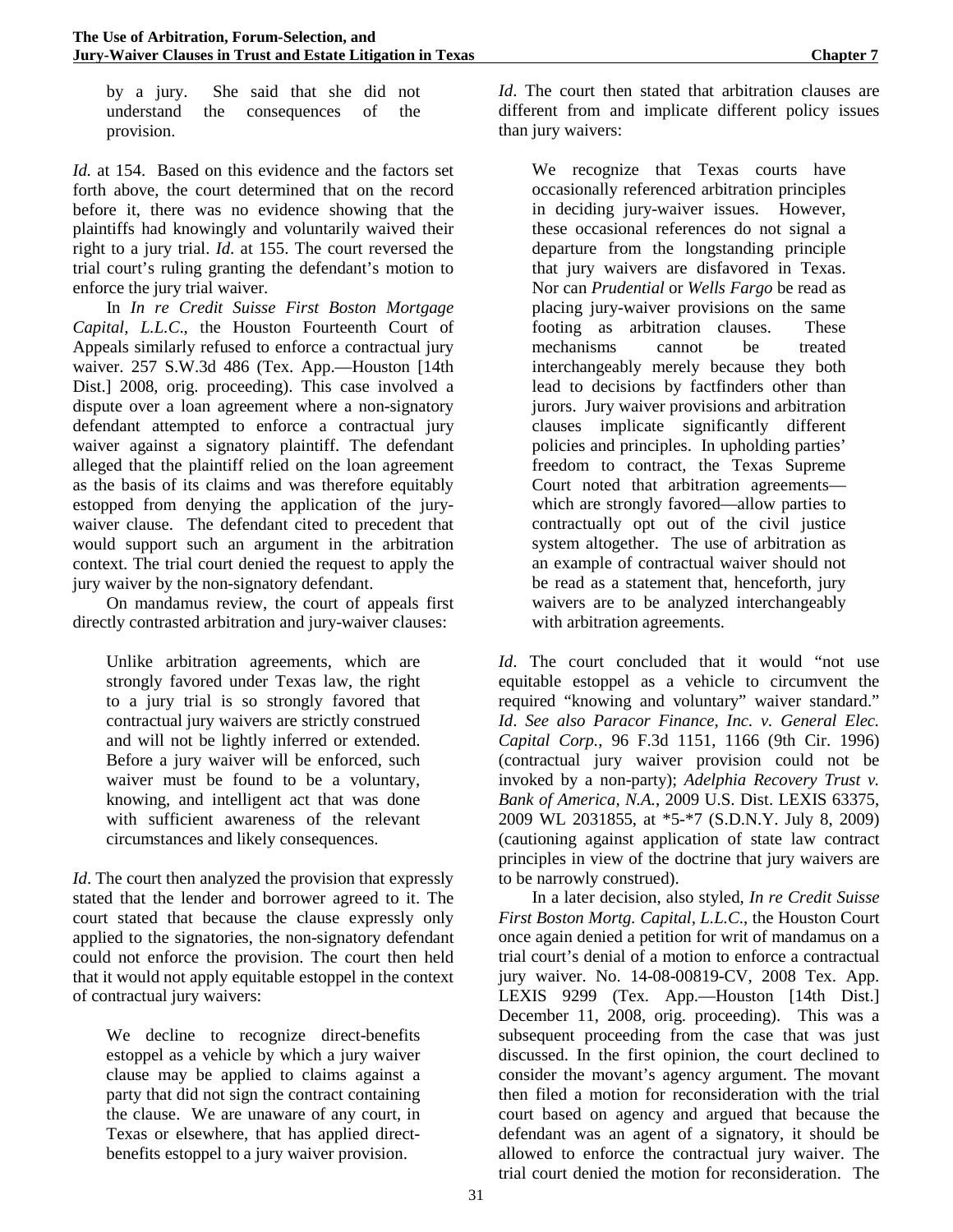movant then filed another petition for writ of mandamus with the court of appeals.

The court held that "when a valid contractual jury waiver applies to a signatory corporation, the waiver also extends to nonsignatories that seek to invoke the waiver as agents of the corporation." *Id*. The court acknowledged that the plaintiff had alleged that the defendant was an agent of the signatory. However, the court determined that allegations alone were not sufficient: "we further hold that a nonsignatory may not invoke a jury waiver merely because it is alleged to be an agent of the signatory." *Id*. The court then held that because the defendant did not provide proof that it was an agent, the trial court did not abuse its discretion in denying the motion for reconsideration:

Because Texas law does not presume that an agency relationship exists, the party alleging agency has the bur-den to prove it. An enforceable contract requires a "meeting of the minds" between both parties. Absent proof of CSFB's agency relationship with Mortgage Capital, we cannot assume that the parties intended to include CSFB in their contractual jury waiver.

Therefore, we hold that the trial court did not abuse its discretion by declining to extend the jury waiver on the basis of allegations alone. Because the right to a jury trial implicates constitutional guarantees, we will not lightly infer or extend a contractual jury waiver absent proof that the parties intended it to include claims against nonsignatories.

**F. Texas Supreme Court Addresses Which Party Has Burden To Establish Knowing and Voluntary Waiver And Whether The Clause Should Be Treated Differently From Other Clauses**

In *In Re Bank Of America, N.A*., the Texas Supreme Court granted mandamus relief and ordered the court of appeals to enforce the trial court's order enforcing the contractual jury waiver. 278 S.W.3d 342 (Tex. 2009). The Court disagreed with the court of appeals's inference that a contractual jury waiver was not enforceable. *Id*.

The Court first held that a presumption against waiver would violate the parties' freedom to contract. The Court held that "a presumption against contractual jury waivers wholly ignores the burden-shifting rule" previously found by the Court that "a conspicuous provision is prima facie evidence of a knowing and voluntary waiver and shifts the burden to the opposing party to rebut it." *Id*. Courts presume that "a party who signs a contract knows its contents." *Id.* Therefore, the Court concluded that "as long as there is a conspicuous waiver provision, Mikey's Houses is presumed to know what it is signing." *Id*.

The Court then addressed what the test was for determining whether there was a conspicuous contractual jury waiver:

Section 1.201(b)(10) of the Texas Business and Commerce Code provides that "[c]onspicuous . . . means so written, displayed, or presented that a reason-able person against which it is to operate ought to have noticed it." In *Prudential*, we noted that the waiver provision was "crystal clear" because "it was not printed in small type or hidden in lengthy text" and "[t]he paragraph was captioned in bold type." 148 S.W.3d at 134.

*Id*. The Court reviewed the contract at issue and found that the contractual jury waiver was conspicuous:

In this case, the addendum is only two pages long, and each of the twenty provisions are set apart by one line and numbered individually. Five of the twenty provisions included bolded introductory captions similar to the waiver provision in *Prudential*, and the "Waiver of Trial By Jury" caption is one of the five. Furthermore, the introductory caption is hand-underlined, as is the word "waiver" and the words "trial by jury" within the provision. This bolded, underlined, and captioned waiver provision is no less conspicuous than those contractual waivers that we upheld in both Prudential and General Electric, and therefore serves as prima facie evidence that the representatives of Mikey's Houses knowingly and voluntarily waived their constitutional right to trial by jury.

*Id*. Because the contractual jury waiver was conspicuous, the Court found that the bank did not have the burden to establish a knowing and voluntary waiver.

Interestingly, the Court noted that if the party opposing the jury waiver had alleged fraud with regard to the jury waiver provision, that it would have shifted the burden to the party seeking to enforce the jury waiver to establish a knowing and voluntary waiver: "As for the extent of the allegation that would be necessary to shift the burden to Bank of America to prove knowledge and voluntariness, an allegation

*Id.*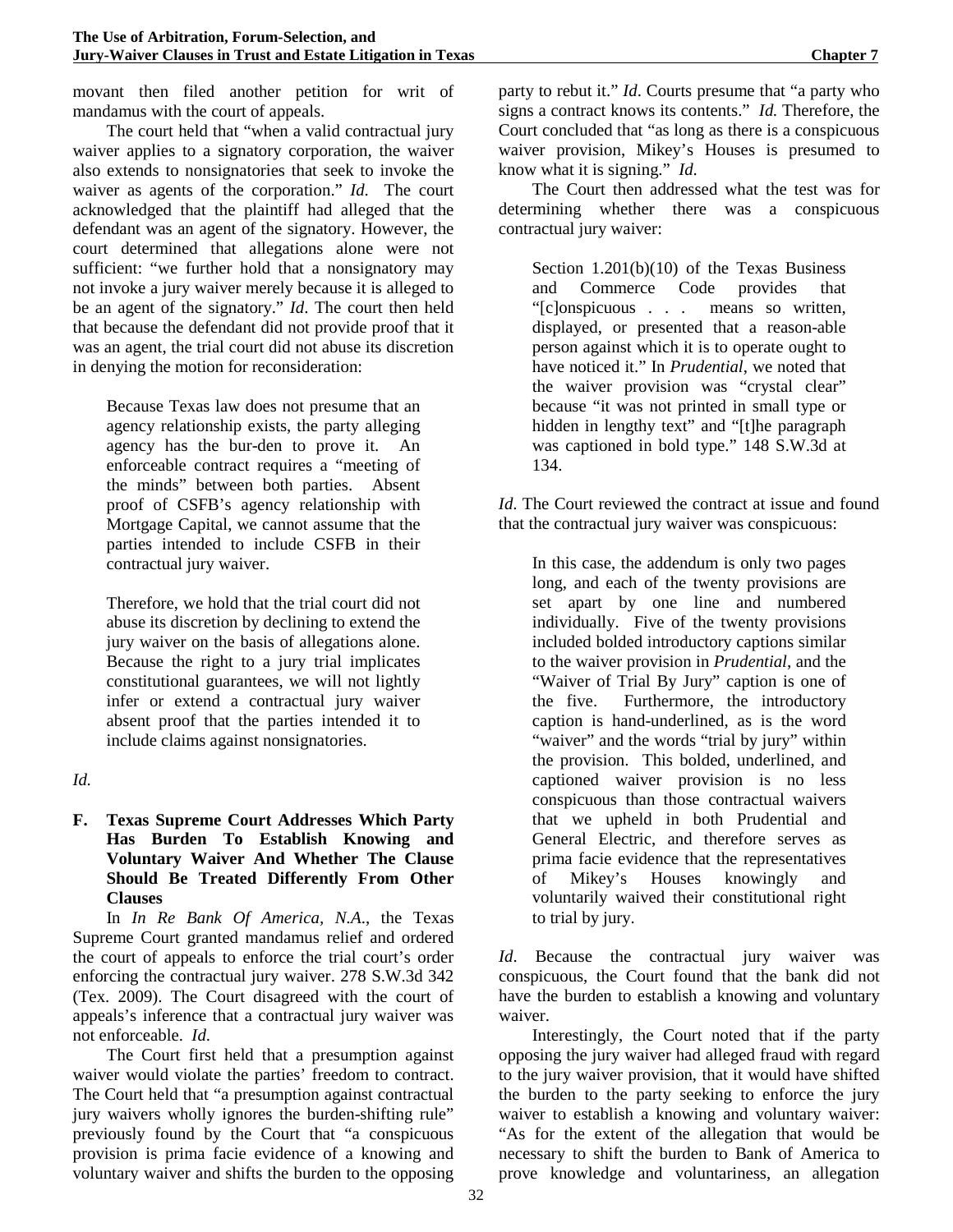could be sufficient to shift the burden if there is fraud alleged in the execution of the waiver provision itself." *Id*.

Finally, the Court noted that the court of appeals's presumption was contrary to the fact that contractual jury waivers were similar to arbitration agreements:

We also note the similarity between arbitration clauses and jury-waiver provisions to clarify that a presumption against contractual jury waivers is antithetical to *Prudential's* jurisprudence with regard to private dispute resolution agreements. In *Prudential*, we agreed with the United States Supreme Court that "arbitration and forum-selection clauses should be enforced, even if they are part of an agreement alleged to have been fraudulently induced, as long as the specific clauses were not themselves the product of fraud or coercion." Since *Prudential* indicates that the same dispute resolution rule expressed by the United States Supreme Court in *Scherk* should apply to contractual jury-waiver provisions, the court of appeals' analysis errs by distinguishing jury waivers from arbitration clauses, thereby imposing a stringent initial presumption against jury waivers. Statutes compel arbitration if an arbitration agreement exists, and more importantly, "Texas law has historically favored agreements to resolve such disputes by arbitration." We see no reason why there should be a different rule for contractual jury waivers.

*Id*. The court then conditionally granted the petition for writ of mandamus, holding that that trial court's enforcement of the contractual jury waiver provision was correct.

Most recently, the Texas Supreme Court held in *In re Frank Kent Motor Co.*, that an employer can require an employee to sign a jury waiver in fear of termination without that constituting coercion. 361 S.W.3d 628 (Tex. 2012). The Court held:

There is no reason to treat the effect of the atwill employment relationship on a waiver of jury trial differently from its effect on an arbitration agreement. Arbitration removes the case from the court system almost altogether, and is every bit as much of a surrender of the right to a jury trial as a contractual jury waiver. Additionally, refusing to allow the enforcement of jury trial waivers in the context of the at-will

employment relationship would create a practical problem. Since employers can fire at-will employees for almost any reason, employers could resort to firing all employees when they wanted to implement new dispute resolution procedures and rehiring only those employees who signed the waiver.

*Id*. at 632. The Court concluded: "An employer's threat to exercise its legal right [to fire an employee for any reason] cannot amount to coercion that invalidates a contract." *Id*.

There is no question that contractual jury waivers are enforceable in Texas under the right circumstances. The issue facing Texas courts is whether the clause is something different from an arbitration clause or a forum-selection clause and thus should be judged by different standards. Does Texas law require a conspicuous jury waiver clause? Does the clause have to be entered into by both parties on a knowing and voluntary basis? If so, whose burden is it to prove a knowing and voluntary waiver? Are there any presumptions in favor of or against jury waivers? What factors will Texas Courts look to in determining a voluntary and knowing waiver?

The opinion in *In re Bank of America* could be read narrowly. Just as the Court determined in *In re General Electric*, the jury-waiver clause was conspicuous, and therefore, the burden was on the party opposing the waiver to prove that it was not entered into knowingly and voluntarily. The Court did not deal with a non-conspicuous clause and did not expressly hold that the party opposing a nonconspicuous clause would have that initial burden of proving a knowing and voluntary waiver. Further, the holding in *In re Frank Kent Motor Co.*, that jury waivers should be treated the same as arbitration clauses specially dealt with the issue of whether an employer coerced an employee by requiring the employee to sign the agreement containing the clause in order to maintain employment. The Court did not address with the issue of conspicuousness or burden to prove a knowing and voluntary waiver. Therefore, there is still a question as to whether the burden of proving a knowing and voluntary waiver is on the party attempting to enforce a non-conspicuous jury-waiver clause.

# **G. Jury-Waiver Clauses in Trust and Estate Litigation**

One Texas court enforced a contractual jury waiver in a trust document, largely on the basis that the beneficiary waived her complaint. *Laven v. THBN, LLC*, No. 14-13-00440-CV, 2014 Tex. App. LEXIS 13281, 2014 WL 6998098 (Tex. App.—Houston [14th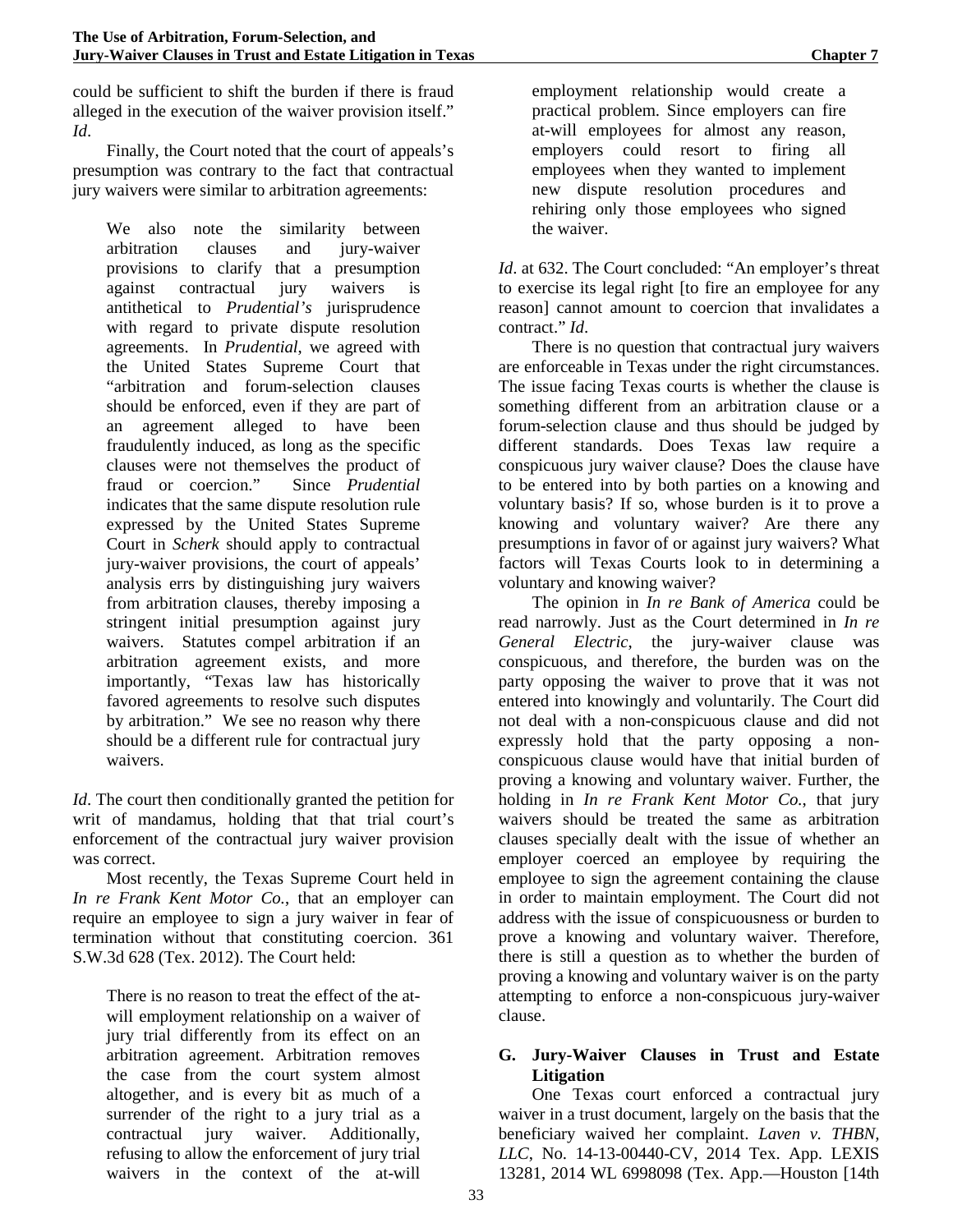Dist.] Dec. 11, 2014, no pet.) (mem. op.). In this case, the plaintiff anticipated difficulty making mortgage payments on her recently-purchased suburban home. She and an entity executed multiple documents which accomplished the following: created a land trust; transferred the home into the trust, subject to the existing mortgage; assigned her interest in the trust to the entity; and gave an individual power of attorney relative to the property. The entity and its representative, both individually and as trustee, filed suit requesting a declaratory judgment that the documents were valid and enforceable. The defendant filed a counterclaim, alleging fraud, breach of fiduciary duty, negligence and gross negligence, violations of the Texas Deceptive Trade Practice Act and Texas Real Estate Licensing Act, conspiracy, and conversion. The defendant timely filed a jury demand. The plaintiff moved to strike the demand on the ground that the defendant contractually waived her right to a jury trial. The trial court signed an order striking the jury demand as to the entire case. Therefore, trial was to the bench. After hearing evidence, the trial court signed a judgment, declaring the documents are valid and enforceable and awarding attorney's fees to appellees and also denying relief on the counterclaims. The defendant appealed on the basis that the trial court improperly enforced the jury waiver in the trust document.

The court of appeals held:

Parties may contractually agree to waive their constitutional right to a jury trial. *In re Prudential Ins. Co. of Am.*, 148 S.W.3d 124, 132 (Tex. 2004). A contractual jury waiver is enforceable as long as the waiver is voluntary, knowing, and made with full awareness of the legal consequences. *Id*.

*Id*. The court noted:

The provision on which appellees relied as a contractual jury waiver is contained in only one of the documents executed during the transaction, entitled "Agreement and Declaration of Trust," which created the trust and appointed Arnold as trustee and Laven as original beneficiary. Only Laven and Arnold, as trustee, signed that document. It was executed immediately before other pertinent documents transferring Laven's interest in the trust to THBN and transferring the property into the trust. The following language is included within a section of the "Agreement and Declaration of Trust" entitled "Governing Law": "The parties herein waive trial by jury . . . ."

*Id*.

The defendant contended that (1) the trial court erred by striking the jury demand as to "THBN and Arnold individually because they were not signatories to the 'Agreement and Declaration of Trust,'" and (2) the jury waiver was unenforceable as to all appellees because she was not fully aware of its legal consequences when she signed the "Agreement and Declaration of Trust." *Id*. In support of her second issue, she argued that she was a teacher at the time of the transaction (although she subsequently became a lawyer), there was a disparity in bargaining power, she was not given the opportunity to negotiate terms or consult counsel, and the jury waiver was inconspicuous.

The court of appeals did not decide these issues, rather, it concluded that the defendant failed to preserve error on her appellate complaints because she did not present them to the trial court. The court noted: "In her response, Laven did make a specific objection, but it was distinctly different than the complaint she raises on appeal. The objection did not in any manner inform the trial court that Laven opposed enforcement of the jury waiver because it was applicable to Arnold as trustee only, nor was such a complaint apparent from the context." *Id*. She first advanced such complaints in a motion for new trial, but the court concluded "that her presenting this new ground to attack enforcement of the contractual jury waiver after the trial court had conducted a bench trial was not a timely objection." *Id*.

With respect to her second issue, the court held:

Texas law does not impose a presumption against contractual jury waivers; therefore, the party seeking enforcement does not bear the burden to prove that the opposing party agreed to waive its constitutional right to a jury trial knowingly, voluntarily, and with full awareness of the legal consequences. A conspicuous jury waiver in an agreement shifts the burden to the opposing party to rebut that the waiver was made voluntarily, knowingly, and with full awareness of the legal consequences.

In response to the motion to strike, Laven did not assert the jury waiver was inconspicuous and thus that appellees failed to meet their burden to enforce the provision. Moreover, Laven failed to complain in her response that the jury waiver was not knowing or voluntary and she did not understand its legal effects, much less present evidence supporting such a contention. As stated above, the only ground on which Laven opposed enforcement of the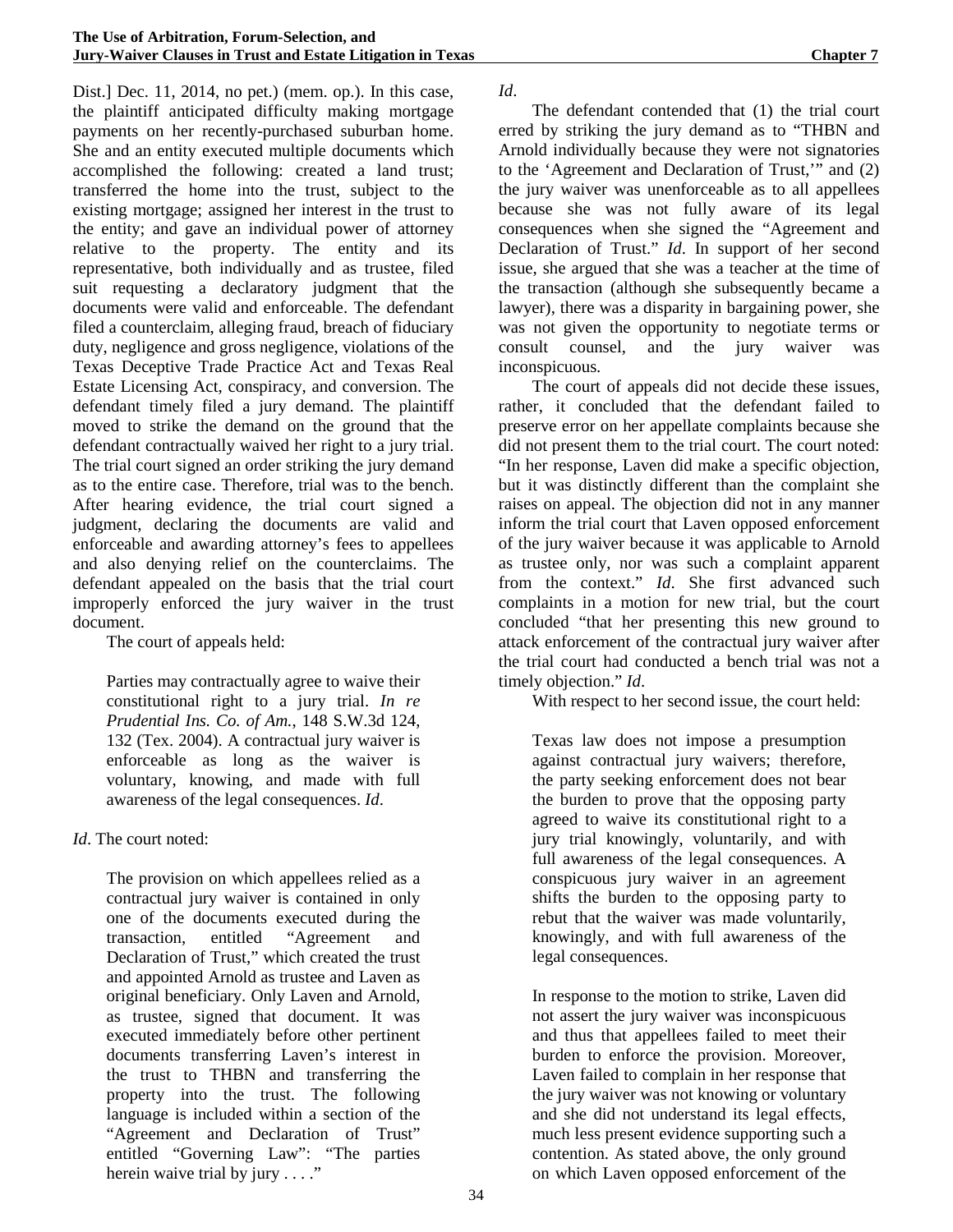jury waiver was the timing of the motion to strike.

*Id*. In summary, because she did not preserve error on her appellate challenges to enforcement of the jury waiver, the court of appeals overruled her appellate issues and affirmed the trial court's judgment.

An important note about this case is that the beneficiary actually signed the trust document. This was not a typical private trust, but rather was a part of a business transaction. The trustee and beneficiary signed a number of documents, including the trust document. So, the many issues involving a trustee attempting to enforce the jury waiver against nonsignatory beneficiary was simply not present in the case.

#### **V. SHOULD THE ENFORCEMENT OF JURY-WAIVER CLAUSES DIFFER FROM ARBITRATION AND FORUM-SELECTION CLAUSES?**

Arbitration, forum-selection, and jury-waiver clauses all fundamentally alter a party's right to dispute resolution. They can all waive a party's right to a jury trial. However, those clauses seemingly have different tests for their enforcement.

Texas courts liberally enforce arbitration clauses notwithstanding the fact that a party waives its constitutional right to a jury trial and has a very limited right to appeal an arbitrator's decision. In Texas, arbitration agreements are interpreted under general contract principles. *J.M. Davidson, Inc. v. Webster,*  128 S.W.3d 223, 227 (Tex. 2003). To enforce an arbitration clause, a party must merely prove the existence of an arbitration agreement and that the claims asserted fall within the scope of the agreement. *In re Oakwood Mobile Homes, Inc*., 987 S.W.2d 571, 573 (Tex. 1999). Further, there are instances where Texas courts have enforced arbitration agreements against nonparties under the theory of estoppel. *See, e.g., In re Weekley Homes,* 189 S.W.3d 127 (Tex. 2005); *In re Kellog, Brown & Root*, 166 S.W.3d 732 (Tex. 2005). Absent narrow exceptions, there is no requirement that the party relying on the arbitration agreement prove that it is conspicuous or that all parties entered into the agreement voluntarily or knowingly. In addition to a strong presumption in favor of an arbitration clause, the enforcement of an arbitration clause is a mere contract-based analysis with normal contract-based defenses.

Enforcement of forum-selection clauses is mandatory unless the party opposing enforcement clearly shows that enforcement would be unreasonable and unjust, or that the clause was invalid for such reasons as fraud or overreaching. *See In re AIU Ins. Co*., 148 S.W.3d at 112. Though there is ostensibly an "unreasonable and unjust" exception to enforcing a forum-selection clause that does not exist for arbitration agreements, the Texas Supreme Court has seemingly enforced forum-selection clauses the same as arbitration agreements. Courts have not held that there has to be any showing of a knowing or voluntary agreement to enforce a forum-selection clause. Moreover, courts have applied estoppel so that nonsignatories can enforce forum-selection clauses. *Phoenix Network Techs. (Europe) Ltd.*, 177 S.W.3d 605, 622-24. Moreover, Texas courts apply arbitration precedent to forum-selection clauses. The Supreme Court's forum-selection clause cases liberally cite to and refer to arbitration precedent.

Contractual jury waivers are clauses in contracts that state that the parties waive the right to a jury and will submit their disputes to the court. However, a plaintiff still gets to have its choice of Texas as the jurisdiction for dispute resolution and is still entitled to full discovery, cross examination, and, importantly, appellate review of the trial court's decision. The same cannot be said of arbitration, and may not be able to be said for forum-selection clauses depending on the forum. Because contractual jury waivers are less intrusive than arbitration or forum-selection clauses, common sense would lead to the conclusion that they are enforced with the same contractual analysis and are at least as easily enforced as arbitration or forumselection clauses.

However, contractual jury waivers are not enforced under the same standards as arbitration or forum-selection clauses, parties have a more difficult burden to enforce jury waivers. In, *In re Prudential*, the Texas Supreme Court for the first time held that contractual jury waivers were enforceable. 148 S.W.3d 124 (Tex. 2004). The Court held that such an agreement may be unenforceable where it was not entered into voluntarily, knowingly, and intelligently. *Id*. Oddly, despite creating a "voluntary, knowing, and intelligent" requirement, the Court acknowledged that a contractual jury waiver was less of a depravation of constitutional rights than an arbitration clause. *Id*.

Texas intermediate courts of appeals have been understandably conflicted on the meaning and use of the "voluntary, knowing, and intelligent" requirement. *See, e.g., See In re Wild Oats Mkts*., No. 09-09-00031- CV, 2009 Tex. App. LEXIS 2316 (Tex. App.— Beaumont Apr. 2, 2009, orig. proceeding) (contractual jury waiver treated the same as arbitration clause); *In re Credit Suisse First Boston Mortgage Capital, L.L.C*., No. 14-08-00132-CV, 2008 Tex. App. LEXIS 4661 (Tex. App.—Houston [14th Dist.] June 17, 2008, orig. proceeding) (court would "not use equitable estoppel as a vehicle to circumvent the required 'knowing and voluntary' waiver standard."); *Mikey's Houses, LLC v. Bank of Am., N.A.,* 232 S.W.3d 145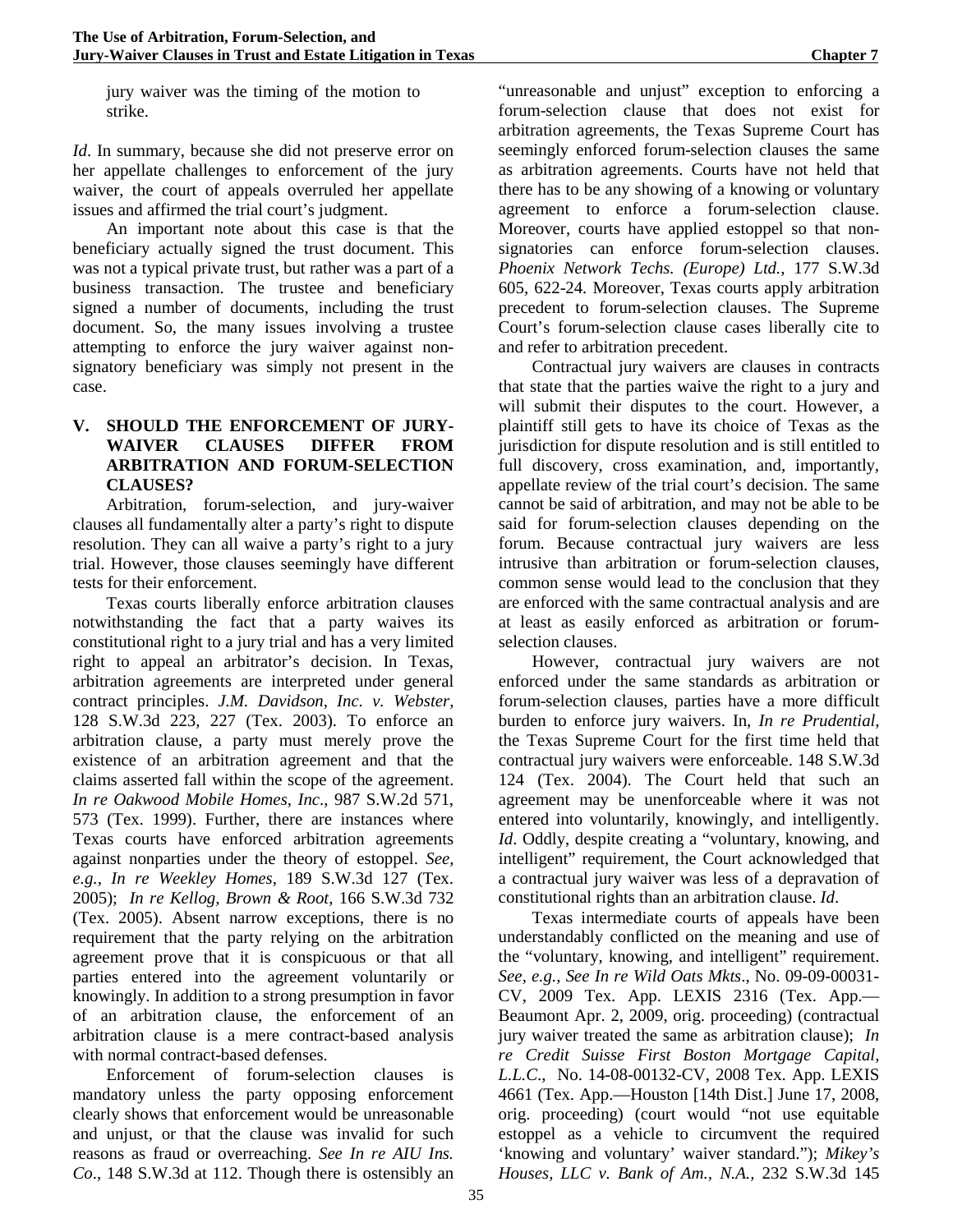(Tex. App.—Fort Worth 2007, no pet.) (presumption against enforcement of contractual jury waiver); *In re Wells Fargo*, 115 S.W. 3d 600 (Tex. App.—Houston [14th Dist.] 2003, orig. proceeding).

The Texas Supreme Court has not discussed why there are different standards for contractual jury waivers than for arbitration agreements or forumselection clauses. However, in *In re Prudential* the Court clearly stated that contractual jury waivers were less intrusive than arbitration agreements and forumselection clauses. One reason that arbitration clauses are favorably viewed is that there are federal and state statutes extolling arbitration's virtue while there is no such statute for jury waivers. Of course, a statute should not be able to trump a constitutional right.

But that begs the main question – why does a party fighting a contractual jury waiver have a "knowing and voluntary" defense when similar parties fighting arbitration and forum-selection clauses do not? If the "knowing and voluntary" requirement is constitutional, it should apply to arbitration agreements notwithstanding statutory enactments. *See, e.g., Walker v. Ryan's Family Steak Houses, Inc*., 400 F.3d 370, 381 (6th Cir. 2005) (holding arbitration agreement waiver of jury right to "knowing and voluntary" standard); *Prudential Ins. Co. of Am. v. Lai*, 42 F.3d 1299, 1305 (9th Cir. 1994) (concluding that "a Title VII plaintiff may only be forced to forego her statutory remedies and arbitrate her claims if she has knowingly agreed to submit such disputes to arbitration"). *See also, e.g.,* Jean R. Sternlight, *Mandatory Binding Arbitration and the Demise of the Seventh Amendment Right to a Jury Trial,* 16 OHIO ST. J. ON DISP. RESOL. 669, 675 (2001) (arguing for harmonization under the knowing and voluntary standard of waiver); *accord* Edward Brunet, *Arbitration and Constitutional Rights,* 71 N.C. L. REV. 81, 102-08 (1992); Richard Reuban, *Constitutional Gravity: A Unitary Theory of Alternative Dispute Resolution and Public Civil Justice,* 47 UCLA L. REV. 949, 1019-34 (2000); Richard E. Speidel, *Contract Theory and Securities Arbitration: Whither Consent*?, 62 BROOK. L. REV. 1335, 1352 n.63 (1996). *But see* Andrew M. Kepper, *Contractual Waiver of Seventh Amendment Rights: Using the Public Rights Doctrine To Justify a Higher Standard of Waiver for Jury-Waiver Clauses than for Arbitration Clauses*, 91 IOWA L. REV. 1345, 1365 (2006) (arguing that harmonization of differing standards for enforceability between arbitration and jury waivers is not necessary); Stephen J. Ware, *Arbitration Clauses, Jury-Waiver Clauses, and Other Contractual Waivers of Constitutional Rights*, 67 LAW & CONTEMP. PROBS. 167, 167-97 (2004) (arguing for harmonization under the contractlaw standard of waiver).

Yet, most courts have held that the "knowing and voluntary" requirement does not apply to arbitration clauses. *See, e.g., Morales v. Sun Constructors, Inc.*, 541 F.3d 218 (3rd Cir. 2008) (knowing and voluntary requirement does not apply to arbitration agreements); *accord Caley v. Gulfstream Aero. Corp.*, 428 F.3d 1359 (11th Cir. 2005) (same); *American Heritage Life Ins. Co. v. Orr*, 294 F.3d 702, 711 (5th Cir. 2002) (same); *Sydnor v. Conseco Fin. Servs. Corp*., 252 F.3d 302, 307 (4th Cir. 2001) (same); *Koveleskie v. SBC Capital Mkts., Inc*., 167 F.3d 361, 368 (7th Cir. 1999) (same). Indeed, the Fort Worth Court of Appeals held that the application of the standards for enforcing arbitration clauses would conflict with the *Brady* "knowing and voluntary" standard that the Texas Supreme Court adopted in *In re Prudential*. *Mikey's Houses LLC v. Bank of America, N.A.*, 232 S.W.3d at 151.

Is there any reason to apply arbitration precedent and presumptions to forum-selection clauses and not to contractual jury waivers? Certainly, litigating in other countries of the world has a huge impact on parties' constitutional rights. Few countries provide a right to a jury. Moreover, there are other rights that may be limited such as the examination of witnesses, presentation of evidence, and right to appellate relief. Why is there a lesser standard for enforcing these provisions than for jury waivers? There is no good reason. For example, in *In re Palm Harbor Homes, Inc*., the Texas Supreme Court held that when a contractual jury-waiver provision is subsumed within an arbitration agreement, the procedural and substantive rules concerning arbitration apply. 195 S.W.3d 672, 675 (Tex. 2006). Why should a different, more strenuous, standard apply when jury waiver clauses are not included in arbitration agreements?

Arbitration, forum-selection, and jury waiver clauses should all be judged by the same standard. They all deprive a party of constitutional rights – however, as courts acknowledge, a party can waive those rights. They should all be judged either under the contract/mutual assent standard of arbitration agreements or by some higher "knowing and voluntary" standard. There is no logical difference between them.

In the author's view, courts are too ready to enforce arbitration, forum-selection, and jury-waiver clauses. The right to a trial by jury is "one of our most precious rights," and holds "a sacred place" in our history. *General Motors Corp. v. Gayle,* 951 S.W.2d 469, 476 (Tex. 1997) (orig. proceeding). Restrictions placed on that right will therefore be subject to "utmost scrutiny." *Bell Helicopter Textron, Inc. v. Abbott*, 863 S.W.2d 139, 141 (Tex. App.—Texarkana 1993, writ denied); *Jones v. Jones*, 592 S.W.2d 19 (Tex. Civ. App.—Beaumont 1979, no writ); *Rayson v. Johns*, 524 S.W.2d 380 (Tex. Civ. App.—Texarkana 1975, writ ref'd n.r.e.); *Silver v. Shefman*, 287 S.W.2d 316 (Tex.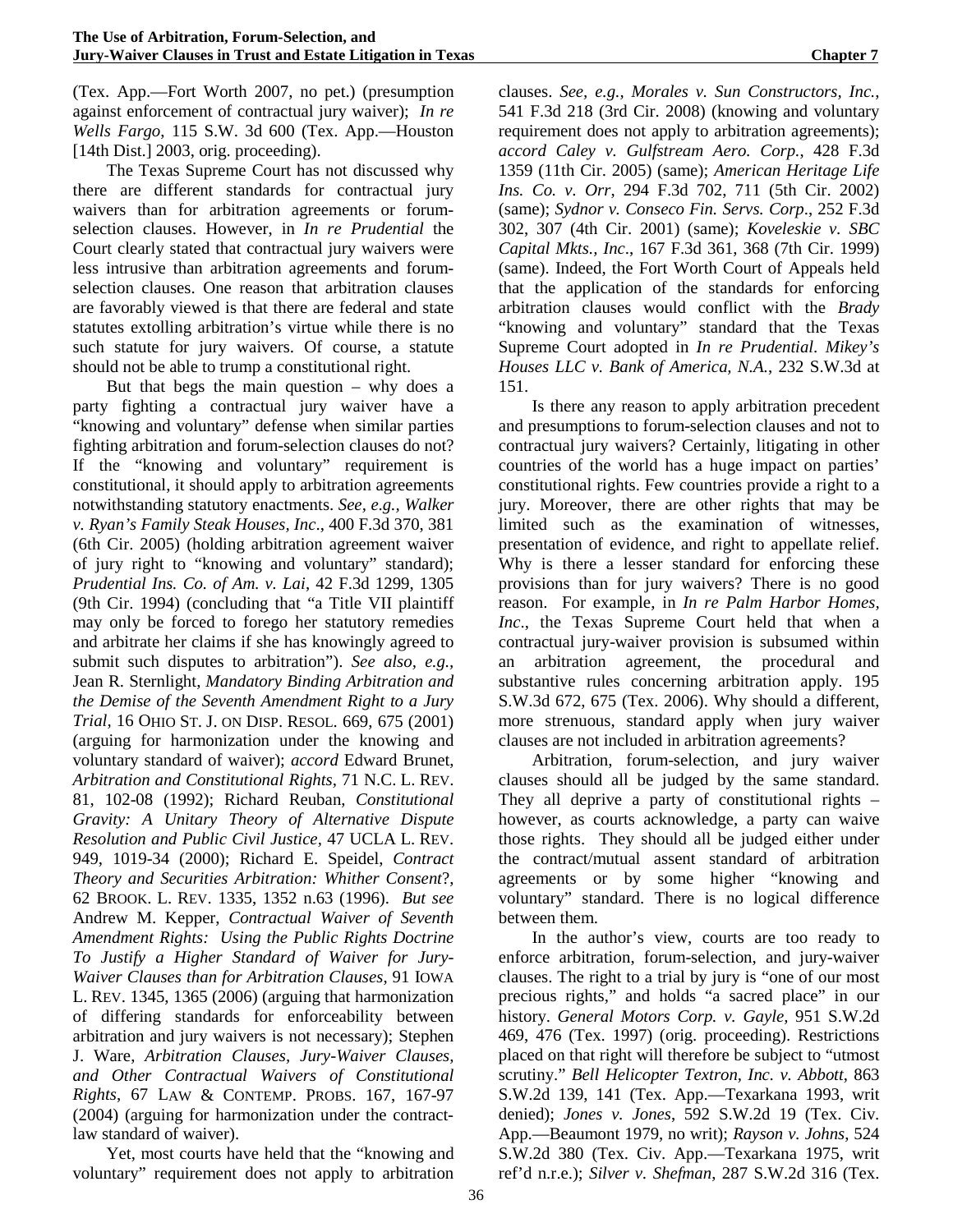Civ. App.—Austin 1956, writ ref'd n.r.e.). Respectfully, the Texas Supreme Court has not done a very good job of requiring "utmost scrutiny" in allowing a defendant to deny a plaintiff their day in court (a Texas court). The words "knowing and voluntary" waiver should mean something and should apply to arbitration, forum-selection, and jury-waiver clauses.

#### **VI. IMPACT OF CHOICE-OF-LAW CLAUSES**

Another issue is the application of choice-of-law clauses on the interpretation and enforcement of other dispute resolution clauses. For example, it is not uncommon for dispute resolution clauses to also provide that all of the contractual clauses will be construed by a foreign jurisdiction's law. For example, a clause may state: "The validity, construction, interpretation, and effect of this Contract will be governed in all respects by the law of England."

The issue then becomes whether the clause should be governed by the law chosen by the parties. Does the foreign law control the enforcement of the clause (who can enforce) and does the foreign law control the interpretation of the clause (i.e., scope)?

After suit is filed in Texas, a court must determine the law to follow in interpreting the trust. A court must first determine if the applicable laws of the two jurisdictions differ. *Duncan v. Cessna Aircraft Co.*, 665 S.W.2d 414, 419 (Tex. 1984). If they do not differ, the court will ordinarily apply Texas law. *Citizens Ins. Co. of Am. v. Daccach*, 217 S.W.3d 430, 443 (Tex. 2007); *Compaq Computer Corp. v. Lapray*, 135 S.W.3d 657, 672 (Tex. 2004) ("[W]e must first decide whether Texas law conflicts with the laws of other interested states, as there can be no harm in applying Texas law if there is no conflict."). If the court determines that the laws differ, then it decides the appropriate law to apply by using the Restatement (Second) of Conflict of Laws in the context of the subject matter of the particular substantive issue to be resolved. *Hughes Wood Prods., Inc. v. Wagner*, 18 S.W.3d 202, 205 (Tex. 2000); *Engine Components, Inc. v. A.E.R.O. Aviation Co., Inc.*, No. 04-10-00812-CV, 2012 Tex. App. LEXIS 1528, 2012 WL 666648, at \*2 (Tex. App.—San Antonio Feb. 29, 2012, pet. denied). For example, in *Wilson v. Smith*, the court of appeals referred to the Restatement of Conflict of Laws in determining that Texas law should apply to the construction of a trust where the settlor resided in Texas, the trustee was in Texas, and the real estate in the trust was in Texas. 373 S.W.2d 514 (Tex. App.—San Antonio 1963, no writ); *see also Interfirst Bank-Houston, N.A. v. Quintana Petroleum*, 699 S.W.2d 864 (Tex. App.—Houston [1st Dist.] 1985, writ ref'd n.r.e.).

The Restatement (Second) of Conflict of Laws provides that "[t]he chief purpose in making decisions as to the applicable law is to carry out the intention of the creator of the trust in the disposal of the trust property." Restatement (Second) Of Conflict Of Laws, Trust, Scope ("Restatement"). Under the Restatement, in general, the law of the state with a more significant relationship should govern. Restatement Second of Conflict of Law Section 222.

Regarding trusts of interests in movables, the Restatement states that the document should first be construed in accordance with the rules of construction designated for this purpose. Restatement, § 268. Where there is no designation, administrative matters are construed in accordance with laws where the trust is administered, and non-administrative matters are construed in accordance with laws the settlor would probably have desired to be applicable. Restatement, § 268. The notes of this provision provide that questions dealing with class gifts do not relate to the administration of the trust but to the disposition of the trust property. Restatement, § 268, cmt. e. The Restatement provides: "As to the rules of construction which relate to the disposition of the trust property rather than to the administration of the trust, the will is ordinarily construed in the case of movables in accordance with the rules of construction of the state of the testator's domicile, even though the trust is to be administered in some other state." Restatement, § 268, cmt. f.

Regarding a document creating a trust of an interest in land, it is construed in accordance with the rules of construction of the state designated for this purpose in the document. *Id*. at § 277. In the absence of such a designation, the document is construed in accordance with the rules of construction that would be applied by the courts of the situs. *Id*. A comment notes that regarding intervivos trusts, the "settlor probably intended that the rules of construction prevailing at the situs of the land should be applicable, rather than the rules of his domicile." *Id*. at cmt. c.

Texas courts generally respect the parties' contractual choice-of-law and apply the law that the parties choose. *Ill. Tool Works, Inc. v. Harris,* 194 S.W.3d 529 (Tex. App.— Houston [14th Dist.] 2006, no pet.) ("The parties contractually agreed to apply the law of Illinois to this contract. Texas courts will respect that choice and apply the law the parties choose."). Specifically, Texas courts uphold choice-oflaw provisions in the context of the enforceability of arbitration provisions. *See, e.g., In re Raymond James & Assocs., Inc.,* 196 S.W.3d 311, 321 (Tex. App.— Houston [1st Dist.] 2006, no pet.); *In re Jim Walter Homes, Inc*., 207 S.W.3d 888, 896 (Tex. App.— Houston [14th Dist.] 2006, orig. proceeding); *In re Citigroup Global Mkts., Inc.,* 202 S.W.3d 477, 480-81 (Tex. App.—Dallas 2006, no pet.); *In re Alamo Lumber Co*., 23 S.W.3d 577, 579 (Tex. App.—San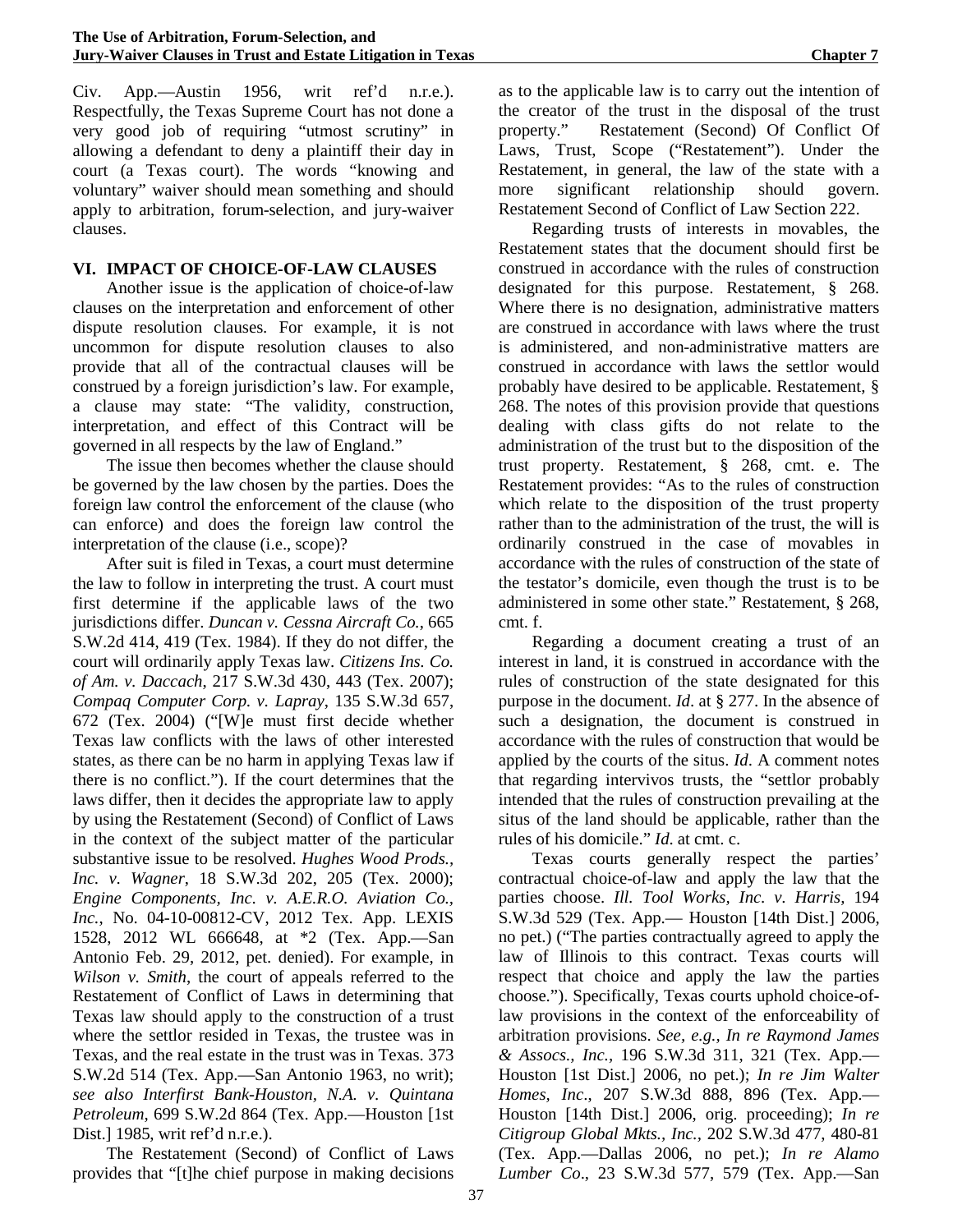Antonio 2000, orig. proceeding). *See also West Tex. Positron, Ltd. v. Cahill,* No. 07-05-0297-CV 2005 WL 3526483, at \*2 (Tex. App.—Amarillo 2005, no pet.) (parties' choice of Texas law pointed to Texas interpretation of waiver). *See also ASW Allstate Painting & Constr. Co. v. Lexington Ins. Co.,* 188 F.3d 307 (5th Cir. Tex. 1999) (parties can choose state arbitration law via a choice-of-law clause).

Where the issue has been raised, some courts hold that dispute resolution clauses are to be construed under the law of the forum on which the parties have contractually agreed. *See, e.g., Martinez v. Bloomberg LP,* 740 F.3d 211, 222(2d Cir. 2014) ("[Q]uestions of enforceability are resolved under federal law, while interpretive questions—questions about the meaning and scope of a forum selection clause—are resolved under the substantive law designated in an otherwise valid contractual choice-of-law clause."); *Huffington v. T.C. Grp., LLC,* 637 F.3d 18, 21 (1st Cir. 2011)(the court held that "[u]nder the choice of law clause, the agreement itself—necessarily including the forum selection clause—is . . . governed by Delaware law."); *Dunne v. Libbra*, 330 F.3d 1062, 1064 (8th Cir. 2003); *Lambert v. Kysar*, 983 F.2d 1110, 1118 (1st Cir. 1993); *Nutter v. New Rents, Inc.,* 1991 U.S. App. LEXIS 22952 (4th Cir. 1991); *Instrumentation Assocs. v. Madsen Elecs*., 859 F.2d 4, 7 (3d Cir. 1988); *Gen. Eng'g Corp. v. Martin Marietta Alumina, Inc*., 783 F.2d 352, 357-58 (3d Cir. 1986); *AVC Nederland B.V. v. Atrium Inv. P'ship*, 740 F.2d 148 (2d Cir. 1984); *Eisaman v. Cinema Grill Sys. Inc*., 87 F.Supp.2d 446 (D. Md. 1999); *Triple Quest Inc. v. Cleveland Gear Co*., 627 N.W.2d 379, 384 (N.D. 2001); *Jacobson v. Mailboxes, Etc*. U.S.A., Inc., 419 Mass. 572, 575 (1995). *See also Lost Maples Gen. Store, LLC v. Ascentium Capital, LLC,* No. 14-18-00215-CV, 2019 Tex. App. LEXIS 3549, 2019 WL 1966671 (Tex. App.—Houston [14th Dist.] May 2, 2019, no pet.) (contractual jury waiver); *Hooks Indus., Inc. v. Fairmont Supply Co*., No. 14-00- 00062-CV, 2001 Tex. App. LEXIS 2568 (Tex. App.—Houston [14th Dist.] April 19, 2001, pet. denied) (not designated for publication) (court interpreted contract with forumselection clause under law designated by parties); Kevin W. Bufford, *Threshold or Procedural Issue: The Order of Interpretation Required by Contractual Choice-of-Law Provisions Versus the Law of the Forum Where the Suit Is Commenced,* 40 AM. J. TRIAL ADVOC. 131 (2016). *But Manetti-Farrow, Inc. v. Gucci Am., Inc.*, 858 F.2d 509, 513 (9th Cir. 1988) (citation omitted) ("[T]he federal rule announced in The Bremen controls enforcement of forum clauses in diversity cases. Moreover, because enforcement of a forum clause necessarily entails interpretation of the clause before it can be enforced, federal law also applies to interpretation of forum selection clauses.").

Commentators suggest different approaches. *See, e.g., Kevin M. Clermont, Governing Law on Forum-Selection Agreements,* 66 HASTINGS L.J. 643, 643 (2015) (suggesting that courts apply lex fori to enforceability of a forum selection clause while applying the parties' chosen law to the clause's interpretation); *Jason Webb Yackee, Choice of Law Considerations in the Validity & Enforcement of International Forum Selection Agreements: Whose Law Applies?,* 9 UCLA J. INT'L L. & FOREIGN AFF. 43, 46, 84-88 (2004) (arguing that the parties' chosen law should govern enforceability and validity of a forum selection clause).

The parties' choice of law should determine the interpretation (scope) of the clause. For example, in *Felman Products v. Bannai*, the plaintiff sued the nonsignatory defendant for fraud and unjust enrichment based on a contract containing an arbitration clause and also containing an English choice-of-law clause. 476 F. Supp. 2d 585 (S.D. W. Va. 2007). The plaintiff asserted that the defendant could not enforce the arbitration agreement because English law controlled the scope of the clause, and under that law, the plaintiff's claims did not fall within the scope. Based on plaintiff's expert declaration that the scope of the clause under English law would not include the plaintiff's claims, the court concluded: "The arbitration clause, under the choice of law provision, does not extend to claims by [plaintiff] against [defendant] under the [contract]." *Id*. at 589.

Further, the parties' choice of law should determine whether a non-signatory can enforce such a clause. For example, in *Motorola Credit Corporation v. Uzan,* the defendants sought to compel arbitration pursuant to agreements that had been signed by plaintiffs and by certain companies controlled by the defendants' family, but to which the defendants themselves were not parties. 388 F.3d 39, 42-43, 49 (2nd Cir. 2004). Relying on federal common law, the defendants asserted that they could enforce the arbitration clause under estoppel and agency theories. However, the agreements in question contained Swiss choice-of-law clauses. The trial court denied the motion to compel arbitration on an alternative basis of unclean hands. On appeal, the court of appeals held that "if defendants wish to invoke the arbitration clauses in the agreements at issue, they must also accept the … choice-of-law clauses that govern those agreements." *Id*. The court described why honoring a choice-of-law clause was important:

[W]here the parties have chosen the governing body of law, honoring their choice is necessary to ensure uniform interpretation and enforcement of that agreement and to avoid forum shopping. This is especially true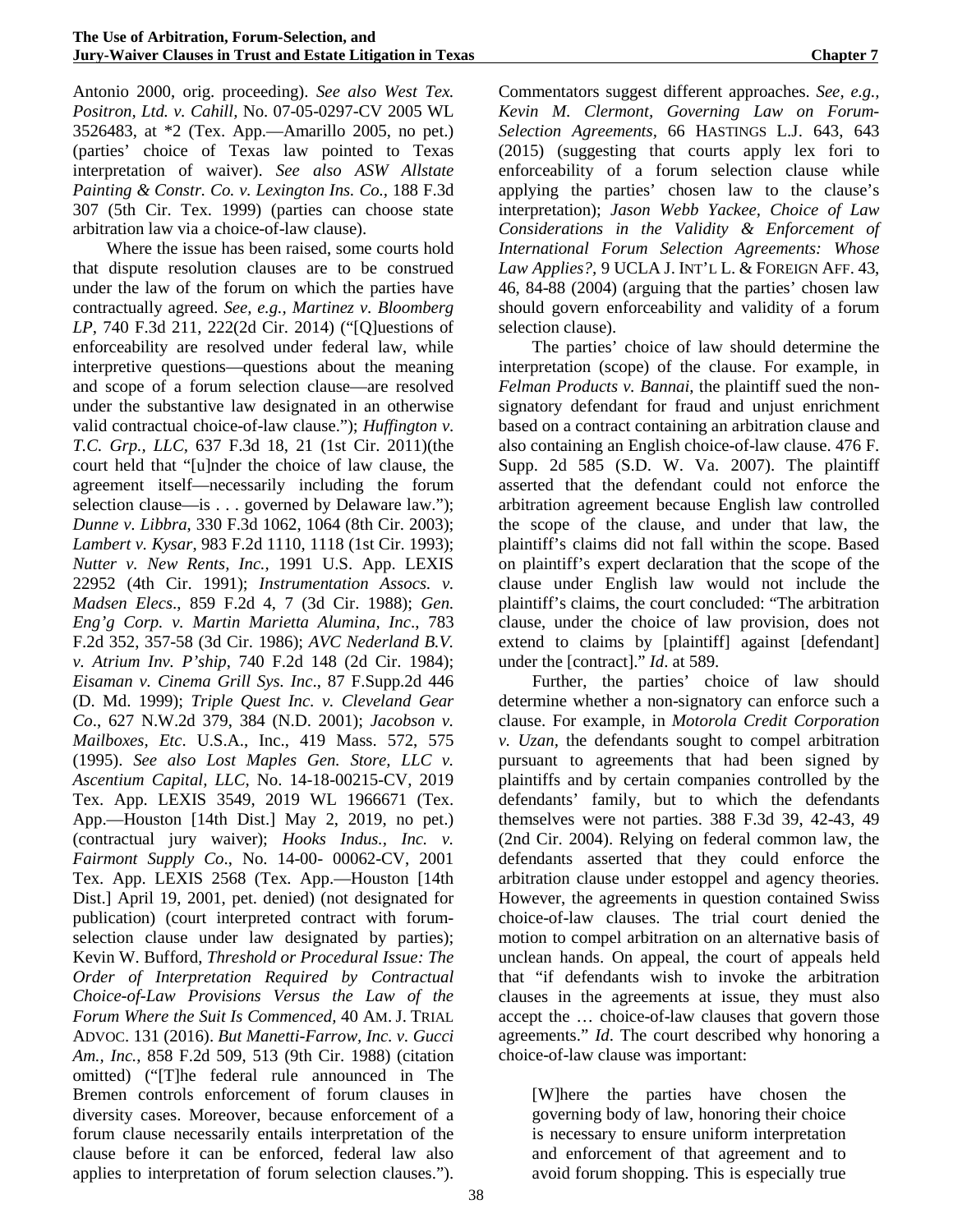of contracts between transnational parties, where applying the parties' choice of law is the only way to ensure uniform application of arbitration clauses within the numerous countries that have signed the New York Convention. Furthermore, respecting the parties' choice of law is fully consistent with the purposes of the FAA.

*Id*. Based on the plaintiffs' expert evidence that Swiss law strictly interpreted privity of contract and would not allow third parties to enforce the arbitration clause, the court concluded "that under Swiss law … defendants, as nonsignatories, have no right to invoke those agreements." 388 F.3d at 53. Similarly, another court denied a motion to compel arbitration because the English law concept of privity of contract precluded a non-signatory from enforcing an arbitration clause. Once again, in *Felman Products v. Bannai*, the plaintiff submitted expert evidence that the defendant could not enforce the arbitration agreement because English law would not allow a non-party to do so. 476 F. Supp. 2d 585 (S.D. W. Va. 2007). The court stated: "English arbitration law is governed by the Arbitration Act of 1996. Plaintiffs' experts state that it is a general principle of arbitration law that the agreement only binds the parties to the agreement to arbitration." *Id*. The court concluded: "Under English law [the defendant] lacks standing to compel arbitration." *Id*.

In *Yavuz v. 61 MM, Ltd*., the court of appeals dealt with how to interpret a forum-selection clause when the contract contained a choice-of-law provision. 465 F.3d 418, 426-32 (10th Cir. 2006). The court stated that there were several issues that had to be addressed: "(1) Is the forum-selection clause provision mandatory? … (2) Are all of Mr. Yavuz's claims governed by the provision, or only some? … (3) Does the clause bind Mr. Yavuz with respect to claims against all the defendants, or with respect to only his claims against FPM, or perhaps only those against FPM and Mr. Adi?" *Id*. at 427. The last issue dealt with which parties could enforce the forum-selection clause. The court then analyzed in depth what law controlled and concluded that these issues should be determined under the law chosen by the parties. *See id*. at 430-31.

Determining how a foreign country would interpret or enforce a clause may require the admission of evidence. Under Texas Rule Evidence 203, a trial court may consider affidavits in determining the law of a foreign nation. Tex. R. Evid. 203; *Dankowski v. Dankowski,* 922 S.W.2d 298, 302-03 (Tex. App.—Fort Worth 1996, writ denied). A trial court will likely not abuse its discretion in believing one credible expert witness over another. *See Phoenix Network Techs. Ltd.* 

*v. Neon Sys., Inc*., 177 S.W.3d 605, 618 n. 15 (Tex. App.—Houston [14th Dist.] 2005, no pet.) (in the context of whether a foreign jurisdiction would enforce a forum-selection clause, a trial court did not abuse discretion in being advised on foreign law by one party expert's affidavit over the opponent's expert's affidavit).

#### **VII. POTENTIAL DEFENSES TO ARBITRATION, FORUM-SELECTION, AND JURY-WAIVER CLAUSES IN TRUST AND ESTATE LITIGATION**

A party that wants to fight for his or her right to a jury trial and fight an arbitration, forum-selection, or jury waiver clause may have several different defenses.

#### **A. Enforceability of Clause: Mental Competence And Undue Influence**

As mentioned above, a party may allege that an arbitration, forum-selection, or jury-waiver clause should not be enforced because the settlor or testator did not have mental capacity or was unduly influenced. For example, in *Oak Crest Manor Nursing Home, LLC v. Barba*, a plaintiff sued a nursing home for negligently allowing a patient with mental disorders to leave the facility and jump from a bridge in an attempt to commit suicide. No. 03-16-00514-CV, 2016 Tex. App. LEXIS 12710 (Tex. App.—Austin December 1, 2016, no pet.). The nursing home filed a motion to compel arbitration based on a facility admission agreement that the patient signed. The plaintiff's response contended that due to the patient's psychological and mental disorders, he lacked capacity to enter into an enforceable contract and, therefore, the agreement and its arbitration provision were unenforceable and void. The court denied the motion to compel, and the defendant sought an interlocutory appeal.

The court of appeals noted that it was the plaintiff's burden to prove that the patient did not have the requisite mental capacity. The court held that "[t]o establish mental capacity to execute a contract, a party 'must have had sufficient mind and memory at the time of execution to understand the nature and effect of [his] act.'" *Id*. The court reviewed evidence that the patient was mentally incompetent around the time of his admission to the home. It also reviewed the defendant's evidence that he was competent on the day he signed the agreement. The court held that "While the time of execution of a contract is indeed the relevant time for ascertaining competency to contract, evidence of competency from other periods is probative to establish competency at the time of execution if there is evidence that the later mental condition had some probability of being the same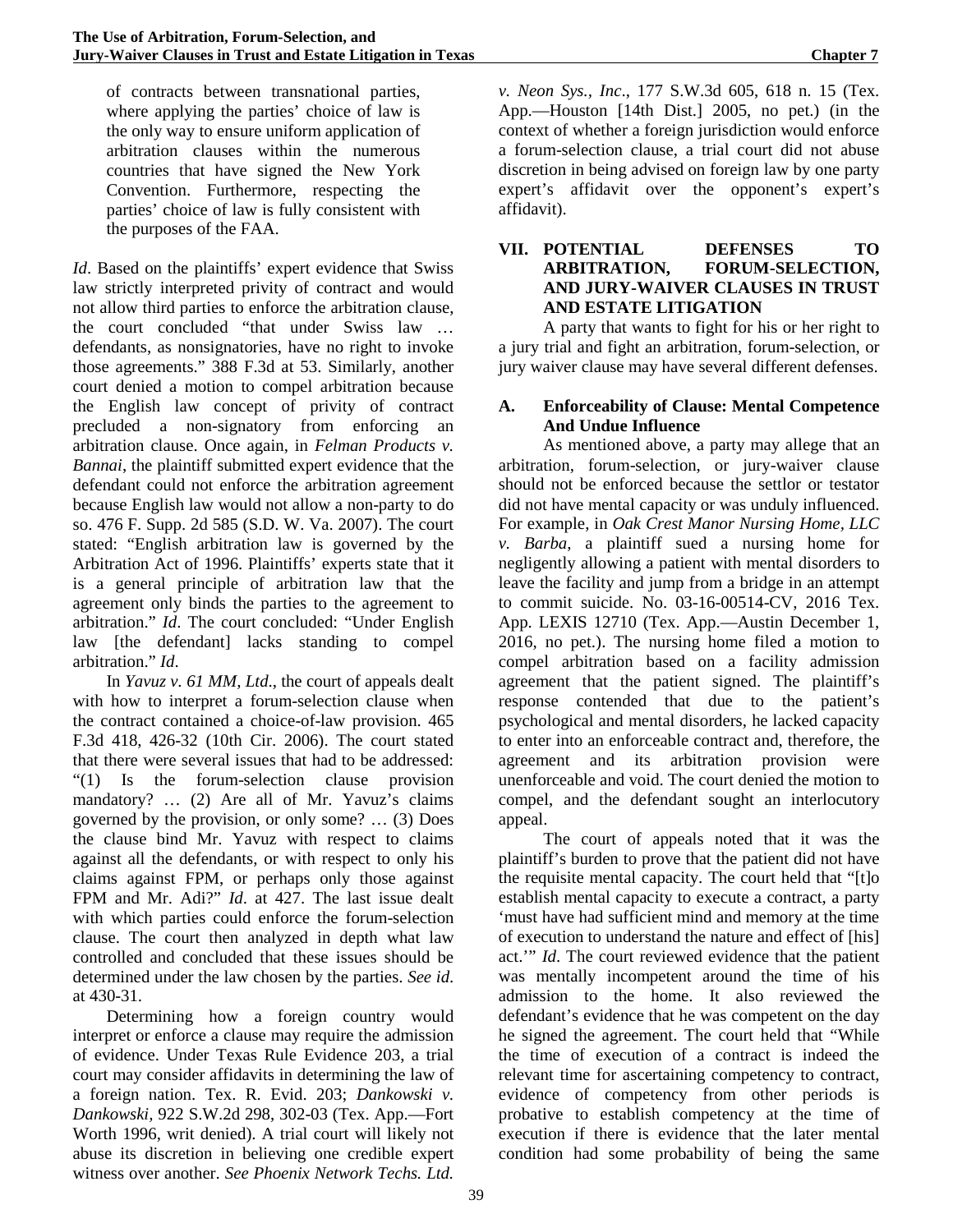condition at the time of execution." *Id*. The court concluded:

Dr. McRoberts's report, issued only 49 days after the Agreement's execution, is probative of Frank's mental condition on the date of execution in light of the other evidence in the record indicating that Frank's psychiatric diagnoses were already present and were the same as when Dr. McRoberts examined him. We conclude that the record contains legally sufficient evidence to support the probate court's implied determination that Frank did not possess the requisite capacity to contract when he signed the Agreement.

*Id*. The court also held that the patient's mental incompetency made the agreement void: "the supreme court has held that when the issue of mental capacity to contract is raised, 'the very existence of a contract is at issue,' as with other contract-formation issues, and therefore the court's determination that a party lacked the capacity to contract would render that contract nonexistent and void rather than merely voidable." *Id*. Finally, the court determined that because there was no contract to begin with, the defendant could not rely on other theories such as direct-benefits estoppel to enforce the arbitration clause. The court affirmed the order denying the motion to compel arbitration.

In *Spahr v. Secco*, the plaintiff complained that he was mentally incompetent to enter into the contract, and thus that the contract and the arbitration clause contained therein were void. 330 F.3d 1266 (10th Cir. 2003). The court found that this was an issue which went to the "making" of the contract as referred to in 9 U.S.C. § 4, and was proper for resolution by the court, and not the arbitrator. *Id*. The court reasoned that there was a difference between challenging a contract on the basis of the party's status, (i.e., mental incapacity) and challenging a contract based on behavior/conduct of the party, (i.e., fraudulent inducement). *Id*. Most circuits have agreed with *Spahr* in holding that contracts which are void or nonexistent cannot be the basis for arbitration, and that the question of whether the contract exists or is void must be determined by the court. *See Sphere Drake Ins. Ltd. v. All Am. Ins. Co.*, 256 F.3d 587, 590-91 (7th Cir. 2001); *Burden v. Check Into Cash of Ky., LLC,* 267 F.3d 483 (6th Cir. 2001); *Sandvik AB v. Advent Int'l Corp.*, 220 F.3d 99, 107 (3d Cir. 2000); *Three Valleys Mun. Water Dist. v. E.F. Hutton*, 925 F.2d 1136 (9th Cir. 1991); *Chastain v. Robinson-Humphrey Co., Inc.,* 957 F.2d 851, 855 (11th Cir. 1992); *I.S. Joseph Co. v. Mich. Sugar Co.,* 803 F.2d 396, 400 (8th Cir. 1986); *Rhymer v. 21st Mortg. Corp.*, 2006 Tenn. App. LEXIS 800, 2006 WL 3731937 (Tenn. Ct. App. Dec. 19, 2006). One

exception is the Fifth Circuit, where the court concluded that the arbitrator should decide a defense of mental incapacity because it is not a specific challenge to the arbitration clause but rather goes to the entire agreement. *See Primerica Life Ins. Co. v. Brown*, 304 F.3d 469 (5th Cir. 2002) (which holds the issue of incompetency was for the arbitrator). The United States Supreme Court has not yet settled this conflict but rather expressly reserved the question in *Buckeye Check Cashing, Inc. v. Cardegna*, 546 U.S. 440, 444 n.1, 126 S. Ct. 1204, 163 L. Ed. 2d 1038 (2006).

The Texas Supreme Court agreed with the majority view expressed above and disagreed with the Fifth Circuit. In *In re Morgan Stanley & Co.*, the Court denied mandamus relief to a defendant attempting to compel arbitration where the plaintiff alleged that she was mentally incompetent. 293 S.W.3d 182 (Tex. 2008). The Court concluded: "it is apparent to us that the formation defenses identified in *Buckeye* are matters that go to the very existence of an agreement to arbitrate and, as such, are matters for the court, not the arbitrator." *Id*.

Some courts have similarly held that undue influence claims should be resolved by a court and not an arbitrator because it goes to the formation of the agreement. *Adkins v. Sogliuzzo*, 2010 U.S. Dist. LEXIS 11107, 2010 WL 502980 (D.N.J. Feb. 9, 2010); *Milon v. Duke Univ.*, 145 N.C. App. 609, 551 S.E.2d 561, 2001 N.C. App. LEXIS 738 (N.C. Ct. App. 2001), *rev'd on other grounds*, 559 S.E.2d 789 (N.C. S. Ct. 2002). *See also Tweedy v. GE Capital Retail Fin.*, 2014 U.S. Dist. LEXIS 1744 (S.D. Ohio Jan. 6, 2014) (resolved undue influence claim before compelling arbitration); *Fitzhugh v. Am. Income Life Ins. Co.*, 2011 U.S. Dist. LEXIS 156855 (N.D. Ohio Nov. 3, 2011) (same). *But see Lake Erie Towing v. Walter*, 2007 U.S. Dist. LEXIS 73982, 2007 WL 2907496 (N.D. Ohio Oct. 3, 2007) ("[I]t is for the arbitrator to decide whether the contract generally fails because of undue influence.").

Similarly, whether a party has mental competence to execute a will or trust is a threshold issue that may need to be decided by a court (or jury) before a party can be compelled to arbitration or before a court enforces a forum-selection clause or jury waiver. In *Day v. Seblatnigg*, the court ignored a forum-selection clause in a trust document holding that "First State Fiduciaries also claims that the forum selection clause in the trust instrument, designating Delaware as the situs for resolving all disputes, is controlling here. If the Delaware irrevocable trust is void ab initio and unenforceable, however, the forum selection clause would be inapplicable in any event." No. FSTCV146021170S, 2015 Conn. Super. LEXIS 3125 (Sup. Ct. Conn. December 23, 2015).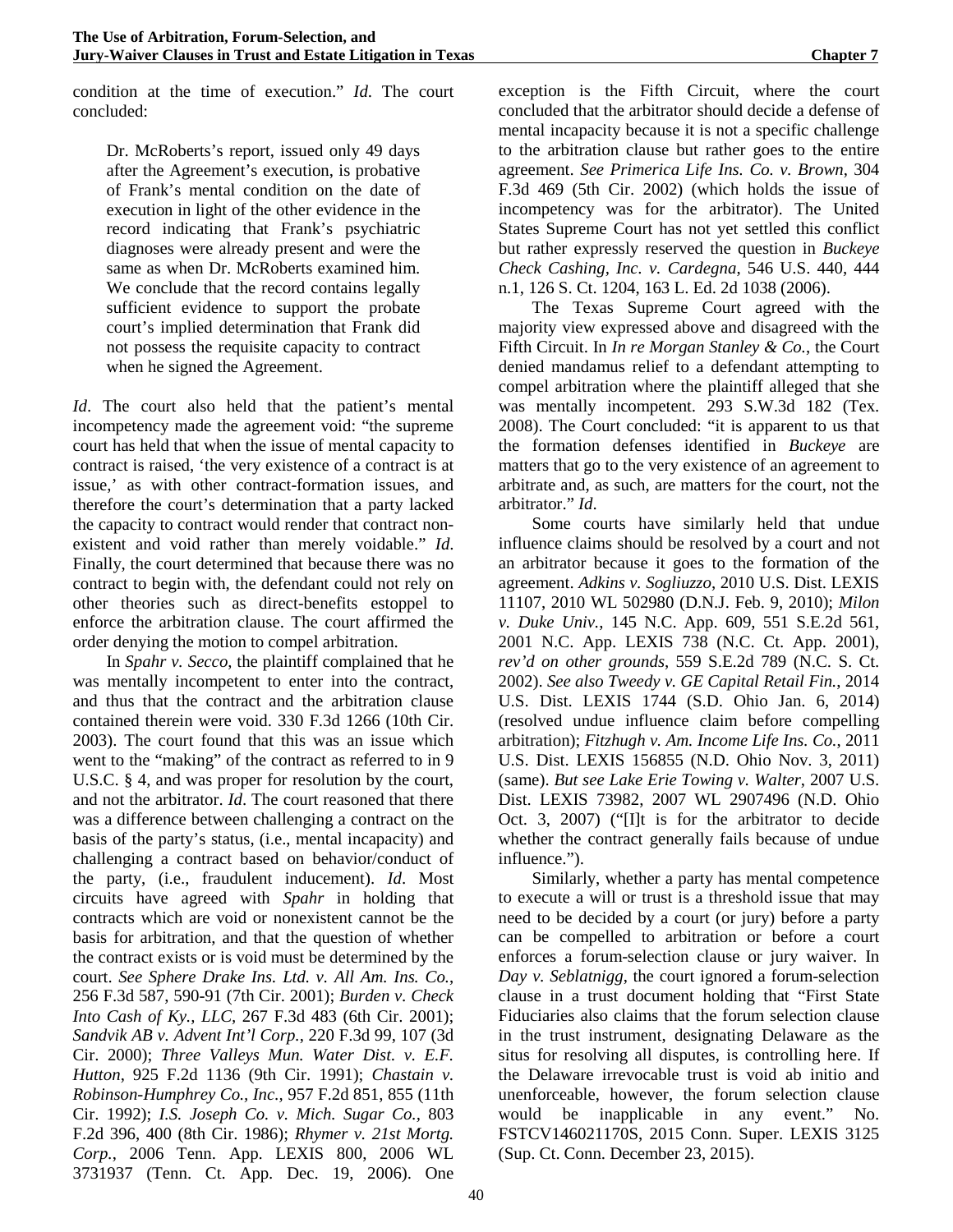Finally, it should be noted that parties can agree to binding arbitration of will contest claims after the claims have been raised. *See Petorovski v. Nestorovski (In re Estate of Nestorovski)*, 283 Mich. App. 177, 769 N.W.2d 720, 2009 Mich. App. LEXIS 725 (Mich. Ct. App. 2009) (arbitration award affirmed after both parties agreed to stipulated order requiring arbitration of will contest claims). *See also Estate of Flournoy v. Risner*, No. 06-13-00071-CV, 2014 Tex. App. LEXIS 189 (Tex. App.—Texarkana Jan. 9, 2014, pet. denied) (parties submitted mental competence claim to arbitration arising from execution of deed).

#### **B. Waiver of Clause**

The Texas Supreme Court has been reluctant to find that a party waived its right to arbitration by courtrelated conduct. *See, e.g., RSL Funding, LLC v. Pippins*, 2016 Tex. LEXIS 616 (Tex. July 1, 2016); *G.T. Leach Builders, LLC v. Sapphire V.P., L.P.,* 458 S.W.3d 502 (Tex. 2015); *Richmont Holdings, Inc. v. Superior Recharge Sys., L.L.C.*, 455 S.W.3d 573 (Tex. 2014); *Kennedy Hodges, L.L.P. v. Gobellan*, 433 S.W.3d 542 (Tex. 2014).

The person asserting waiver has the burden to establish her waiver defense to the motion to compel arbitration. *Williams Indus., Inc. v. Earth Dev. Sys. Corp*., 110 S.W.3d 131, 134 (Tex. App.—Houston [1st Dist.] 2003, no pet.). There is a strong presumption against waiving a right to arbitration. *In re Serv. Corp. Int'l*, 85 S.W.3d 171, 174 (Tex. 2002). A party asserting waiver as a defense has the burden to prove that (1) the other party has "substantially invoked the judicial process," which is conduct inconsistent with a claimed right to compel arbitration, and (2) that the inconsistent conduct has caused it to suffer detriment or prejudice. *Id*. at 174 ("[m]erely taking part in litigation is not enough unless a party 'has substantially invoked the judicial process to its opponent's detriment.'"); *see also Perry Homes v. Cull*, 258 S.W.3d 580, 587—92 (Tex. 2008); *In re Vesta Ins. Group, Inc.*, 192 S.W.3d 759, 763 (Tex. 2006) (holding that party who litigated in the trial court for two years did not substantially invoke the judicial process to their opponent's detriment because the party engaged in minimal discovery, and party opposing arbitration failed to demonstrate sufficient prejudice to overcome the strong presumption against waiver).

"Merely taking part in litigation is not enough." *In re D. Wilson Constr. Co.*, 196 S.W.3d 774, 783 (Tex. 2006). *See also G.T. Leach Builders, LLC v. Sapphire V.P., L.P.*, 458 S.W.3d 502 (Tex. 2015) (holding that movant did not waive arbitration rights by filing counterclaims, filing motions for relief, and participating in pretrial discovery); *Richmont Holdings,* 455 S.W.3d at 576 (holding that movant did not waive arbitration rights by initiating lawsuit, invoking forumselection clause, moving to transfer venue, propounding request for disclosure, and waiting nineteen months after being sued to move for arbitration); *In re Fleetwood Homes of Texas, L.P.*, 257 S.W.3d 692, 694 (Tex. 2008) (holding that movant did not waive arbitration rights by noticing deposition, serving written discovery, and waiting eight months to move for arbitration); *In re Bruce Terminix, Co*., 988 S.W.2d 702, 703-04 (Tex. 1998) (holding that movant did not waive arbitration rights by propounding requests for production and interrogatories and waiting six months to seek arbitration); *EZ Pawn Corp. v. Mancias*, 934 S.W.2d 87, 88-89 (Tex. 1996) (holding that movant did not waive arbitration rights by propounding written discovery, noticing deposition, agreeing to reset trial date, and waiting nearly a year to move for arbitration).

Rather, that conduct must demonstrate that the party "has substantially invoked the judicial process to [its] opponent's detriment." *Id*. The Texas Supreme Court declined to find waiver of the right to arbitrate when a movant filed cross-actions. *D. Wilson Constr.*, 196 S.W.3d at 783. Whether a movant sought "disposition on the merits" is a key factor in deciding waiver. *Richmont Holdings, Inc. v. Superior Recharge Sys., L.L.C.*, 455 S.W.3d 573, 575 (Tex. 2014). A "heavy burden of proof" is required to establish waiver of arbitration rights, and the court must resolve all doubt in favor of arbitration. *In re Bruce Terminix Co*., 988 S.W.2d 702, 705 (1998). A party does not substantially invoke the judicial process merely by participating in discovery. *See In re Bruce Terminix Co.*, 988 S.W.2d 702, 704 (Tex. 1998).

Further, the party asserting waiver must also establish that it has been harmed by the opposing party's conduct. *In re Serv. Corp. Int'l*, 85 S.W.3d 171, 174 (Tex. 2002) (quoting *Prudential Securities Inc. v. Marshall*, 909 S.W.2d 898-99 (Tex. 1995) ("[A] party does not waive a right to arbitration merely by delay; instead the party urging waiver must establish that any delay resulted in prejudice."); *In re Bath Junkie Franchise, Inc.*, 246 S.W.3d 356, 368 (Tex. App.— Beaumont 2008, orig. proceeding) (holding party opposing arbitration was not prejudiced when party requesting arbitration waited 14 months to request arbitration after answering the lawsuit, filing counterclaims, and engaging in discovery).

In *Henry v. Cash Biz, LP,* a borrower sued a lender for the lender reporting the borrower's bad checks to the district attorney's office. 551 S.W.3d 111 (Tex. 2018). The borrower left checks as security for the loans. When the borrower defaulted, the lender attempted to cash the checks, and the checks were denied or insufficient funds. The lender then reported the bad checks to legal authorities. The borrower then sued the lender for improperly using the district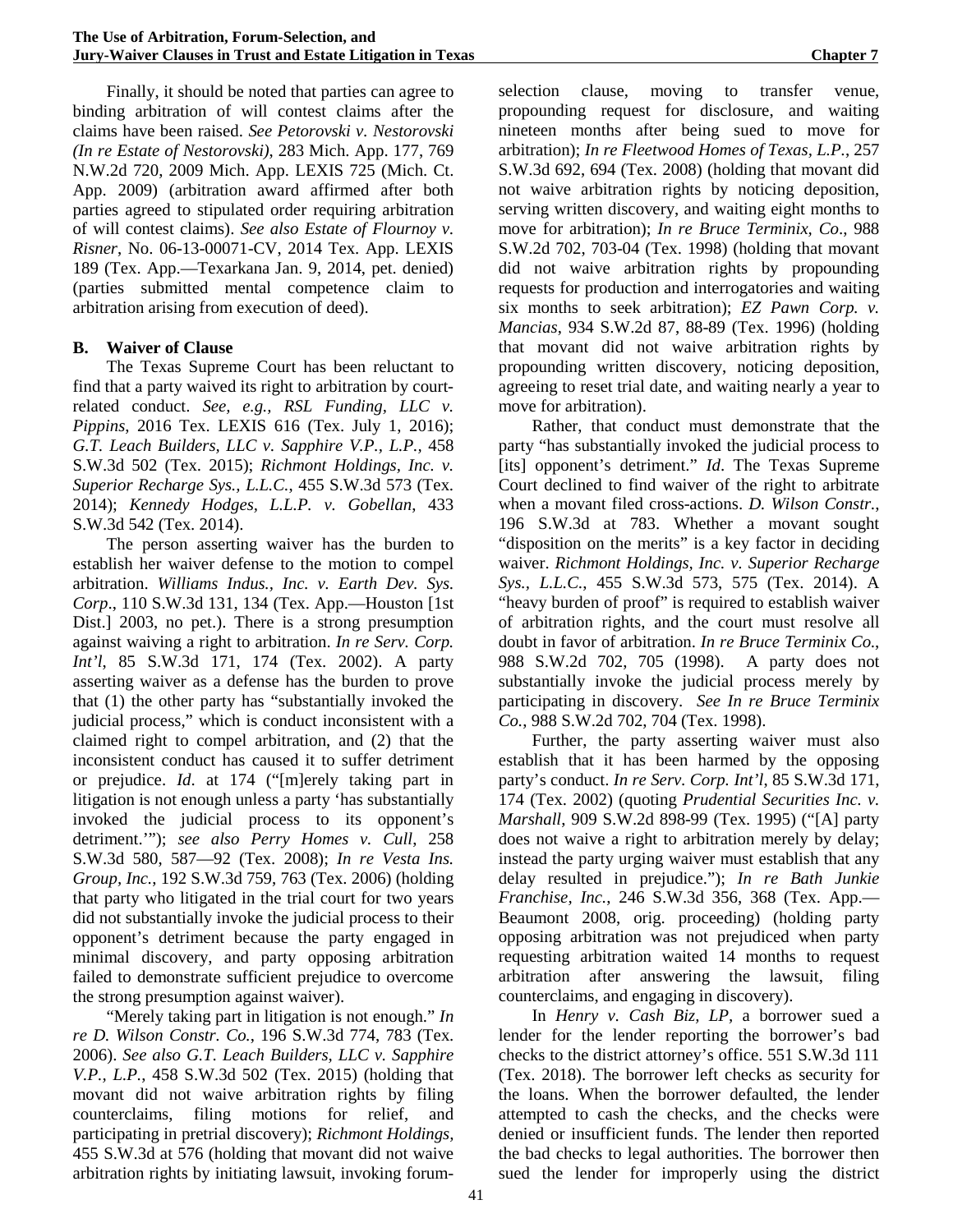attorney's office. The parties' agreement stated: "all disputes . . . shall be resolved by binding arbitration only on an individual basis with you." *Id*.

The trial court denied the lender's motion and agreed with the borrower that (1) their allegations related solely to the lender's use of the criminal justice system so the arbitration clause was inapplicable, and (2) the lender waived its right to arbitration by substantially invoking the judicial process. The court of appeals reversed.

The Texas Supreme Court affirmed the court of appeals's decision. The Court first held that the claims were within the scope of the clause. The Court stated: "the arbitration agreement applies to 'all disputes' and specifies that 'dispute and disputes' are given the broadest possible meaning and include, without limitation . . . all claims, disputes, or controversies arising from or relating directly or indirectly to the signing of this Arbitration Provision." *Id*. The Court stated:

Given the presumption favoring arbitration and the policy of construing arbitration clauses broadly as noted above, it follows that the arbitration clause here applies—just as it says—to all disputes, even those relating only indirectly to the loan agreements. The Borrowers asserted that after they missed payments, Cash Biz deposited their postdated checks; the checks were returned for insufficient funds; Cash Biz threatened the Borrowers with criminal prosecution unless the loans were repaid; and when the Borrowers failed to pay, Cash Biz indeed pursued charges for issuance of bad checks. The Borrowers allege that when Cash Biz entered into the loan agreements, it failed to disclose the possibility that if the personal checks were presented to the banks for payment and were not paid, criminal prosecutions would follow. The Borrowers' claims are not for breach of any specific obligations under the loan contracts. Nevertheless, their claims are based on the manner in which Cash Biz pursued collection of loans and are at least indirectly related to the contracts the Borrowers signed obligating them to repay the loans. Therefore, we agree with Cash Biz that the Borrowers' claims are within the scope of the arbitration provision.

*Id*. The Court then addressed the argument that the lender had waived the clause by seeking relief from the district attorney's office. The Court held that simply reporting the bad checks to the district attorney's office was not sufficient to waive arbitration rights. Interestingly, in doing so, the Court expressly disagreed with the Fifth Circuit:

[I]n *Vine v. PLS Financial Services, Inc.*, 689 F. App'x 800 (5th Cir. 2017) (per curiam). There, as did Cash Biz here, a short-term lender had borrowers sign postdated checks, which were presented for payment after the borrowers defaulted. *Id*. at 801. When the checks were not paid, the lender submitted the unpaid checks and affidavits to the local district attorneys. *Id*. The Vine court declined to follow the decision of the court of appeals in this case. *Id*. at 806. Rather, it concluded that the lender's actions in submitting affidavits to prosecuting attorneys waived its right to enforce the arbitration agreement. *Id.*

With due respect, and recognizing that it is important for federal and state law to be as consistent as possible in this area where we have concurrent jurisdiction, we agree with the dissenting justice in Vine. *Id*. at 807 (Higginson, J., dissenting). We conclude, as he did, that although some lenders may be "gaming the system" by taking actions like the lenders took there and as Cash Biz took here, more is required for waiver of a contractual right to arbitrate. *Id*.

*Id*. The Court affirmed the court of appeals's order compelling arbitration.

The waiver analysis for arbitration and forumselection clauses is basically the same. However, the waiver analysis is necessarily different for jury-waiver clauses. A party does not waive a jury-waiver clause by simply pursing litigation in Texas state court because that is consistent with both a trial to the court or a jury. Rather, a party must promptly urge the existence of a contractual waiver in response to a jury demand or it may be ineffective. *Rivercenter Assocs. v. Rivera*, 858 S.W.2d 366, 367–368 (Tex. 1993) (contractual waiver was ineffective when party waited more than four months after jury demand before moving to quash). A party who has not received notice of a jury demand, however, does not lose the right to assert a contractual waiver merely by failing to notice that the case has been moved to the jury docket. *In re GE Capital Corp.*, 203 S.W.3d 314, 315–316 (Tex. 2006) (failure to notice change in form letter showing case had been moved to jury docket did not constitute intentional relinquishment of right to assert contractual waiver or intentional conduct inconsistent with intent to rely on that right); *In re Key Equip. Fin. Inc.*, 371 S.W.3d 296, 300–301 (Tex. App.—Houston [1st Dist.] 2012, orig. proceeding) (party did not relinquish right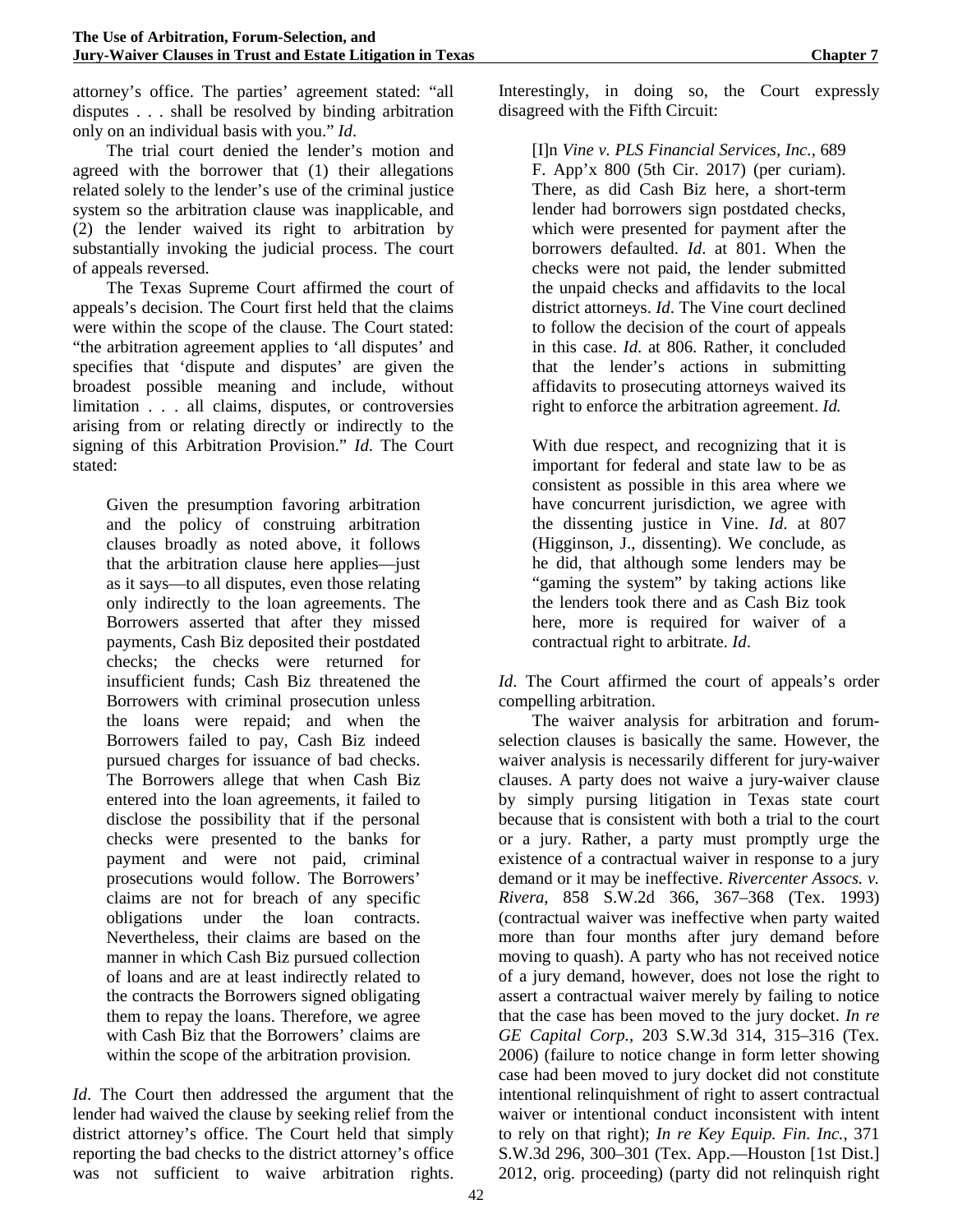to assert jury waiver when party presented reasons for delay and opposing party was not prejudiced).

# **C. Unclean Hands**

Because trustees and beneficiaries normally do not sign trust documents, courts have to rely on equity to enforce arbitration, forum-selection, and jury-waiver clauses in those documents. *Rachel v. Reitz*, 403 S.W.3d 840 (Tex. 2013). "[U]nder certain circumstances, principles of contract law and agency may bind a non-signatory to an arbitration agreement." *In re Kellogg Brown & Root, Inc.,* 166 S.W.3d 732, 738 (Tex. 2005). There are at least six theories recognized by federal courts in which a non-signatory may be bound to an arbitration agreement: (1) incorporation by reference; (2) assumption; (3) agency; (4) alter ego; (5) equitable estoppel; and (6) third-party beneficiary. *Id*. at 739.

Specifically, the Texas Supreme Court relied on direct-benefits estoppel to enforce the arbitration clause in a trust document. *Rachel v. Reitz*, 403 S.W.3d 840 (Tex. 2013). Under estoppel, when a party knowingly and consistently insists that others treat it as a party, it cannot later turn its back on the portions of a contract, such as an arbitration clause, that it finds distasteful. *In re Weekley*, 180 S.W.3d 127 (Tex. 2005). A party cannot have its contract and defeat it too. *Id*. Accordingly, courts have fashioned a doctrine of estoppel to prevent those parties from denying the impact of an arbitration clause.

Another element is that the party attempting to invoke the doctrine of estoppel must have "clean hands." *Ford Motor Co. v. Motor Vehicle Bd.*, 21 S.W.3d 744, 758 (Tex. App.—Austin 2000, pet. denied); *Chang v. Yu-Ru Chen Huang*, No. 01-97- 00538-CV, 1998 Tex. App. LEXIS 2710 (Tex. App.— Houston [1st Dist.] May 7, 1998, pet. denied) (not design. for pub.) (party charged with breach of fiduciary duty could not rely on estoppel due to unclean hands doctrine); *Texas Workers' Compensation Ins. Facility v. Personnel Servs., Inc*., 895 S.W.2d 889, 894 (Tex. App.—Austin 1995, no writ) (party could not utilize estoppel theory to shield itself from its fraudulent conduct due to unclean hands doctrine); *El Paso Nat'l Bank v. Southwest Numismatic Inv. Group, Ltd.*, 548 S.W.2d 942, 948-49 (Tex. Civ. App.—El Paso 1977, no writ) (unclean hands doctrine defeated equitable claim of estoppel). *See also Traco, Inc. v. Arrow Glass Co., Inc.*, 814 S.W.2d 186, 190-91 (Tex. App.—San Antonio 1991, writ denied); *Douglas v. Aztec Petroleum Corp.*, 695 S.W.2d 312, 317 (Tex. App.—Tyler 1985, no writ); *Hughes v. Aycock,* 598 S.W.2d 370, 375 (Tex. Civ. App.—Houston [14th Dist.] 1980, writ ref'd n.r.e.); *Foxwood Homeowners Ass'n v. Ricles*, 673 S.W.2d 376, 379 (Tex. App.— Houston [1st Dist.] 1984, writ ref'd n.r.e.) (to obtain equitable remedy, party must have clean hands); *Village Medical Center, Ltd. v. Apolzon*, 619 S.W.2d 188, 191 (Tex. Civ. App.—Houston [1st Dist.] 1981, no writ) ("To obtain equity a party must come into court with clean hands.").

One who seeks an equitable remedy must do equity and come to court with clean hands. *Truly v. Austin*, 744 S.W.2d 934, 938 (Tex. 1988). One court stated as follows:

The doctrine of estoppel is for the protection of innocent persons, and only the innocent may invoke it. There is, in the very nature of the doctrine, some element of the maxim that one must come into a court of equity with clean hands.... A person may not predicate an estoppel in his favor on, or assert such estoppel for the purpose of making effective, obtaining the benefit of, or shielding himself from the results of, his own fraud, and, similarly, he may not do so with respect to his own dereliction of duty, violation of law, wrongful act, or other inequitable conduct in the transaction in question.

*El Paso Nat'l Bank*, 548 S.W.2d at 948-49. Further, the party asserting estoppel has the burden to establish its clean hands. *See id*. A party with "unclean hands" cannot seek equitable relief if its "own conduct in connection with the same matter or transaction has been unconscientious, unjust or marked by a want of good faith, or one who has violated the principles of equity and righteous dealing." *In Re Jim Walter Homes, Inc*., 207 S.W. 3d 888, 899 (Tex. App.— Houston [14th Dist.] 2006, orig. proceeding). In other words, "the doctrine of estoppel is for the protection of innocent persons, and only the innocent may invoke it." *El Paso Nat'l Bank v. Southwest Numismatic Inv. Group, Ltd.*, 548 S.W.2d 942, 949 (Tex. Civ. App.—El Paso 1977, no writ); *Texas Workers' Compensation Ins. Facility v. Personnel Services, Inc.,* 895 S.W.2d 889, 894 (Tex. App.—Austin 1995, no writ) (citing *El Paso Nat'l Bank* and holding that where party had duty to be honest in its dealings, it is not in position to use the equitable doctrine of estoppel to shield itself from the results of its dishonesty).

Specifically, a trustee that breaches its fiduciary duty can be guilty of unclean hands and may not be entitled to equitable relief. *Steves v. United Services Automobile Ass'n*, 459 S.W.2d 930 (Tex. Civ. App.— Beaumont 1970, writ ref'd n.r.e.) (when a trustee purchased real property from the trust and later sought specific performance of a contract for sale against a third-party purchaser, the court denied specific performance based on the equitable doctrine of unclean hands). *See also Chang v. Yu-Ru Chen Huang,* No. 01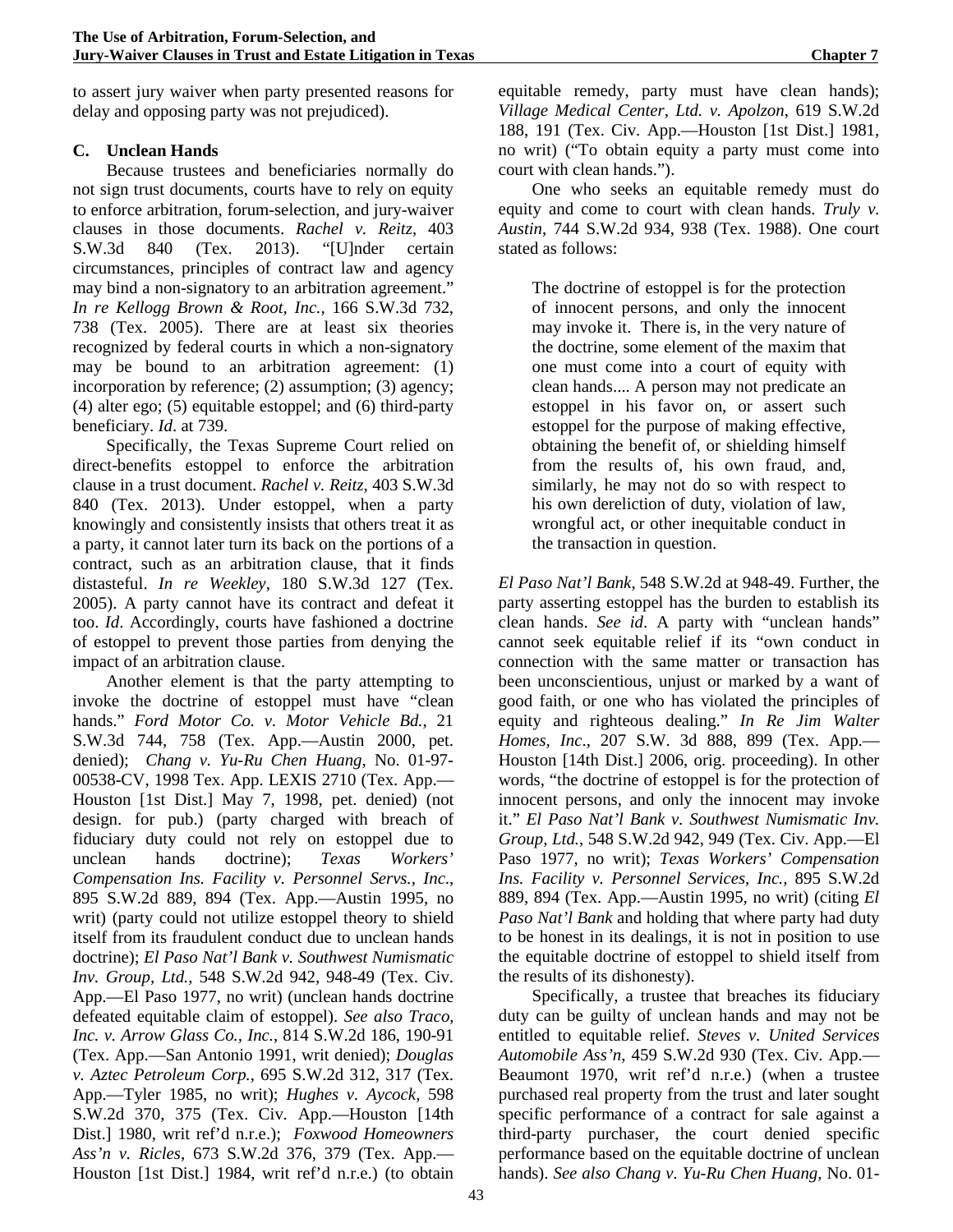97-00538-CV, 1998 Tex. App. LEXIS 2710 (Tex. App.—Houston [1st Dist.] May 7, 1998, pet. denied) (not design. for pub.) (party charged with breach of fiduciary duty could not rely on estoppel due to unclean hands doctrine).

A party's unclean hands can bar her attempt to use equity to enforce an arbitration clause. For example, one Texas court found that a party was not allowed to enforce an arbitration clause in a settlement agreement because that party had unclean hands due to its misrepresentations that related to the very agreement containing the arbitration clause. *Anco Insurance Services of Houston v. Romero,* 27 S.W. 3d 1, 6 (Tex. App.—San Antonio 2000, pet. denied). Similarly, another court found that the trial court correctly denied the application of estoppel to enforce an arbitration clause due to the equitable defense of laches: "The linchpin for equitable estoppel is equity - fairness. As an equitable theory, equitable estoppel is subject to traditional equitable defenses." *Texas Enters. v. Arnold Oil Co.*, 59 S.W.3d 244 (Tex. App.—San Antonio 2001, no pet.). Importantly, the Texas Supreme Court enforced an arbitration clause in a trust based on directbenefits estoppel but expressly noted: "Reitz has not asserted, and we thus need not decide, whether the doctrine of unclean hands bars Rachal from relying on the equitable doctrine of direct benefits estoppel." *Rachal v. Reitz*, 403 S.W.3d 840, n. 7 (Tex. 2013).

Federal courts have also recognized unclean hands as a defense to an attempt to enforce an arbitration clause by an estoppel theory. In *Hawkins v. KPMG LLP*, the court found that the defendant could not rely on an equitable estoppel argument to enforce an arbitration provision where it had unclean hands from making fraudulent statements concerning the agreement containing the provision:

Even if defendants were able to make a prima facie showing that equitable estoppel might apply, the doctrine of unclean hands would preclude the court from applying equitable estoppel in this case. "The unclean hands doctrine closes the doors of a court of equity to one tainted with inequitableness or bad faith relative to the matter in which he seeks relief."

The relief sought by defendants in this case is enforcement of the terms of the Warrant against plaintiff. Defendants' invocation of the Warrant is tainted by bad faith in a number of ways. First, defendant KPMG has stipulated on the public record that the Warrant agreement was fraudulent. Second, as the parties discussed at oral argument, Harbourtowne itself was created for the sole

purpose of facilitating the tax shelter at issue in this case – a tax shelter which KPMG has acknowledged to be in violation of federal tax laws. Third, defendants had ample opportunity to choose arbitration in their own engagement letters with plaintiff but failed to do so. What defendants ask this court to do – enforce an arbitration clause in a fraudulent contract, not signed by defendants, involving a phantom, now-defunct company, and bearing only an incidental relationship to the dispute at the heart of this lawsuit – would make a mockery of this court's equitable powers.

423 F. Supp. 2d 1038 (N.D. Ca. 2006) (emphasis added).

Similarly, in *Motorola Credit Corp. v. Uzan*, the district court held that the defendants could not use estoppel to enforce an arbitration agreement due to the unclean hands doctrine where their conduct was marked by fraud:

Second, the estoppel doctrine invoked by defendants is rooted in equity, and is therefore subject to the equitable maxim that "he who comes into equity must come with clean hands." From the very outset of this case, plaintiffs have demonstrated that defendants have acted fraudulently, a showing they made even before defendants sought to compel arbitration. Thereafter, defendants, through inconsistencies, omissions, false representations, and tactical diversions, effectively carried their fraud right into the courtroom. A court faced with such conduct is constrained to deny the equitable relief of estoppel that defendants here seek to invoke in aid of arbitration.

274 F. Supp. 2d 481, 2003 U.S. Dist. LEXIS 13212 (S.D.N.Y. 2003) (internal citation omitted), *aff'd in part, rev'd in part on other grounds,* 388 F.3d 39 (2nd Cir. 2004).

Where the party asserting a right to arbitrate that is solely founded on equity has committed unclean hands, the party fighting arbitration may use that theory as a defense.

#### **D. Unconscionability**

An arbitration, forum-selection, or jury-waiver clause may be unenforceable where it is unconscionable. Unconscionable contracts are not enforceable under Texas law. *In re Poly-America, L.P.*, 262 S.W.3d 337, 348 (Tex. 2008). "Substantive unconscionability" refers to the general fairness of the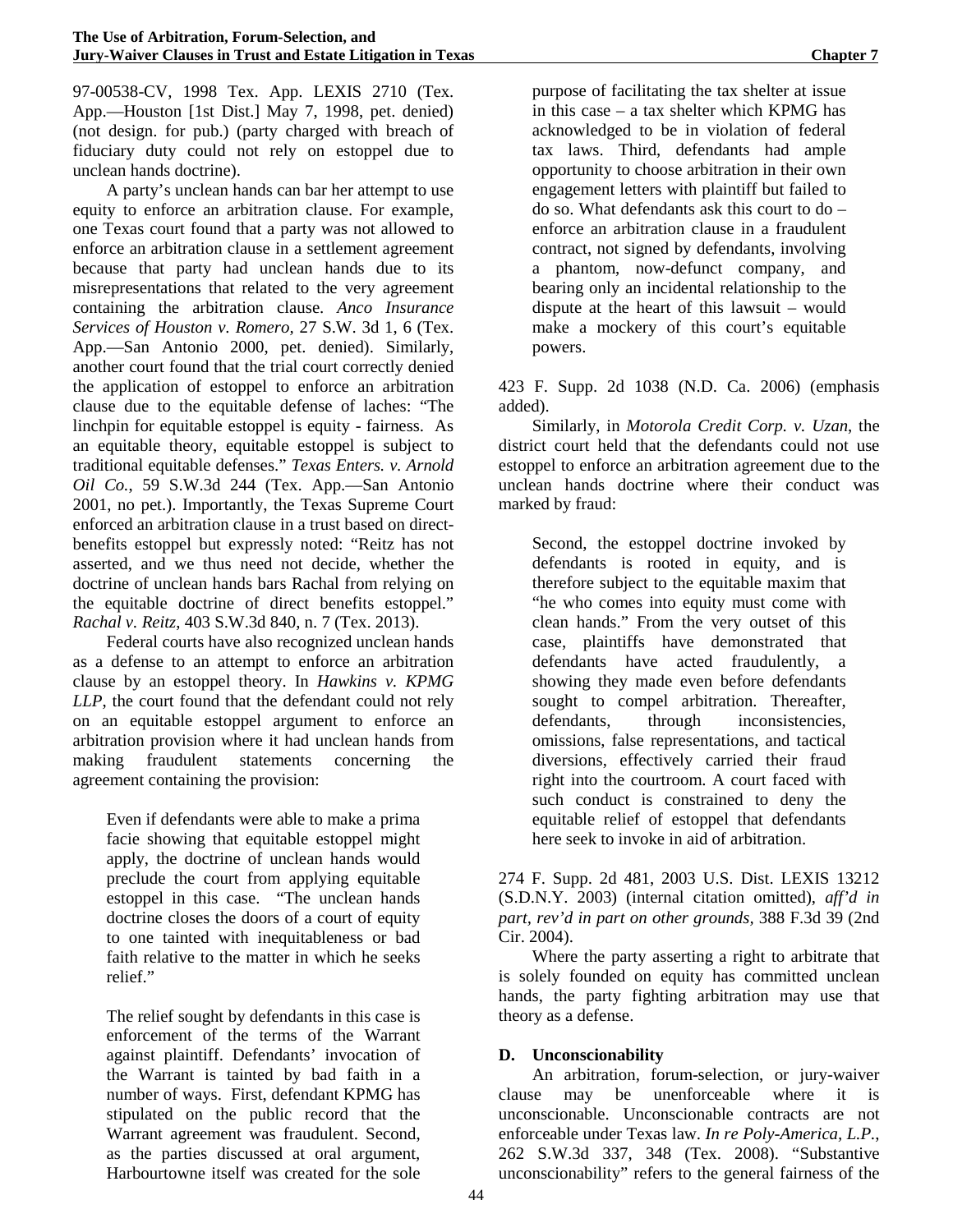arbitration provision itself, whereas, "procedural unconscionability" refers to the fairness of the circumstances surrounding adoption of the arbitration provision. *In re Palm Harbor Homes, Inc.,* 195 S.W.3d 672, 677 (Tex. 2006). The question of whether an arbitration clause is substantively unconscionable turns on whether "given the parties' general commercial background and the commercial needs of the particular trade or case, the clause involved is so one-sided that it is unconscionable under the circumstances existing when the parties made the contract." *In re First Merit Bank, N.A.*, 52 S.W.3d 749, 757 (Tex. 2001) (orig. proceeding). Procedural unconscionability relates to the making or inducement of the contract, focusing on the facts surrounding the bargaining process. *TMI, Inc. v. Brooks*, 225 S.W.3d 783, 792 (Tex. App.—Houston [14th Dist.] 2007, pet denied).

"Absent a duty to disclose, such as in a confidential or fiduciary relationship, an agreement is not unconscionable or fraudulent merely because one party was not informed as to the arbitration provisions." *Nexion Health at Omaha, Inc. v. Martin*, No. 06-10-00017-CV, 2010 Tex. App. LEXIS 5171(Tex. App.—Texarkana July 7, 2010, no pet.). So, where there is a confidential or fiduciary relationship, an agreement may be unconscionable where the principal is not informed about the arbitration provision. For example, spouses owe each other fiduciary duties *Izzo v. Izzo*, 03-09-00395-CV, 2010 Tex. App. LEXIS 3623, 2010 WL 1930179, at \*3, 10- 12 (Tex. App.—Austin May 14, 2010, pet. denied); *Toles v. Toles*, 113 S.W.3d 899, 916 (Tex. App.— Dallas 2003, no pet.). A fiduciary "occupies a position of peculiar confidence towards another" and owes a duty of full disclosure. *Kinzbach Tool Co. v. Corbett-Wallace Corp.*, 138 Tex. 565, 160 S.W.2d 509, 512-13 (Tex. 1942). "[T]he marital relationship between spouses is a fiduciary relationship. That special relationship is of course more than the sum of discrete actions taken by one spouse toward another. . . . The effect of that conduct on the special relationship of trust and confidence between spouses may continue and change over time." *Ditta v. Conte*, 298 S.W.3d 187, 191 (Tex. 2009). The fiduciary duty between spouses extends to a duty to disclose material information in transactions, as one Texas court has held that where spouses signed an agreement covering the disposition of their stock in a company, the spouse had a fiduciary duty to deal fairly with the other spouse in acquiring from her any rights in the stock, including a duty to disclose the true value of the company. *Izzo v. Izzo*, 2010 Tex. App. LEXIS 3623 (citing *Miller v. Miller*, 700 S.W.2d 941, 945-46 (Tex. App.—Dallas 1985, writ ref'd n.r.e.)).

Further, other family members can have confidential relationships depending on the facts and

circumstances of the parties' relationship. *See Young v. Fawcett*, 376 S.W.3d 209, 216 (Tex. App.—Beaumont 2012, no pet.) (granddaughter owed grandmother fiduciary duties). A fiduciary duty may arise from an informal relationship '"where one person trusts in and relies upon another, whether the relation is a moral, social, domestic, or purely personal one."' *Fitz-Gerald v. Hull*, 150 Tex. 39, 237 S.W.2d 256, 261 (Tex. 1951) (quoting "Sec. 225, 54 Am. Jur., 'Trusts', p. 173."). Specifically, family relationships—where a person trusts in and relies upon a close member of her core family unit—may give rise to a fiduciary duty when equity requires. *See Mills v. Gray*, 147 Tex. 33, 210 S.W.2d 985, 986-89 (Tex. 1948) (mother-son fiduciary relationship). "When the societal relationship is one of loving family members or close personal friends, the justification for and reasonableness of reposing trust one in the other is readily understandable." Roy Ryden Anderson, *The Wolf at the Campfire: Understanding Confidential Relationships*, 53 SMU L. Rev. 315, 366 (2000).

An arbitration clause in an agreement between parties that have an existing fiduciary duty (as opposed to a future one) should only be enforceable if the principal was made aware of the advantages and disadvantages of arbitration to him and had sufficient information to make an informed decision as to whether to include the clause. *See, e.g., Op. Tex. Ethics Comm'n No.* 586 (2008). There is no question that a constitutional right to a jury trial is an important right and that the ability to appeal a fact-finder's determination on legal grounds and on factual sufficiency grounds is an important due process right. Where the evidence shows that despite a duty to disclose, a defendant did not disclose to the plaintiff that such a clause was in the trust or how it might be used in the future.

In doing so, a defendant may breach a duty to disclose and commit constructive fraud. Constructive fraud is the breach of a legal or equitable duty that the law declares fraudulent because it violates a fiduciary relationship. *Archer v. Griffith*, 390 S.W.2d 735, 740 (Tex. 1964). It does not require an intent to defraud. *Jean v. Tyson-Jean*, 118 S.W.3d 1, 9 (Tex. App.— Houston [14th Dist.] 2003, pet. denied). An arbitration agreement may be vacated if the agreement to arbitrate was itself fraudulently induced. *In re FirstMerit Bank*, 52 S.W.3d 749, 756 (Tex. 2001); *Hearthshire Braeswood v. Bill Kelly Co*., 849 S.W.2d 380 (Tex. App.—Houston [14th Dist.] 1993, writ denied); *Gulf Interstate Eng'g v. Pecos Pipeline*, 680 S.W.2d 879 (Tex. App.—Houston [1st Dist.] 1984, writ dism'd). Accordingly, a court may not enforce an arbitration clause where it is unconscionable to do so.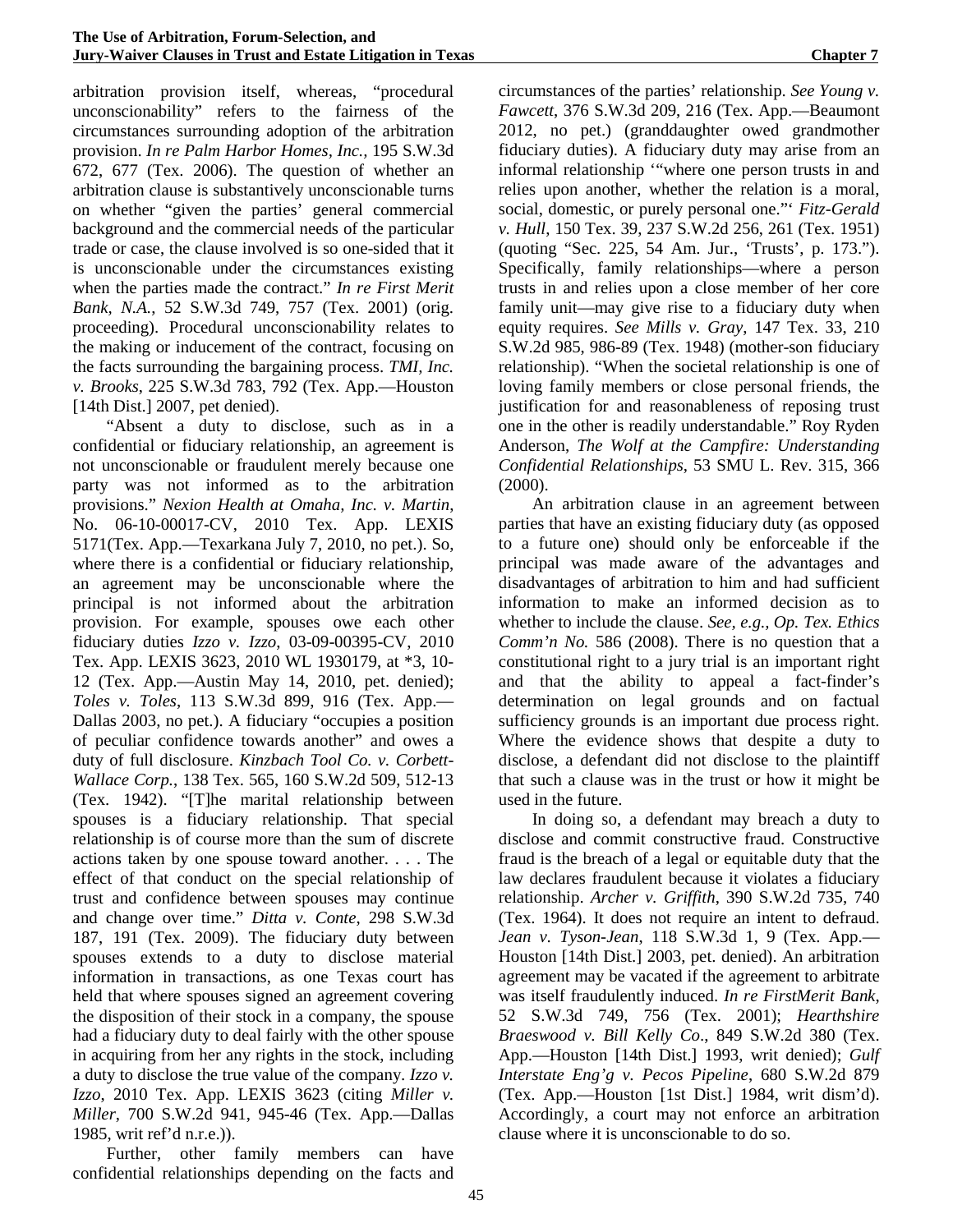#### **E. Accounting Claims**

A plaintiff's accounting claim may not be subject to the arbitration provision for two reasons: (1) the Texas legislature has specifically enacted law that prohibits trusts from amending the right to a statutory accounting; and (2) the right to an accounting is a statutory right, independent of both the Trust and any dispute between the parties. Turning to the first basis, the Texas legislature has barred any contractual modification of the right to seek an accounting, highlighting the uniqueness of an accounting demand in the fiduciary context. In 2002, the Texas Supreme Court issued a decision in *Texas Commerce Bank v. Grizzle*, S.W.3d 240, 249 (Tex. 2002). The issue in that case was whether a trust document could limit a trustee's liability for claims brought by a beneficiary through an exculpatory clause. The Court held that it could, stating "while the Trust Code imposes certain obligations on a trustee—including all duties imposed by the common law—the Trust Code also permits the settlor to modify those obligations in the trust instrument." *Id*. at 249. Accordingly, a trust could exonerate a trustee for self-dealing. *Id*. at 250.

In response to *Grizzle*, the Texas legislature amended the Texas Trust Code to limit a settlor's ability to restrict a trustee's obligations and liability. House Comm. on Judiciary, Bill Analysis, Tex. H.B. 1190, 79th Leg., R.S. (2005). Among those amendments was the addition of Texas Property Code section 111.0035, which provides:

The terms of a trust prevail over any provision of this subtitle, except that the terms of a trust may not limit . . . a trustee's duty with regard to an irrevocable trust, to respond to a demand for an accounting made under § 113.151 if the demand is from a beneficiary.

Tex. Prop. Code  $\S 111.0035(b)(4)(A)$ . Accordingly, the right to demand an accounting is statutorily protected. It cannot be abridged or limited by any term in a trust. As one of the very few statutory rights than cannot be modified by contract, the right to an accounting is not dependent on any term in a trust.

Turning to the second basis, the unique nature of an accounting demand may exclude it from arbitration. A fiduciary's duty to provide an accounting does not stem from the terms of any trust document. Rather, a fiduciary's duty to provide an accounting is an inherent obligation arising from the fiduciary relationship under Texas law. No Texas case has addressed the discrete question of whether an accounting demand is arbitrable. Texas courts have granted motions to compel disputes to arbitration that included accounting demands with other claims, such as breach of fiduciary

duty. *See e.g., Rachal v. Reitz*, 403 S.W.3d 840, 842 (Tex. 2013) (holding that beneficiary could not avoid arbitration of trust-related claims for misappropriation of trust assets and an accounting demand because the beneficiary did not sign the trust). None of those cases, however, raised the discrete issue of whether an accounting demand, as opposed to the broader trust dispute, was arbitrable.

Other jurisdictions that have directly addressed this discrete issue held that accounting demands are not arbitrable. *Univ. Nursing Assoc., PLLC v. Phillips*, 842 So. 2d 1270, 1280 (Miss. 2003); *Hotcaveg v. Lightman*, 27 Misc. 2d 573, 574 (N.Y. Sup. Ct. 1960) (holding that right to demand an accounting by a shareholder in a derivative suit was not subject to an arbitration clause in pre-incorporation agreement between stockholders); *Schacht v. Hartford Fire Ins. Co.*, No. 91 C 2228, 1991 U.S. Dist. LEXIS 12145, at \*13 (N.D. Ill. Aug, 30, 1991) (mem. op.) (holding that accounting claim was non-arbitrable, but abating the litigation pending an outcome in arbitration because the arbitrable and non-arbitrable issues were inherently intertwined); *see also Hinnar v. Am. Ingenuity, LLC*, 554 F. Supp. 2d 576, 585 (E.D. Penn. 2008) (holding that accounting demand was not arbitrable as the right to an accounting was not based on the contract in which the arbitration clause appeared, but was the result of the party's relationship and equity). In *Phillips*, the Mississippi Supreme Court held that "performance of an accounting is not subject to arbitration," because "[a]n accounting does not involve any dispute except for whether the person seeking an accounting is entitled to one." 842 So. 2d at 1280. The theme in *Phillips* and the other cases set forth above is that the right to accounting does not arise out of any specific term in a contract or trust agreement. Even if one could properly characterize resistance to an accounting as a dispute, the dispute does not arise out of a contract or trust agreement. Rather, it arises out of the unique fiduciary relationship of the parties. In Texas, the duty to account is not only unrelated to the terms of any given trust or contract; the duty to account exists in spite of terms that might otherwise attempt to destroy that right.

Finally, the Texas Supreme Court's decision in *Rachal v. Reitz*, holds that a non-signatory beneficiary of a trust, who accepts benefits of a trust, is bound by an arbitration provision pursuant to the direct-benefits estoppel doctrine. 403 S.W.3d at 846. That is, a nonsignatory, third-party beneficiary of a contract or trust that seeks to claim a right derived from the terms of the instrument is bound by an applicable arbitration clause in that agreement, but not if the right "arises from general obligations imposed by law." *In re Vesta Ins. Group, Inc*., 192 S.W.3d 759, 761 (Tex. 2006) (citing *In re Weekley*, 180 S.W.3d 127, 134 (Tex. 2005)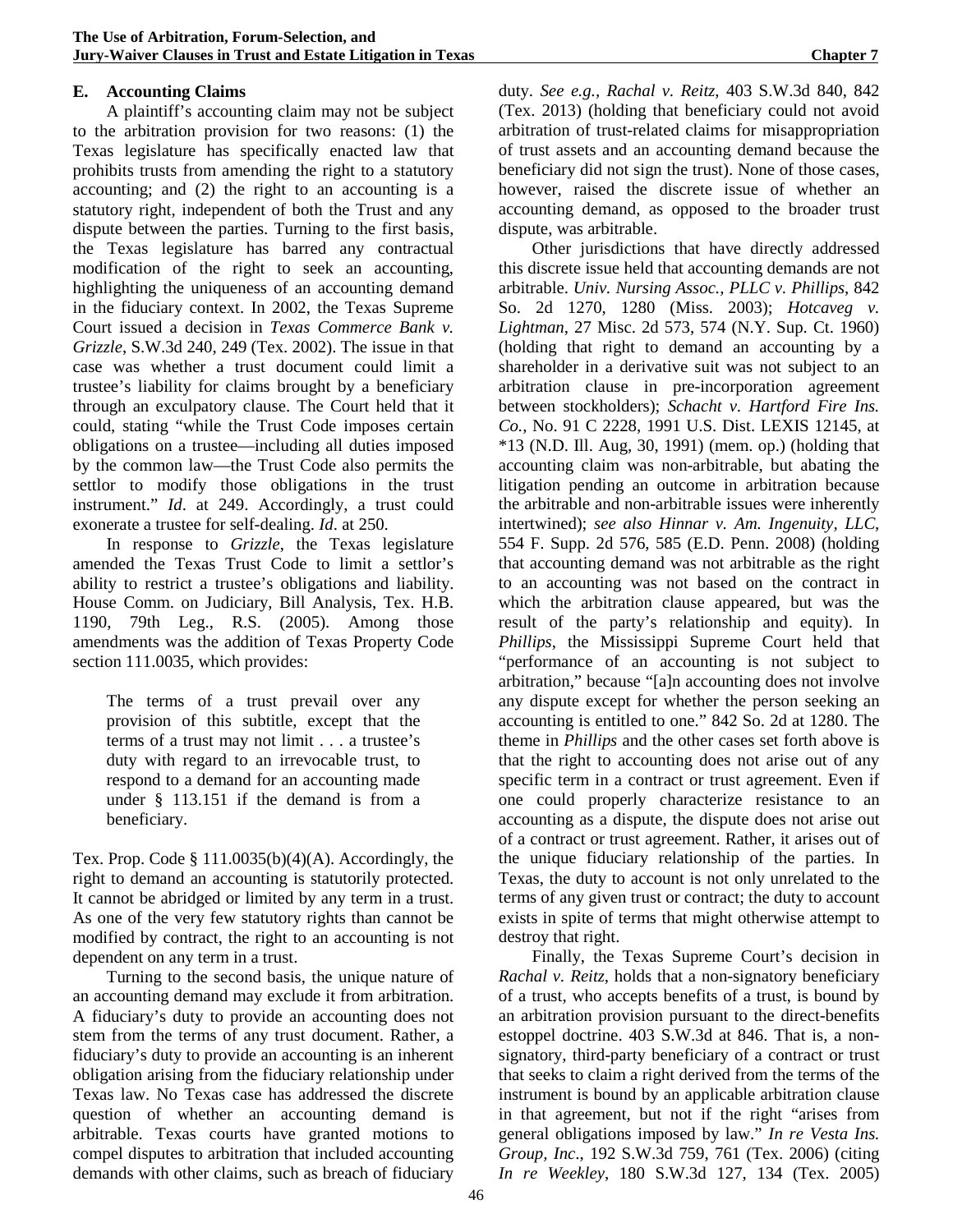(holding that a non-party to a contract is not bound to arbitrate tort claims against a party to contract based on a direct-benefits estoppel theory)). Accordingly, where a claim does not rely on the terms of a trust or contract or require interpretation of that trust or contract, it is not subject to the instrument's arbitration provision. *Carr v. Main Carr Dev., LLC,* 337 S.W.3d 489, 498 (Tex. App.—Dallas 2011, pet. denied) (holding breach-of-fiduciary-duty claims arose under general legal obligations outside of a contract's terms, and so the claim brought by a non-signatory was not arbitrable); *G.T. Leach Builders, LLC v. Sapphire V.P., L.P.*, 458 S.W.3d 502, 530 (Tex. 2015) (equitable estoppel did not required non-parties to a contract to arbitrate tort claims based on direct-benefits estoppel); *accord Brewer & Pritchard, P.C. v. AMKO Res. Int'l, LLC*, No. 14-13-00113-CV, 2014 Tex. App. LEXIS 7627, at \*36 (Tex. App.—Houston [14th] July 25, 2014, no pet.).

Accordingly, there are good arguments for why a court should not enforce an arbitration clause regarding an accounting claim.

#### **VIII. NEGOTIATION/MEDIATION CLAUSES**

Courts routinely enforce negotiation and mediation clauses. A potential clause may state:

> No party to this Agreement shall institute a proceeding in any court, arbitration, or administrative agency to resolve a dispute between the Parties arising out of or related to this Agreement before that Party has sought to resolve the dispute through direct negotiations with the other Party. If the dispute is not resolved within three (3) weeks after a demand for direct negotiation, the Parties shall attempt to resolve the dispute through mediation in [location], administered by the American Arbitration Association under its commercial mediation rules and procedures then in effect. If the mediator is unable to facilitate a settlement of the dispute within a reasonable period of time, as determined by the mediator, the mediator shall issue a written statement to the Parties to that effect and the aggrieved Party may then seek relief in the [forum, i.e., state or federal courts or arbitration] located in [location].

It should be noted that a court may dismiss a suit or deny a motion to compel arbitration due to the fact that a party has not complied with a contractual requirement of a negotiation and mediation before the filing of suit. "Courts routinely uphold agreements to mediate in good faith as a condition precedent to

arbitration or litigation." *Pazol v. Tough Mudder Inc.*, 100 F.Supp. 3d 74 (D.C. Mass. 2015), *rev'd on other grounds*, 819 F.3d 548 (1st Cir. 2016) (citing *HIM Portland, LLC v. Devito Builders, Inc.,* 317 F.3d 41, 43-44 (1st Cir. 2003)). *See, e.g., Allen v. Apollo Group, Inc*., No. H-04-3041m, 2004 U.S. Dist. LEXIS 26750 (S.D. Tex. November 9, 2004) (denied arbitration because party failed to follow grievance procedure); *Ziarno v. Gardner Carton & Douglas, LLP*, 2004 U.S. Dist. LEXIS 7030, No. 03-3880, 2004 WL 838131, at \*3 (E. D. Pa. April 8, 2004) (holding court lacked subject matter jurisdiction because the parties failed to submit their dispute to contractually mandated mediation/arbitration); *Darling's v. Nissan N. Am., Inc.*, 117 F. Supp. 2d 54, 61 (D. Me. 2000) (holding plaintiff was required to make written demand for nonbinding mediation as a prerequisite to filing its lawsuit); *Bill Call Ford, Inc. v. Ford Motor Co.,* 48 F.3d 201, 208 (6th Cir. 1995) (holding that claim that franchisor did not adequately reimburse franchisee for warranty repairs was barred by franchisee's failure to seek mediation); *DeValk Lincoln Mercury, Inc. v. Ford Motor Co.*, 811 F.2d 326, 336 (7th Cir. 1987) (substantial compliance with dispute resolution provisions did not excuse the plaintiff's failure to present claim to defendant's policy board as condition precedent to suit); *HIM Portland, LLC v. DeVito Builders, Inc.*, 317 F.3d 41, 44 (1st Cir. 2003) (the court held that owner could not compel arbitration where neither party had requested mediation because the contracting parties conditioned an arbitration agreement upon the request by either party for mediation); *Kemiron Atlantic, Inc. v. Aguakem Intern., Inc.,* 290 F.3d 1287, 1291 (11th Cir. 2002) (under the contract, to invoke the arbitration provision, either party had to request mediation and provide notice of the request to the other party, where neither condition was met, arbitration was precluded); *Mortimer v. First Mount Vernon Indus. Loan Ass'n*, 2003 U.S. Dist. LEXIS 24698, No. 03-1051, 2003 WL 23305155, at \*2 (D. Md. May 19, 2003) (dismissing plaintiff's claim when plaintiff failed first to submit to mediation in accordance with the contract); *Ponce Roofing, Inc. v. Roumel Corp.*, 190 F. Supp. 2d 264, 267 (D.P.R. 2002) (court dismissed suit where parties failed to first mediate as required by the contract); *Ventre v. Ventre*, 2001 Conn. Super. LEXIS 187, No. 377148S, 2001 WL 100326, at \*1 (Conn. Super. Ct. Jan. 9, 2001) (dismissing case where court found mediation was a condition precedent for bringing suit); *Gould v. Gould*, 240 Ga. App. 481, 523 S.E.2d 106, 108 (Ga. App. 1999) (determining that relief was precluded by mother's failure to comply with provision in divorce decree requiring parties to submit disputes concerning their minor children to mediator or family counselor before litigating); *Absher Constr. Co. v. Kent Sch. Dist.*